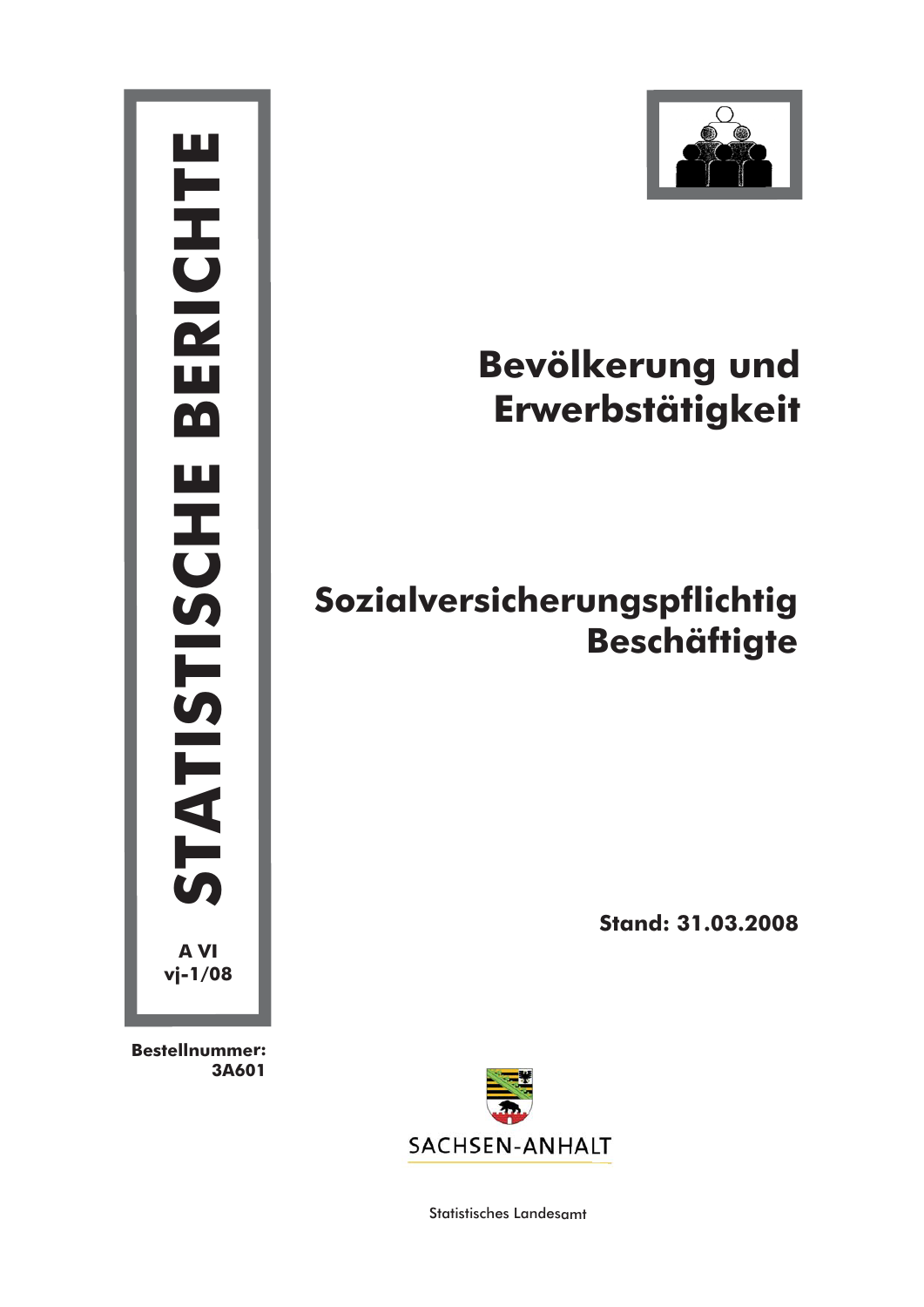#### Herausgabemonat: Mai 2009

Zu beziehen durch das Statistische Landesamt Sachsen-Anhalt Dezernat Öffentlichkeitsarbeit Postfach 20 11 56 06012 Halle (Saale)

Preis: 5,00 EUR (kostenfrei als PDF-Datei verfügbar – Bestellnummer: 6A601)

#### Inhaltliche Verantwortung:

Dezernat: Volkswirtschaftliche Gesamtrechnungen Herr Buggisch Telefon: 0345 2318-305

#### Auskünfte erhalten Sie unter:

| Telefon: 0345 2318-777 |  |
|------------------------|--|
| Telefon: 0345 2318-715 |  |
| Telefon: 0345 2318-716 |  |
| Telefax: 0345 2318-913 |  |

Internet: http://www.statistik.sachsen-anhalt.de E-Mail: info@stala.mi.sachsen-anhalt.de

#### Vertrieb:

Telefon: 0345 2318-718 E-Mail: shop@stala.mi.sachsen-anhalt.de

Druck: Statistisches Landesamt Sachsen-Anhalt

#### Statistisches Landesamt Sachsen-Anhalt, Halle (Saale), 2009

Für nichtgewerbliche Zwecke sind Vervielfältigung und unentgeltliche Verbreitung, auch auszugsweise, mit Quellenangabe gestattet. Die Verbreitung, auch auszugsweise, über elektronische Systeme/Datenträger bedarf der vorherigen Zustimmung. Alle übrigen Rechte bleiben vorbehalten.

Bibliothek und Besucherdienst (Merseburger Straße 2):

| Montag bis Donnerstag: |               | 9.00 Uhr bis 15.30 Uhr                |                             |
|------------------------|---------------|---------------------------------------|-----------------------------|
| Freitag:               |               | 9.00 Uhr bis 13.00 Uhr                | möglichst nach Vereinbarung |
| Telefon:               | 0345 2318-714 |                                       |                             |
| E-Mail:                |               | bibliothek@stala.mi.sachsen-anhalt.de |                             |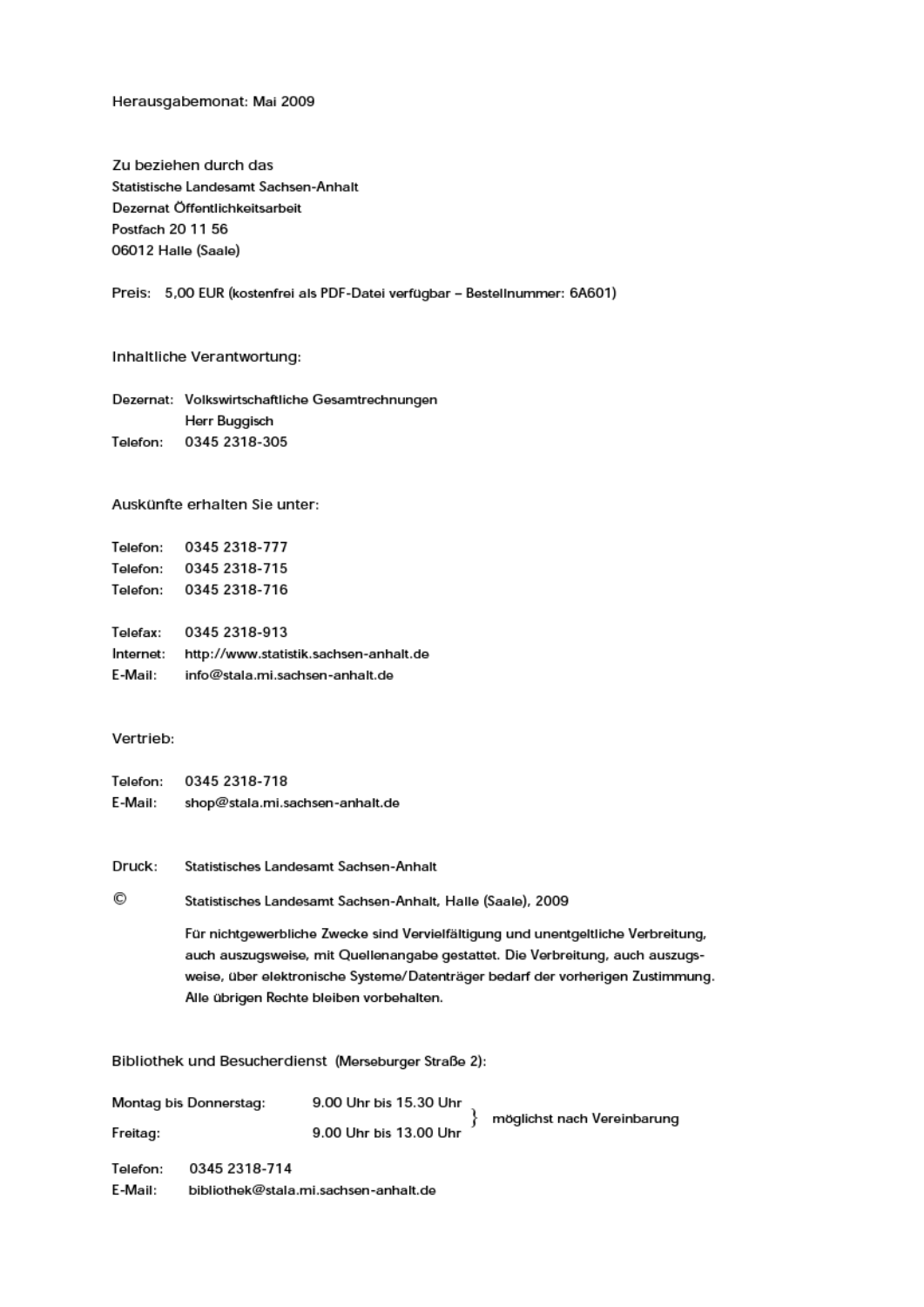# **Statistischer Bericht**

Sozialversicherungspflichtig Beschäftigte

Stand: 31.03.2008

Land Sachsen-Anhalt

Statistisches Landesamt Sachsen-Anhalt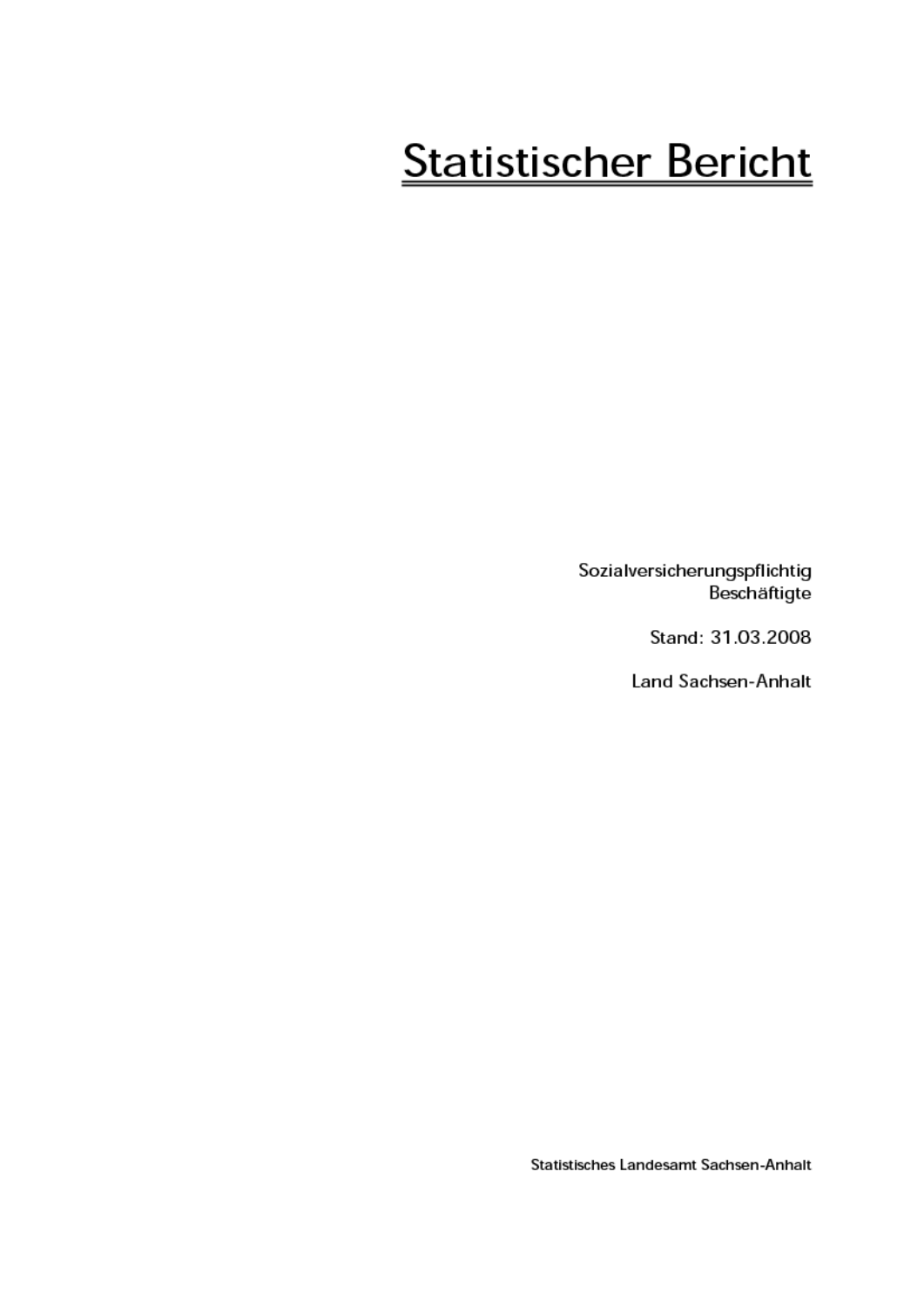### **Inhaltsverzeichnis**

|     | Vorbemerkungen                                                                                                                                                                                                                                                       | 4  |
|-----|----------------------------------------------------------------------------------------------------------------------------------------------------------------------------------------------------------------------------------------------------------------------|----|
|     | Ergebnisse                                                                                                                                                                                                                                                           | 8  |
|     | Tabellen:                                                                                                                                                                                                                                                            |    |
| 1.  | Sozialversicherungspflichtig Beschäftigte am Arbeitsort                                                                                                                                                                                                              |    |
| 1.1 | Sozialversicherungspflichtig Beschäftigte in Sachsen-Anhalt (Arbeitsortprinzip) am<br>31.03.2008 nach Altersgruppen, Ausländer/-innen sowie beruflicher Ausbildung                                                                                                   | 10 |
| 1.2 | Ausländische sozialversicherungspflichtig Beschäftigte in Sachsen-Anhalt<br>(Arbeitsortprinzip) am 31.03.2008 nach Altersgruppen und ausgewählten<br>Staatsangehörigkeiten                                                                                           | 12 |
| 1.3 | Sozialversicherungspflichtig Beschäftigte in Sachsen-Anhalt (Arbeitsortprinzip) am<br>31.03.2008 nach Berufsbereichen, -abschnitten und ausgewählten -gruppen,<br>Geschlecht, Vollzeit- und Teilzeitbeschäftigten sowie deutschen und ausländischen<br>Beschäftigten | 14 |
| 1.4 | Sozialversicherungspflichtig Beschäftigte in Sachsen-Anhalt (Arbeitsortprinzip) am<br>31.03.2008 nach Berufsbereichen, -abschnitten und ausgewählten -gruppen sowie<br>beruflicher Ausbildung                                                                        | 16 |
| 1.5 | Sozialversicherungspflichtig Beschäftigte in Sachsen-Anhalt (Arbeitsortprinzip) am<br>31.03.2008 nach Kreisen und nach Ausbildungsabschlüssen, Altersklassen sowie<br>Auszubildende                                                                                  | 20 |
| 1.6 | Sozialversicherungspflichtig Beschäftigte in Sachsen-Anhalt (Arbeitsortprinzip) am<br>31.03.2008 nach Kreisen, deutschen und ausländischen Beschäftigten sowie<br>Vollzeit- und Teilzeitbeschäftigten                                                                | 22 |
|     | Grafiken:                                                                                                                                                                                                                                                            |    |
|     |                                                                                                                                                                                                                                                                      |    |

| $\mathbf{1}$ . | Sozialversicherungspflichtig Beschäftigte (Arbeitsortprinzip) am 31.03.2008 nach<br>Altersgruppen und Geschlecht                  | 23 |
|----------------|-----------------------------------------------------------------------------------------------------------------------------------|----|
| 2.             | Sozialversicherungspflichtig Beschäftigte (Arbeitsortprinzip) am 31.03.2008 nach<br>ausgewählten Berufsabschnitten und Geschlecht | 24 |
| 3.             | Sozialversicherungspflichtig Beschäftigte (Arbeitsortprinzip) am 31.03.2008 nach<br>beruflicher Ausbildung und Geschlecht         | 24 |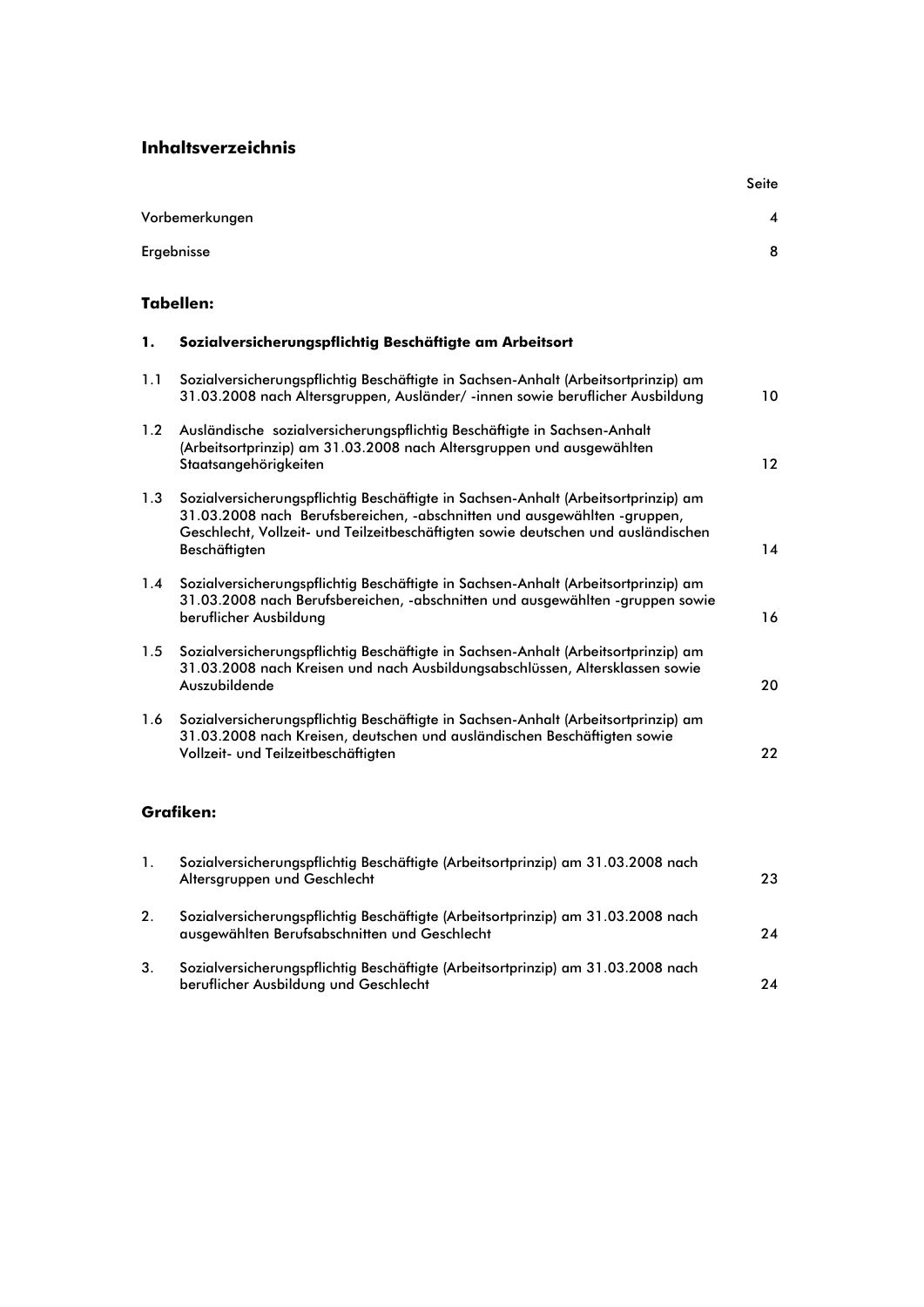| Tabellen: |  |  |
|-----------|--|--|
|           |  |  |

| 2.  | Sozialversicherungspflichtig Beschäftigte am Wohnort                                                                                                                                                                                                              |    |
|-----|-------------------------------------------------------------------------------------------------------------------------------------------------------------------------------------------------------------------------------------------------------------------|----|
| 2.1 | Sozialversicherungspflichtig Beschäftigte in Sachsen-Anhalt (Wohnortprinzip) am<br>31.03.2008 nach Altersgruppen, Ausländer/-innen sowie beruflicher Ausbildung                                                                                                   | 26 |
| 2.2 | Ausländische sozialversicherungspflichtig Beschäftigte in Sachsen-Anhalt<br>(Wohnortprinzip) am 31.03.2008 nach Altersgruppen und ausgewählten<br>Staatsangehörigkeiten                                                                                           | 28 |
| 2.3 | Sozialversicherungspflichtig Beschäftigte in Sachsen-Anhalt (Wohnortprinzip) am<br>31.03.2008 nach Berufsbereichen, -abschnitten und ausgewählten -gruppen,<br>Geschlecht, Vollzeit- und Teilzeitbeschäftigten sowie deutschen und ausländischen<br>Beschäftigten | 30 |
| 2.4 | Sozialversicherungspflichtig Beschäftigte in Sachsen-Anhalt (Wohnortprinzip) am<br>31.03.2008 nach Berufsbereichen, -abschnitten und ausgewählten -gruppen<br>sowie beruflicher Ausbildung                                                                        | 32 |
| 2.5 | Sozialversicherungspflichtig Beschäftigte in Sachsen-Anhalt (Wohnortprinzip) am<br>31.03.2008 nach Kreisen und nach Ausbildungsabschlüssen, Altersklassen sowie<br>Auszubildende                                                                                  | 36 |
| 2.6 | Sozialversicherungspflichtig Beschäftigte in Sachsen-Anhalt (Wohnortprinzip) am<br>31.03.2008 nach Kreisen, deutschen und ausländischen Beschäftigten sowie<br>Vollzeit- und Teilzeitbeschäftigten                                                                | 38 |

Seite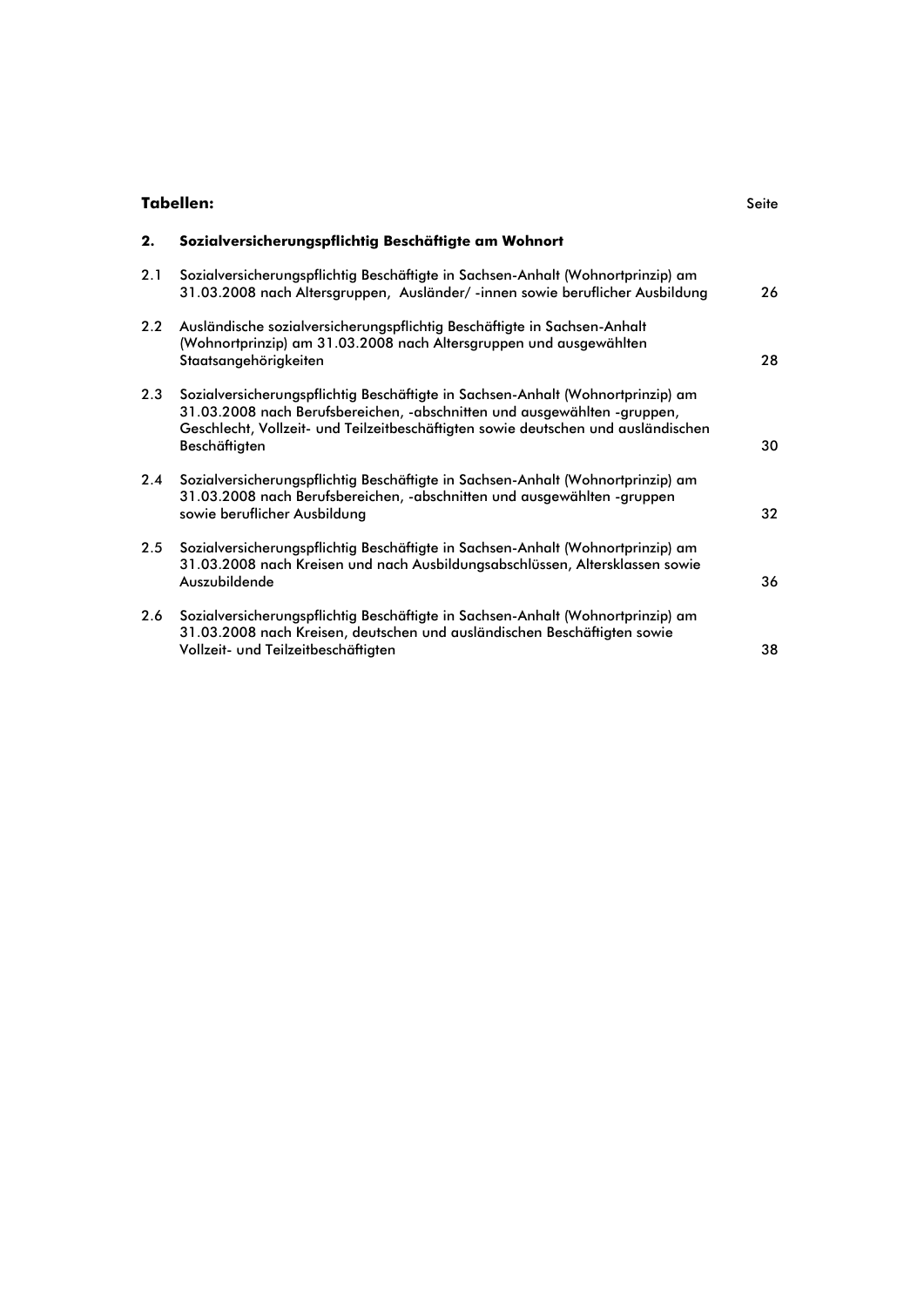#### Vorbemerkungen

In diesem Bericht werden für den Quartalsstichtag 31.03.2008 die sozialversicherungspflichtig Beschäftigten nach ausgewählten Merkmalen veröffentlicht.

Grundlage der Auswertungen des Statistischen Landesamtes ist die Beschäftigtenstatistik der Bundesagentur für Arbeit, die aufgrund der Neuregelung des Meldeverfahrens zur Sozialversicherung (DEÜV) ab dem 30.06.1999 auf ein neues IT-Verfahren (Datamart BST im Data Warehouse) umgestellt wurde. Eine direkte Vergleichbarkeit mit Ergebnissen aus dem Altverfahren ist nur eingeschränkt möglich. Dabei sind die regionalen Strukturen und demographischen Basismerkmale (Alter, Geschlecht) voll mit dem Altverfahren vergleichbar. Strukturverzerrungen kann es jedoch u.a. bei der Zuordnung von Arbeitszeit sowie Wirtschafts- und Berufsgruppen geben.

Bei der Erstellung von statistischen Ergebnissen werden - im Gegensatz zum Altverfahren - nicht zuordenbare Signierungen im Datenmaterial nicht automatisch korrigiert. Dies kann dazu führen, dass beispielsweise die Summe aus "Vollzeitbeschäftigten" und "Teilzeitbeschäftigten" nicht die "Beschäftigten insgesamt" ergibt, sondern geringfügig kleiner ist.

Neben der Einführung der DEÜV und den damit notwendigen Umstellungsarbeiten wirkte sich auch die Einführung des "Gesetzes zur Neuregelung der geringfügigen Beschäfti-<br>gungsverhältnisse" zum 01.04.1999 und die Änderung dieses Gesetzes zum 01.04.2003 auf die statistische Erfassung aus.

Die grundlegende Umstellung der wirtschaftsfachlichen Gliederung auf die Klassifikation der Wirtschaftszweige für die Statistik der Bundesagentur für Arbeit - Ausgabe 1993 - (WZ 93) und ab Stichtag 30.06.2003 auf die aktualisierte Klassifikation der Wirtschaftszweige (WZ 2003) erforderte u.a. umfangreiche Neuprogrammierungen des Tabellenprogramms einschließlich maschineller Lösungen zur notwendigen Geheimhaltungsbearbeitung. Diesem Bericht liegen Daten aus dem neuprogrammierten Mindestveröffentlichungsprogramm zugrunde.

Ab Stichtag 31.03.2008 wurde die wirtschaftsfachliche Gliederung auf die neue Klassifikation der Wirtschaftszweige - Ausgabe 2008 (WZ 2008) umgestellt. Aufgrund der umfangreichen Umstellungsarbeiten ist es vorläufig nicht möglich. Ergebnisse nach wirtschaftsfachlicher Gliederung zu veröffentlichen.

Mit der Einführung des Gesetzes zur Organisationsreform der gesetzlichen Rentenversicherung (RVOrgG) ab 1. Januar 2005 entfällt die Gliederung der sozialversicherungspflichtig Beschäftigten nach Rentenversicherungsträgern in Arbeiter/-innen und Angestellte. Aus diesem Grund können ab dem Stichtag 31.03.2005 die Anaaben zum Merkmal RV-Träger im Datenmaterial der BA nicht mehr geliefert werden.

Aufgrund der Kreisgebietsreform zum 1. Juli 2007 in Sachsen-Anhalt gibt es ab dem Stichtag 30.09.2007 die Daten nur noch nach der neuen Kreisgebietsstruktur. Zeitreihenvergleiche sind somit vorläufig nicht möglich.

Die veröffentlichten Daten für die Quartale ab 31.12.2005 sind als vorläufige Ergebnisse anzusehen. Ergibt sich innerhalb von 30 Monaten nach dem jeweiligen Stichtag kein entscheidender Korrekturbedarf, erhalten diese Ergebnisse automatisch endgültigen Charakter. Den Ergebnissen liegen folgende Dateistände zugrunde:

- Juni 2006 für Stichtag 31.12.2005
- September 2006 für Stichtag 31.03.2006
- Dezember 2006 für Stichtag 30.06.2006
- März 2007 für Stichtag 30.09.2006
- Juni 2007 für Stichtag 31.12.2006
- September 2007 für Stichtag 31.03.2007
- Dezember 2007 für Stichtag 30.06.2007
- März 2008 für Stichtag 30.09.2007
- Juni 2008 für Stichtag 31.12.2007
- September 2008 für Stichtag 31.03.2008.  $\overline{a}$

#### 1. Grundlagen der Beschäftigtensta**tistik**

Die gesetzliche Grundlage für die Durchführung der Statistik sozialversicherungspflichtig Beschäftigter bildet seit dem 01.01.1998 das Dritte Buch Sozialgesetzbuch - Arbeitsförderung (SGB III) vom 24. März 1997 (BGBI. I S. 594), zuletzt geändert durch Artikel 3 des Gesetzes vom 16.12.1997 (BGBI.1S. 2998). Nach § 281 SGB III hat die Bundesagentur für Arbeit (BA) wie bisher aus den in ihrem Geschäftsbereich anfallenden Daten Statistiken. insbesondere über Beschäftigung und Arbeitslosigkeit der Arbeitnehmer/-innen sowie über Leistungen der Arbeitsförderung, zu erstellen. Sie ist auch unverändert damit beauftragt,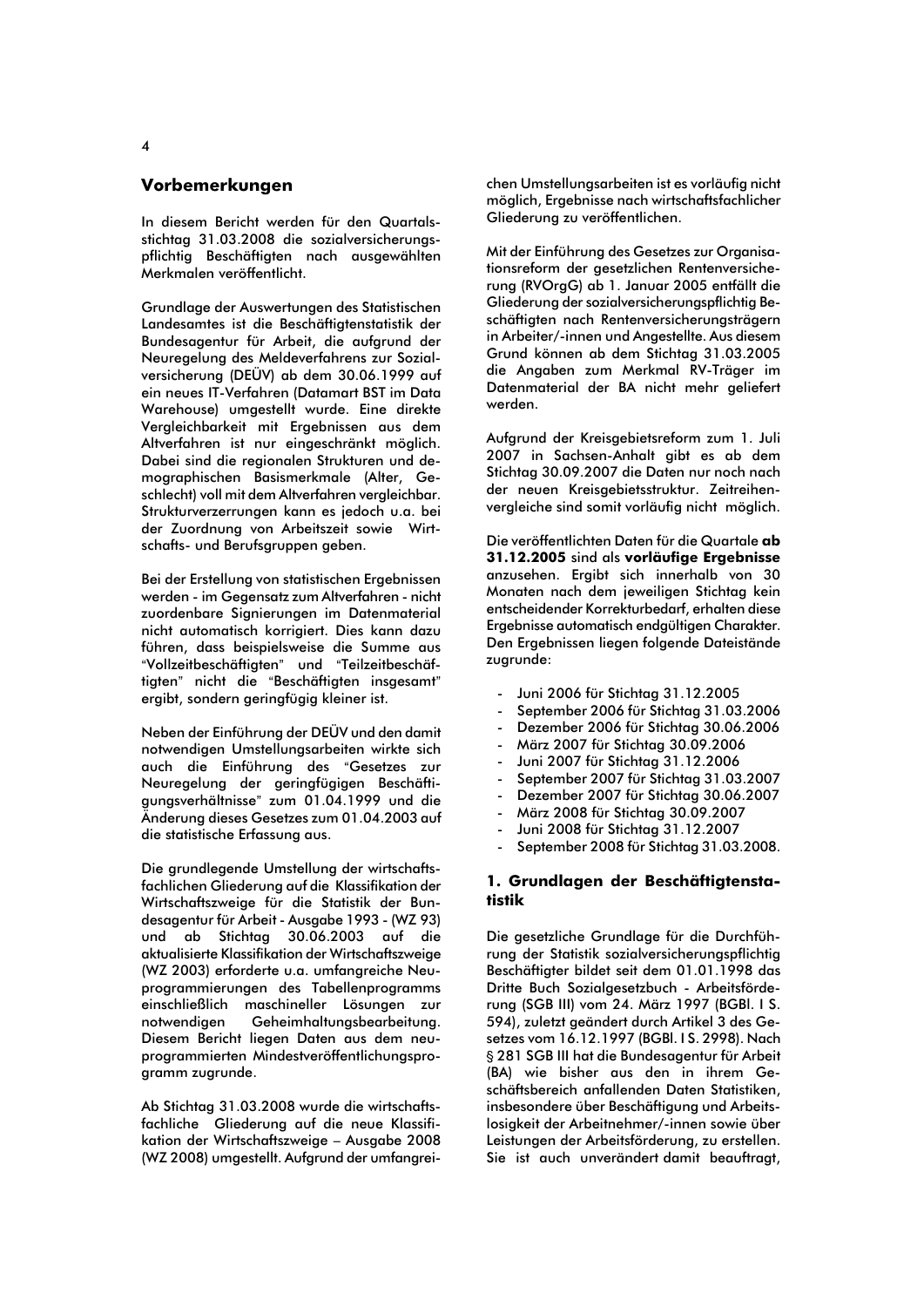auf der Grundlage der Meldungen nach § 28a des Vierten Buches Sozialaesetzbuch Sozialversicherung (SGB IV) vom 23.12.1976 (BGBI. I S. 3845), zuletzt geändert durch Artikel 4 Absatz 4 des Gesetzes vom 22.12.1997 (BGBI. I S. 3251), eine Statistik sozialversicherungspflichtig Beschäftigter zu erstellen. Aufgabe der Statistischen Ämter des Bundes und der Länder ist es, in Ergänzung dazu die im Rahmen des erwerbsstatistischen Gesamtsystems wichtigen Tabellen zu erstellen. für allaemeine Zwecke zu veröffentlichen und sie mit den Beschäftigten- und Entgeltangaben aus anderen Quellen zu koordinieren. Die Bundesagentur für Arbeit stellt dem Statistischen Bundesamt und den Statistischen Ämtern der Länder die hierfür erforderlichen anonymisierten Einzeldaten zu sozialversicherungspflichtig Beschäftigten gemäß § 282a Absatz 2 SGB III zur Verfügung.

Auf dieser Grundlage basiert der Aufbau einer Beschäftigtenstatistik durch das Statistische Bundesamt und die Statistischen Landesämter. Auf die Neuen Bundesländer und Berlin-Ost wurde dieses Verfahren ab dem 01.01.1991 übertragen. Ergebnisse dieser Statistik werden vierteljährlich seit 30.06.1993 veröffentlicht. Für die veröffentlichten Daten ist zu beachten, dass die regionalen und wirtschaftsfachlichen Zuordnungen der Beschäftigten entscheidend durch das Meldeverhalten der Arbeitaeber/-innen beeinflusst werden. So aibt es immer noch Arbeitgeber/-innen, die entgegen den Rechtsverordnungen ihre Arbeitnehmer/-innen nicht am jeweiligen Arbeitsort, sondern zentral an ihrem Hauptsitz bzw. mit der Wirtschaftsklasse des Hauptbetriebes melden. An der Beseitigung solcher und weiterer Falschzuordnungen wird ständig gearbeitet.

#### 2. Meldeweg

Die Arbeitgeber/-innen senden die auf der o.g. gesetzlichen Grundlage geforderten Meldungen an die zuständigen Träger der Krankenkassen. Datenarundlage für das Abfrageschema sind die im Datamart BST in Kontenform für jeden Versicherten gespeicherten DEÜV-Meldedaten. Liegen für einen Versicherten zum Stichtag mehrere Beschäftigungsverhältnisse vor, so ermittelt das Abfrageschema jeweils das aktuellste Beschäftigungsverhältnis. Handelt es sich hierbei - gemäß den Angaben zur Tätigkeit - um eine Teilzeitbeschäftigung, so wird das Versichertenkonto auf das Vorliegen einer Vollzeitbeschäftiauna parallel ausgeübten durchsucht. Liegt eine solche vor, wird diese in

die Bestandsauswertung einbezogen. ansonsten die im ersten Schritt ermittelte Teilzeitbeschäftigung. Dadurch wird verhindert, dass eine Nebenbeschäftigung die Hauptbeschäftigung überlagert. Nach formaler und inhaltlicher Prüfung und gaf. Korrektur werden die Meldungen an die Datenstelle der Rentenversicherung weitergeleitet. Nach einer weiteren dort vorgenommenen Prüfung der Meldungen werden die für die Arbeitsverwaltung notwendigen Daten an die Bundesagentur für Arbeit in Nürnberg zur Speicherung und Auswertung übermittelt. Das Statistische Bundesamt erhält auf der Grundlage bestehender Vereinbarungen für statistische Zwecke Auszüge aus diesen Datensätzen der Bundesagentur für Arbeit in anonymisierter Form für eigene Auswertungen und zur Weiterleitung an die Statistischen I andesämter

#### 3. Erfasster Personenkreis

Als sozialversicherungspflichtig Beschäftigte werden alle Personen gezählt, für die zum Stichtag mittels eines Abfrageschemas ein Beschäftigungsverhältnis ermittelt wurde und die aufgrund des neu eingeführten Personengruppenschlüssels in der Statistik berücksichtigt wurden. Dazu zählen Arbeitnehmer/-innen und Personen in beruflicher Ausbilduna, die kranken- oder rentenversicherunaspflichtig oder versicherungspflichtig nach dem Dritten Buch Sozialaesetzbuch sind oder für die Beitragsanteile zu den gesetzlichen Rentenversicherungen zu entrichten sind. Ab Stichtag 01.04.1999 sind die Arbeitaeber/-innen verpflichtet, auch für Personen, die ausschließlich so genannte geringfügig entlohnte Tätigkeiten ausüben, pauschalierte Beiträge zur Krankenund Rentenversicherung zu entrichten. Personen, die nur wegen dieser gesetzlichen Neuregelung in den Kreis der sozialversicherungspflichtig Beschäftigten gelangt sind, werden in diesem Bericht nicht nachaewiesen. Eine Berichterstattung über diesen Personenkreis wird erst zu einem späteren Zeitpunkt möglich sein. Da außerdem seit dem 01.04.1999 "geringfügige Beschäftigungen" auch dann sozialversicherungspflichtig sind, wenn sie parallel zu einer sozialversicherungspflichtigen Beschäftigung ausgeübt werden, waren die Meldungen für derartige Teilzeitbeschäftigungen in die Versichertendatei aufzunehmen, die Grundlage für die Beschäftigtenstatistik ist (vgl. hierzu Bemerkungen in Pkt. 2).

Zum 01.04.2003 trat eine umfassende Reform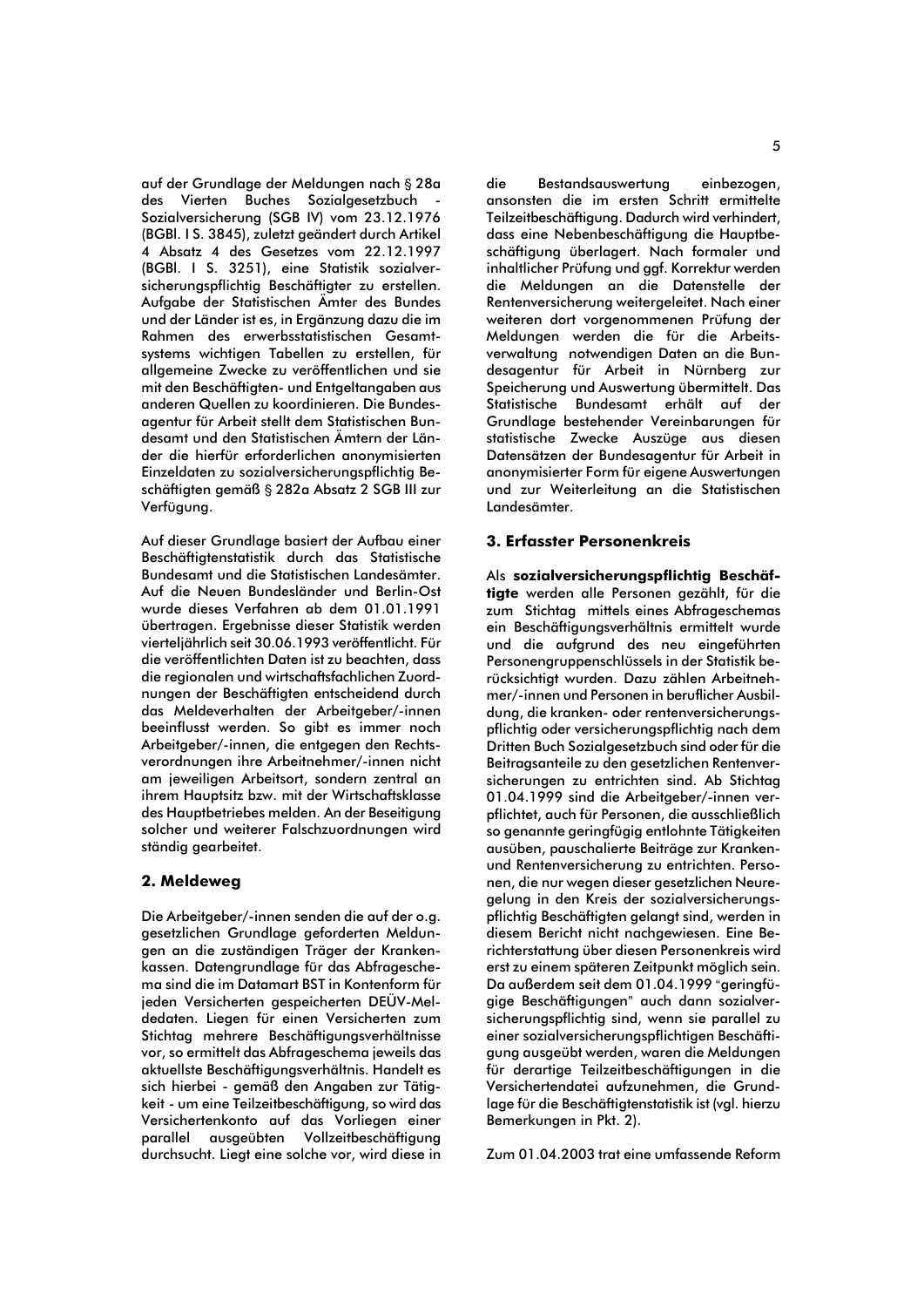$\overline{6}$ 

der geringfügigen Beschäftigung (SS 8ff. SGB IV) in Kraft. Wichtiaste Änderungen waren die Anhebung der Geringfügigkeitsgrenze von 325 auf 400 Euro bei gleichzeitigem Wegfall der zeitlichen Begrenzung von 15 Wochenarbeitsstunden sowie die steuerliche und sozialversicherungsrechtliche Begünstigung der neben einer sozialversicherungspflichtigen Hauptbeschäftigung ausgeübten Mini-Jobs. Für die als Nebentätiakeiten ausaeübten aerinafüajaen Beschäftigungen wurde die seit dem 1. April 1999 geltende Regelung, wonach Arbeitsentgelte aus versicherungspflichtiger Haupt- und geringfügiger Nebenbeschäftigung zusammenzurechnen waren, wieder aufgehoben. Jeder weitere Mini-Job wird jedoch mit der Hauptbeschäftigung zusammengerechnet.

Zu den sozialversicherungspflichtig Beschäftigten zählen auch die durch Arbeitsbeschaffungsmaßnahmen oder Strukturanpassungsmaßnahmen geförderten Beschäftigten, soweit sie der Sozialversicherungspflicht unterliegen.

Beamtinnen und Beamte, Selbstständige, mithelfende Familienangehörige, Berufs- und Zeitsoldaten sowie Wehrpflichtige ohne vorangegangene Beschäftigung werden in der Statistik der sozialversicherungspflichtig Beschäftigten nicht erfasst.

Wehr- und Zivildienstleistende, die ihren Dienst einer ungekündigten Beschäftigung **aun** heraus ableisten, sowie Zeitsoldaten mit einer Verpflichtung bis zu zwei Jahren, sind ebenso wie die Arbeitnehmer/-innen, die wegen Krankheit (Arbeitsunfähigkeit nach der Lohnfortzahlung) oder wegen Erziehungsurlaub ihre Beschäftigung unterbrochen haben, im erfassten Personenkreis enthalten. Für sie erstellt die Arbeitgeberin bzw. der Arbeitgeber lediglich eine Unterbrechungsmeldung. Bei unbezahltem Urlaub oder Streik von mehr als 3 Wochen Dauer wird hingegen eine Abmeldung erstellt.

#### **4. Definitionen**

Die regionale Zuordnung der sozialversicherungspflichtig Beschäftigten erfolgt nach dem so genannten Arbeitsortprinzip bzw. nach dem Wohnortprinzip. Das Arbeitsortprinzip besagt, dass die Beschäftigten der Gemeinde zugeordnet werden, in der der Betrieb, in dem sie beschäftigt sind, ansässig ist. Das Wohnortprinzip richtet sich nach dem im Meldebeleg mitgeteilten Wohnort des

#### Beschäftigten.

Abgrenzung der Auszubildenden Die erfolgt nach der Stellung im Beruf (4. Stelle des Tätigkeitsschlüssels) und beinhaltet Auszubildende in einem anerkannten Ausbildungsberuf, Praktikant/-innen, Volontär/-innen und Anlernlinge. Zusätzlich werden die Auszubildenden auch nach dem Personenaruppenschlüssel (102 und 141) nachgewiesen, das heißt die Personen, die aufgrund Ausbildunasvertrages nach eines dem Berufsbildungsgesetz eine betriebliche Berufsausbildung in einem anerkannten Ausbildungsberuf durchlaufen.

Die berufliche Gliederung erfolgt nach der Klassifizierung der Berufe, Ausgabe 1975.

Die Zahlen der sozialversicherungspflichtig Beschäftigten mit abgeschlossener Berufsausbilduna sind bei den Berufsfach-/ Fachschulen einschließlich abgeschlossener Lehr- oder Anlernausbildungen, bei den Fachhochschulen einschließlich Ingenieurschulen und bei den wissenschaftlichen Hochschulen und Universitäten einschließlich Lehrerausbildung.

Die Ermittlung der beschäftigten Ausländer/ -innen erfolgt über den Staatsangehörigkeitsschlüssel des Statistischen Bundesamtes, der in den DEÜV-Meldungen enthalten ist. Personen mit ungeklärter Staatsangehörigkeit oder Staatenlose werden nicht mehr zu den ausländischen Beschäftigten gezählt. Daraus ergibt sich, dass die Summe aus deutschen und ausländischen Beschäftigten teilweise kleiner ist als die Zahl der Beschäftigten insgesamt.

Aufgrund der EU-Erweiterung (Aufnahme von 10 neuen Mitaliedsstaaten am 1. Mai 2004) sind die Tabellen 1.2 und 2.2 in diesem Bericht ab dem Stichtag 30.06.2004 umgestaltet worden.

Ab 01.01.2007 gehören auch Bulgarien und Rumänien zu den EU-Mitgliedsstaaten. Eine programmtechnische Umsetzung in den o. g. Tabellen erfolgt erst zu einem späteren Zeitpunkt.

Vollzeit- und Teilzeitbeschäftigte werden nach den von den Arbeitgeber/-innen in den Meldebelegen zu machenden Angaben über die arbeitsvertraglich vereinbarte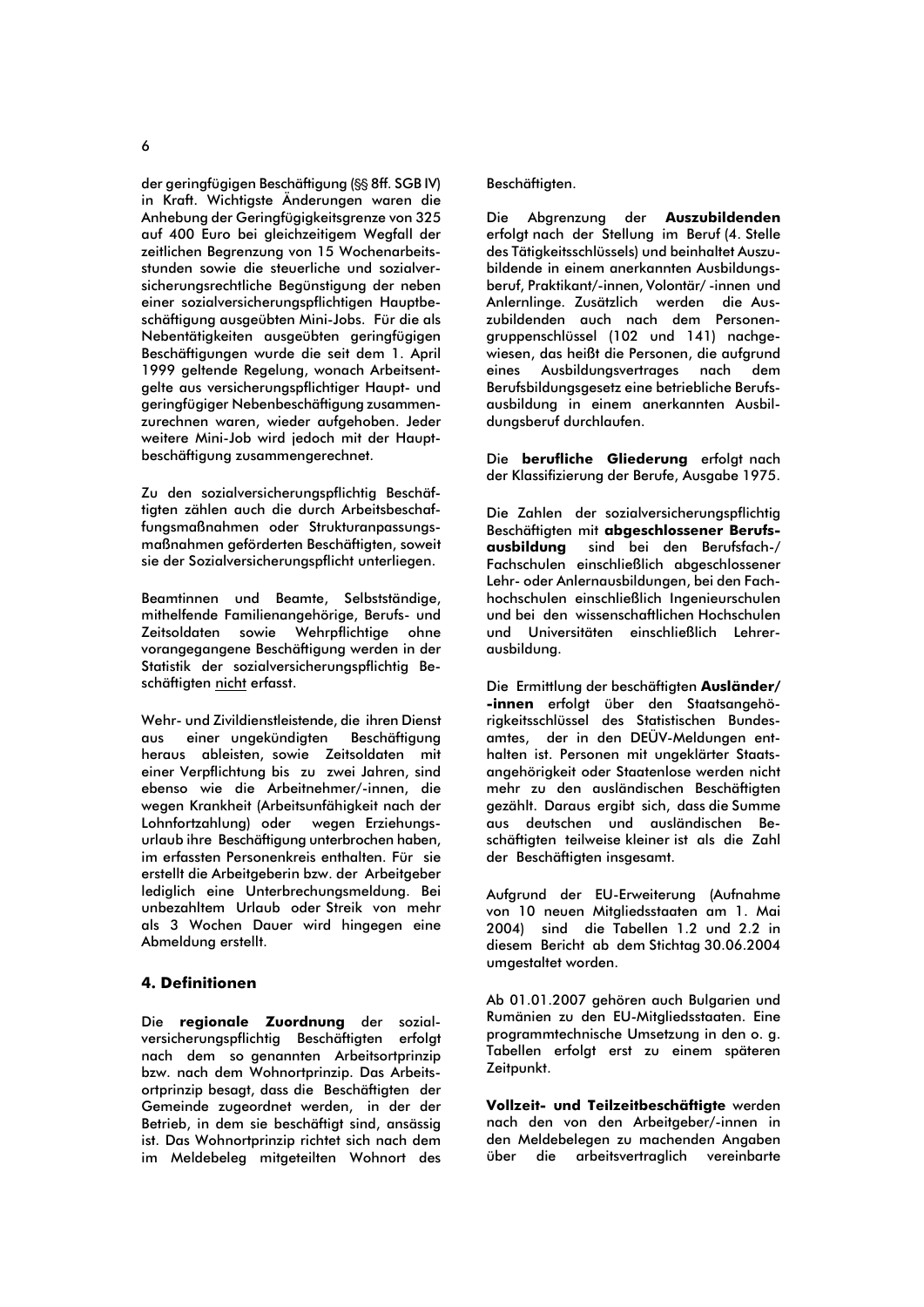Wochenarbeitszeit unterschieden und zwar in folgender Gliederung:

- vollzeitbeschäftigt
- teilzeitbeschäftigt mit einer Wochen- $\overline{a}$ arbeitszeit von weniger als 18 Stunden
- teilzeitbeschäftigt mit einer Wochen- $\Box$ arbeitszeit von 18 Stunden und mehr, jedoch nicht vollzeitbeschäftigt.

Bei der Darstellung der Ergebnisse in dieser Veröffentlichung werden die beiden Gruppen von Teilzeitbeschäftigten zusammengefasst.

Das Alter der Beschäftigten wird an jedem Erfassungsstichtag anhand des Geburtsdatums ermittelt.

#### Abkürzungen

- **BA**  $=$  Bundesagentur für Arbeit
- BGBI.  $=$  Bundesgesetzblatt
- **BST** = Beschäftigtenstatistik
- DEÜV = Datenerfassungs- und -übermittlungsverordnung
- dar.  $=$  darunter
- **EU** = Europäische Union
- $=$  Informationstechnik IT
- $RV$ = Rentenversicherung
- $=$  unter anderem **u.a.**
- $=$  wissenschaftlich wiss.

#### Zeichenerklärung

- $=$  nichts vorhanden
- = Zahlenwert geheim zu halten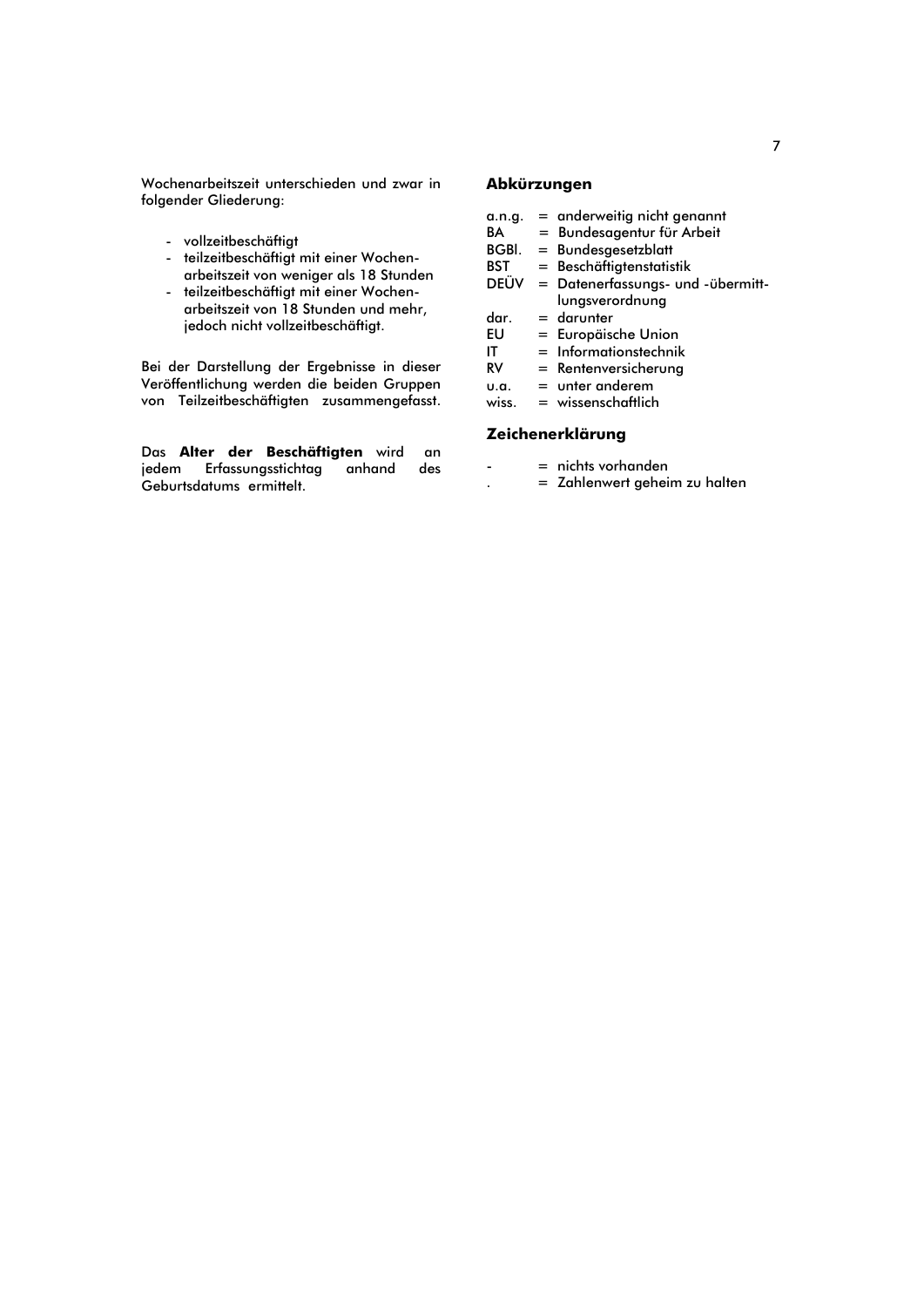#### **Ergebnisse**

Am 31. März 2008 hatten 734 577 sozialversicherungspflichtig Beschäftigte ihren Arbeitsplatz in Sachsen-Anhalt (Arbeitsortprinzip). Andererseits wohnten hier zum gleichen Stichtag 818 442 sozialversicherungspflichtig Beschäftigte (Wohnortprinzip). Somit überstieg die Zahl der Auspendler/-innen die der Einpendler/-innen um 83 865 Personen Da sich die am Wohnort (Pendlersaldo). registrierte Zahl der sozialversicherungspflichtig Beschäftigten stärker verringerte als die am Arbeitsort, nahm der Auspendlerüberschuss gegenüber dem Vorguartal ab. Um die Beschäftigtenentwicklung zu veranschaulichen, wurden nachfolgend die Angaben von vor 5 Jahren mit aufgenommen.

| Stichtag | Arbeits- | Wohn-   | Pendler- |
|----------|----------|---------|----------|
|          | ort      | ort     | saldo    |
| 31.03.03 | 758 686  | 835 315 | $-76629$ |
| 31.03.07 | 724 239  | 803 670 | $-79431$ |
| 31.12.07 | 738 883  | 822 773 | $-83890$ |
| 31.03.08 | 734 577  | 818 442 | $-83865$ |

Die Zahl der am 31.03.2008 in Sachsen-Anhalt arbeitenden sozialversicherungspflichtig Beschäftigten veränderte sich gegenüber dem Stichtag

|  | 31.12.2007 um |  |  | 4 306 Personen |
|--|---------------|--|--|----------------|
|--|---------------|--|--|----------------|

- 31.03.2007 um + 10 338 Personen,
- 31.03.2003 um 24 109 Personen.

Gegenüber dem Vorguartal sank die Anzahl der sozialversicherungspflichtig Beschäftigten um 4 306 Personen (- 0,6 %). Von dem saisonbedingten Rückgang waren sowohl die Männer (- 2 474) als auch die Frauen, deren Anzahl um 1 832 Personen zurückging, betroffen.

Im Vorjahresvergleich stieg die Zahl der beschäftigten Männer um 6 212 Personen und die der Frauen um 4 126 Personen an.

Die meisten Beschäftigten grbeiteten in Organisations-, Verwaltungs- und Büroberufen (20,8 %), der Anteil der Beschäftigten in den Verkehrsberufen betrug 8,8% und in der Gesundheitsbranche 8,0 %.

Über die Hälfte der Beschäftigten (50,4 %) war zwischen 30 und 49 Jahre alt. Die unter 20-Jährigen hatten einen Anteil von 3.9 % und die über 59-Jährigen einen Anteil von 3,3 %.

| Altersgruppe | Männer  | Frauen |
|--------------|---------|--------|
| Unter 20     | 17416   | 11086  |
| 20 bis 29    | 68814   | 58 436 |
| 30 bis 39    | 73 752  | 71965  |
| 40 bis 49    | 106 585 | 118217 |
| 50 bis 59    | 88 076  | 96 207 |
| 60 und älter | 13 928  | 10 095 |

Die Anzahl der Teilzeitbeschäftigten betrug 128 975 Personen, darunter waren fast 85 % Frauen

Mehr als drei Viertel (76,9 %) aller Beschäftigten hatte eine abgeschlossene Berufsausbildung. Der Anteil der Auszubildenden an allen Beschäftigten betrug 6,5 %.

Die Zahl der am 31.03.2008 in Sachsen-Anhalt wohnenden sozialversicherungspflichtig Beschäftigten veränderte sich gegenüber dem Stichtag

| - 31.12.2007 um |                | 4 331 Personen,  |
|-----------------|----------------|------------------|
| - 31.03.2007 um | $^+$           | 14 772 Personen. |
| - 31.03.2003 um | $\overline{a}$ | 16 873 Personen. |

Da der Vergleich der sozialversicherungspflichtig Beschäftigten nach Kreisen und kreisfreien Städten aufgrund der Kreisgebietsreform nur begrenzt möglich ist, wird auf diese Analyse vorläufig verzichtet.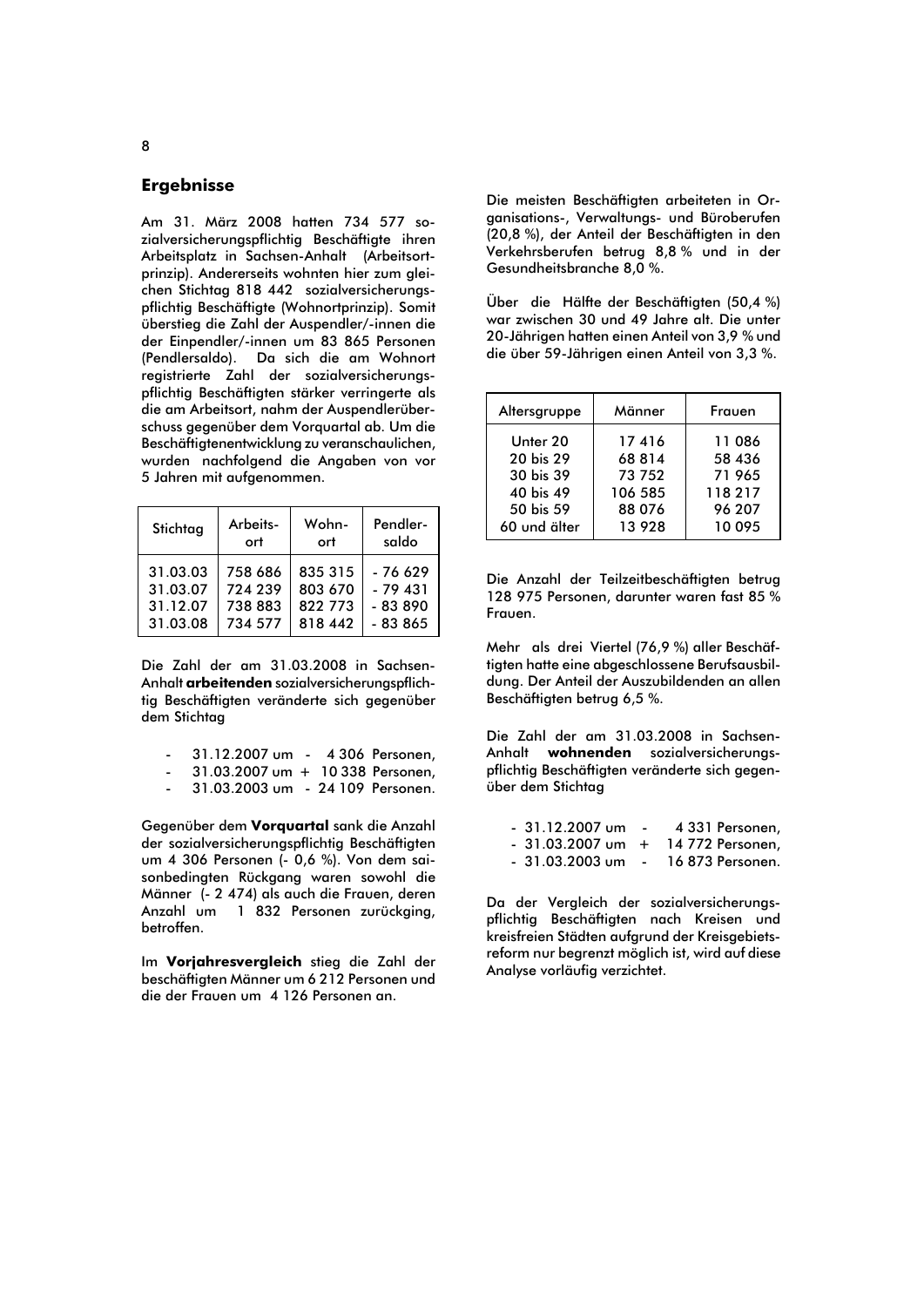Teil 1

Sozialversicherungspflichtig Beschäftigte am Arbeitsort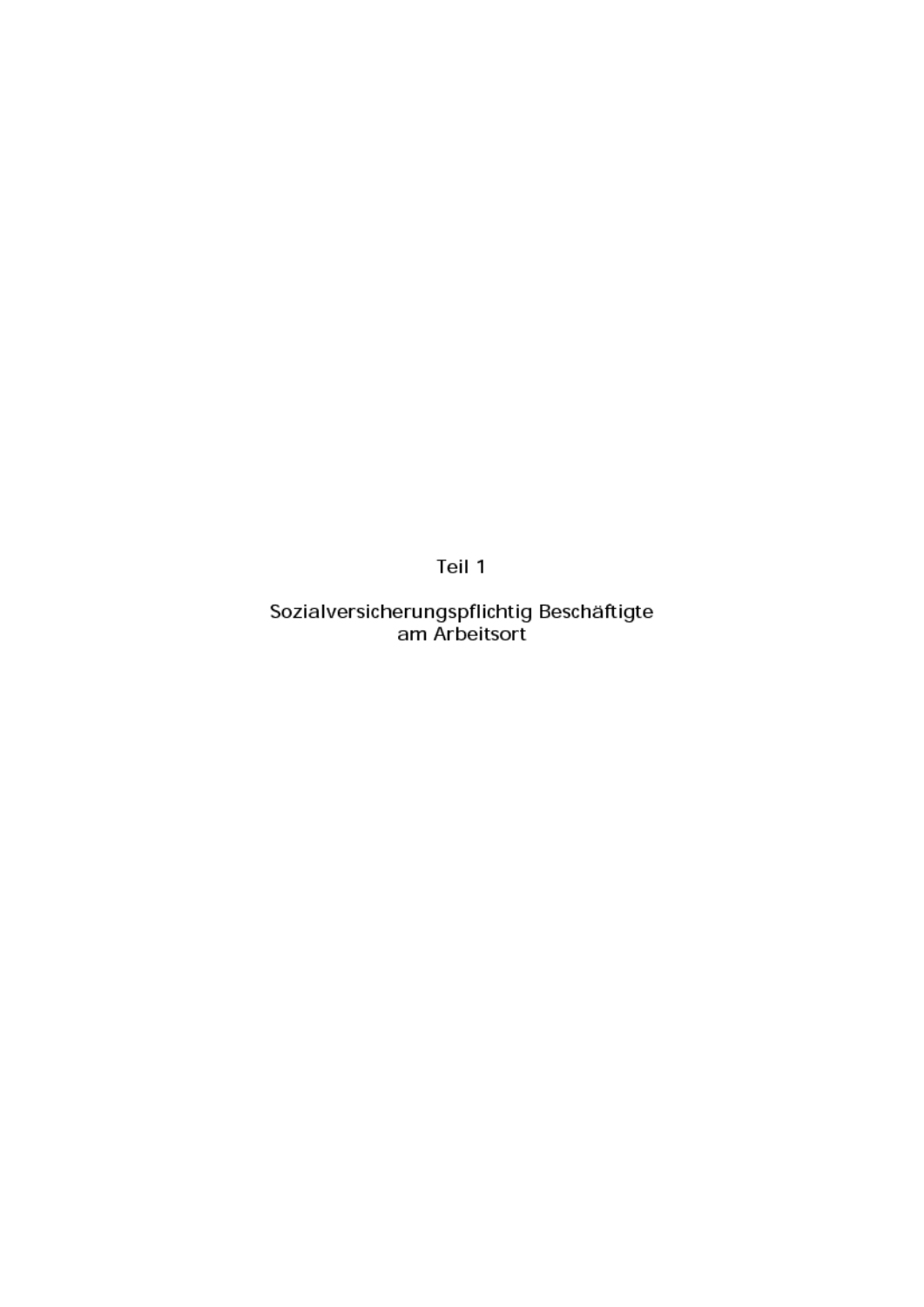#### 1.1 Sozialversicherungspflichtig Beschäftigte Altersgruppen, Ausländer/-innen

|          | Altersgruppen (von  bis unter  Jahren) | Beschäftigte            |         |
|----------|----------------------------------------|-------------------------|---------|
| Lfd. Nr. | Ausländer/-innen                       | insgesamt <sup>1)</sup> | zu-     |
|          |                                        |                         | sam-    |
|          |                                        |                         | men     |
|          |                                        |                         |         |
|          |                                        |                         |         |
| 1        | unter 20                               | 28 502                  | 2 3 3 7 |
| 2        | 20 bis 25                              | 61 933                  | 31734   |
| 3        | 25 bis 30                              | 65 317                  | 48 552  |
| 4        | 30 bis 35                              | 59 949                  | 47 473  |
| 5        | 35 bis 40                              | 85 768                  | 70 051  |
| 6        | 40 bis 45                              | 110 583                 | 92 060  |
| 7        | 45 bis 50                              | 114219                  | 96 049  |
| 8        | 50 bis 55                              | 102 894                 | 86 844  |
| 9        | 55 bis 60                              | 81 389                  | 69 197  |
| 10       | 60 bis 65                              | 22 22 1                 | 19 589  |
| 11       | 65 und mehr                            | 1802                    | 1 2 9 8 |
| 12       | Insgesamt                              | 734 577                 | 565 184 |
| 13       | dar.: Ausländer/-innen                 | 6393                    | 3 2 4 3 |
|          |                                        |                         |         |
| 14       | unter 20                               | 11 086                  | 1 0 3 5 |
| 15       | 20 bis 25                              | 27 996                  | 14 284  |
| 16       | 25 bis 30                              | 30 440                  | 23 3 20 |
| 17       | 30 bis 35                              | 28 844                  | 23 533  |
| 18       | 35 bis 40                              | 43 121                  | 35 840  |
| 19       | 40 bis 45                              | 58 016                  | 48 962  |
| 20       | 45 bis 50                              | 60 201                  | 51 122  |
| 21       | 50 bis 55                              | 53 986                  | 45 954  |
| 22       | 55 bis 60                              | 42 22 1                 | 36 010  |
| 23       | 60 bis 65                              | 9674                    | 8 6 2 3 |
| 24       | 65 und mehr                            | 421                     | 260     |
| 25       | Insgesamt                              | 366 006                 | 288 943 |
| 26       | dar.: Ausländerinnen                   | 2 2 6 1                 | 1079    |

1) Einschließlich Fälle ohne Angabe.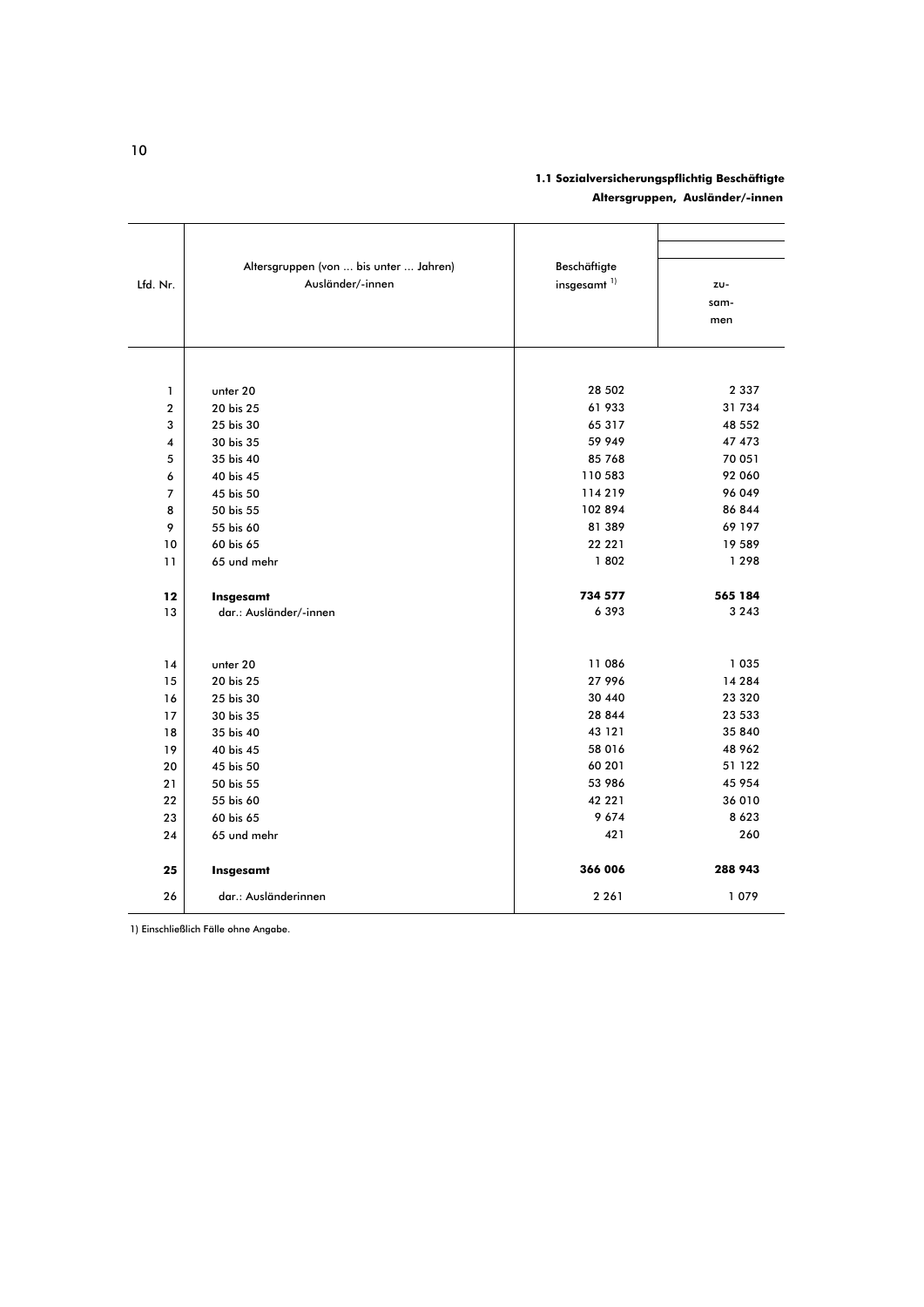### in Sachsen- Anhalt (Arbeitsortprinzip) am 31.03.2008 nach

sowie beruflicher Ausbildung

|          |                |              |                                 | mit abgeschlossener Berufsausbildung |  |  |
|----------|----------------|--------------|---------------------------------|--------------------------------------|--|--|
|          | ohne           |              | darunter mit Abschluss an einer |                                      |  |  |
| Lfd. Nr. | abgeschlossene |              | wissenschaft-                   |                                      |  |  |
|          | Berufs-        | lichen Hoch- | Fachhoch-                       | Berufsfach-/                         |  |  |
|          | ausbildung     | schule, Uni- | schule                          | Fachschule                           |  |  |
|          |                | versität     |                                 |                                      |  |  |
|          |                |              |                                 | Insgesamt                            |  |  |
|          | 22 8 18        | 6            | 45                              | 2 2 8 6                              |  |  |
|          | 19 606         | 191          | 397                             | 31 146                               |  |  |
|          | 4731           | 3733         | 1804                            | 43 015                               |  |  |
|          | 2 3 5 1        | 4 4 0 9      | 1950                            | 41 114                               |  |  |
|          | 2935           | 4925         | 2 2 9 7                         | 62 829                               |  |  |
|          | 3798           | 5805         | 4038                            | 82 217                               |  |  |
|          | 3866           | 5722         | 4 4 8 7                         | 85 840                               |  |  |
|          | 3 6 6 9        | 5839         | 4737                            | 76 268                               |  |  |
|          | 2 9 4 0        | 5 5 8 7      | 4699                            | 58 911                               |  |  |
|          | 785            | 2 1 4 8      | 1742                            | 15 699                               |  |  |
|          | 67             | 317          | 142                             | 839                                  |  |  |
|          | 67 566         | 38 682       | 26 338                          | 500 164                              |  |  |
|          | 924            | 1 2 5 1      | 125                             | 1867                                 |  |  |
|          |                |              |                                 | darunter: weiblich                   |  |  |
|          | 8709           | 5            | 20                              | 1010                                 |  |  |
|          | 8730           | 116          | 284                             | 13884                                |  |  |
|          | 1804           | 2 0 5 5      | 968                             | 20 297                               |  |  |
|          | 966            | 2 1 9 6      | 951                             | 20 386                               |  |  |
|          | 1 4 8 1        | 2 3 9 7      | 1 1 7 7                         | 32 266                               |  |  |
|          | 1969           | 2 7 1 3      | 2 3 2 7                         | 43 922                               |  |  |
|          | 2 1 1 1        | 2 7 3 6      | 2 5 8 9                         | 45 797                               |  |  |
|          | 2 0 2 1        | 2 6 0 8      | 2651                            | 40 695                               |  |  |
|          | 1725           | 2 3 5 8      | 2 3 5 6                         | 31 296                               |  |  |
|          | 399            | 628          | 630                             | 7 3 6 5                              |  |  |
|          | 28             | 43           | 18                              | 199                                  |  |  |
|          | 29 943         | 17855        | 13971                           | 257 117                              |  |  |
|          | 421            | 509          | 42                              | 528                                  |  |  |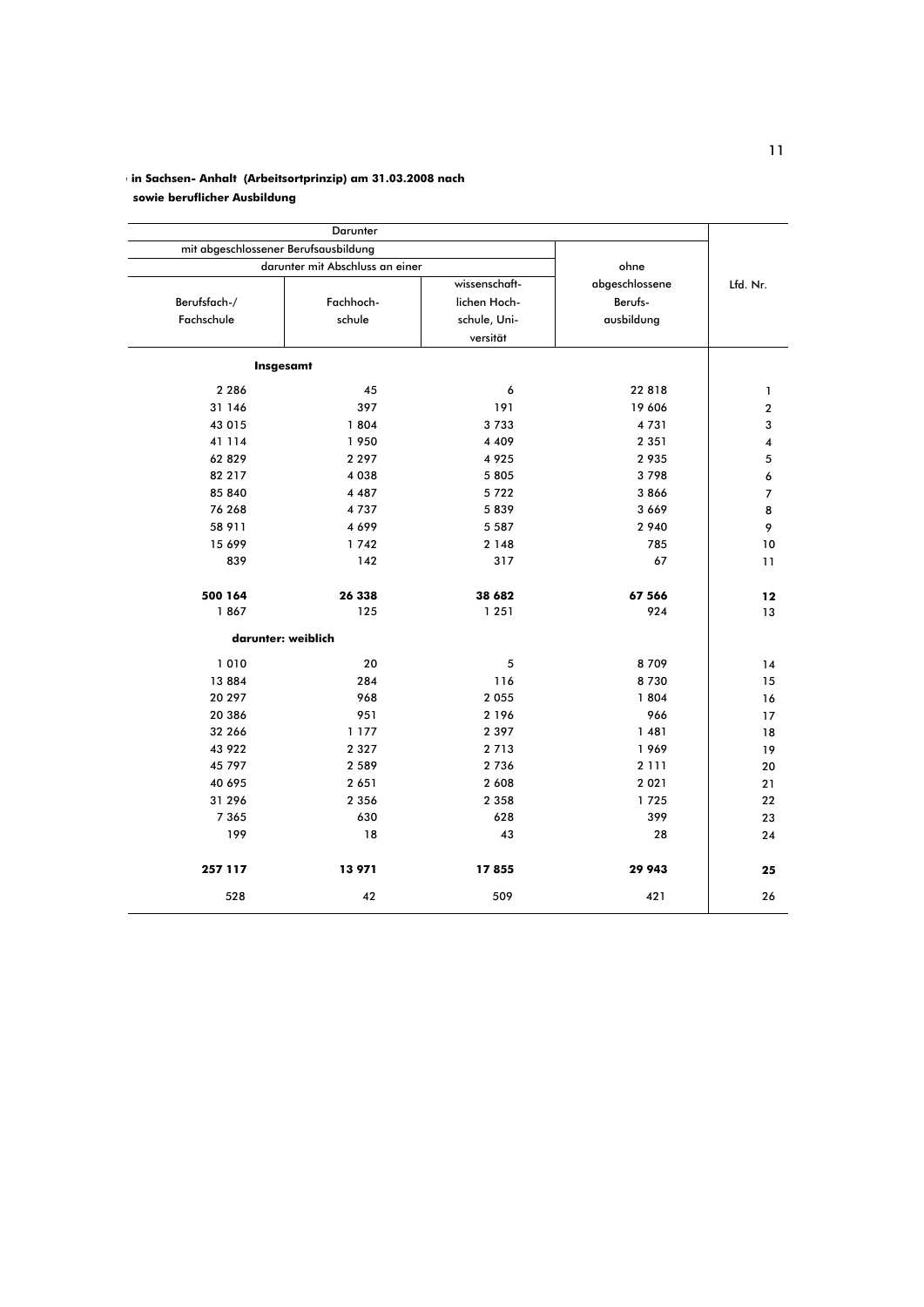|                  |                                        | Auslän-                          |                          |                          |                        |                      |                  |                          | <b>EU-Mitgliedslandes</b> |
|------------------|----------------------------------------|----------------------------------|--------------------------|--------------------------|------------------------|----------------------|------------------|--------------------------|---------------------------|
| Lfd.             |                                        | dische                           | EU-                      |                          |                        |                      |                  |                          | davon                     |
| Nr.              | Altersgruppen (von  bis unter  Jahren) | Beschäf-<br>tigte ins-<br>gesamt | 25<br>zu-<br>sam-<br>men | Frank-<br>reich          | Grie-<br>chen-<br>land | <b>Italien</b>       | Nieder-<br>lande | Öster-<br>reich          | Polen                     |
|                  |                                        |                                  |                          |                          |                        |                      |                  |                          |                           |
|                  |                                        |                                  |                          |                          |                        |                      |                  |                          |                           |
| 1                | unter 20                               | 82                               | 15                       | $\frac{1}{2}$            | 3                      | 3                    |                  |                          |                           |
| $\boldsymbol{2}$ | 20 bis 25                              | 489                              | 118                      | $\overline{7}$           | 15                     | 12                   |                  | 4                        | 27                        |
| 3                | 25 bis 30                              | 1 0 3 7                          | 341                      | 21                       | 44                     | 28                   | 10               | 10                       | 82                        |
| 4                | 30 bis 35                              | 1 2 0 5                          | 401                      | 19                       | 69                     | 41                   | 10               | 17                       | 90                        |
| 5                | 35 bis 40                              | 1 1 2 8                          | 314                      | 8                        | 46                     | 43                   | 20               | 12                       | 61                        |
| 6                | 40 bis 45                              | 917                              | 304                      | 7                        | 44                     | 26                   | 29               | 15                       | 61                        |
| $\overline{7}$   | 45 bis 50                              | 649                              | 195                      | 7                        | 19                     | 16                   | 13               | 6                        | 32                        |
| 8                | 50 bis 55                              | 469                              | 238                      | 3                        | 21                     | 15                   | 12               | 11                       | 43                        |
| 9                | 55 bis 60                              | 293                              | 168                      | $\ddot{\phantom{0}}$     | 8                      | 10                   | 8                | 11                       | 28                        |
| 10               | 60 bis 65                              | 112                              | 70                       |                          | 3                      | 4                    | 6                | 3                        |                           |
| 11               | 65 und mehr                            | 12                               | 6                        |                          |                        |                      |                  |                          | ٠                         |
| 12               | Insgesamt <sup>1)</sup>                | 6 3 9 3                          | 2 1 7 0                  | 74                       | 272                    | 198                  | 114              | 89                       | 432                       |
| 13               | unter 20                               | 41                               |                          | $\overline{\phantom{a}}$ |                        |                      |                  |                          |                           |
| 14               | 20 bis 25                              | 197                              | 42                       | $\overline{\mathbf{4}}$  |                        |                      |                  |                          | $10$                      |
| 15               | 25 bis 30                              | 413                              | 141                      | 10                       | 17                     | 9                    | 4                | $\overline{\mathbf{4}}$  | 43                        |
| 16               | 30 bis 35                              | 466                              | 155                      | 11                       | 21                     | 11                   | 3                | 6                        | 42                        |
| 17               | 35 bis 40                              | 414                              | 103                      | 4                        | 16                     | $\overline{7}$       | 7                | $\overline{a}$           | 30                        |
| 18               | 40 bis 45                              | 300                              | 77                       | $\ddot{\phantom{0}}$     | 8                      | 6                    | 6                | 3                        | 21                        |
| 19               | 45 bis 50                              | 215                              | 45                       | 4                        | 5                      | 3                    |                  |                          | 11                        |
| 20               | 50 bis 55                              | 115                              | 36                       | $\overline{\phantom{a}}$ | 6                      | $\ddot{\phantom{a}}$ | $\cdot$          | $\ddot{\phantom{0}}$     | 12                        |
| 21               | 55 bis 60                              | 70                               | 23                       |                          |                        |                      | ٠                | $\overline{\phantom{a}}$ |                           |
| 22               | 60 bis 65                              | 27                               | 17                       |                          |                        |                      | 3                |                          |                           |
| 23               | 65 und mehr                            | 3                                |                          |                          |                        |                      |                  |                          |                           |
|                  |                                        |                                  |                          |                          |                        |                      |                  |                          |                           |
| 24               | Insgesamt <sup>1)</sup>                | 2 2 6 1                          | 648                      | 37                       | 79                     | 41                   | 29               | 18                       | 175                       |

1.2 Ausländische sozialversicherungspflichtig Beschäftigte Altersgruppen und

1) Ohne "Staatenlos" bzw. "ohne Personen mit ungeklärter Staatsangehörigkeit".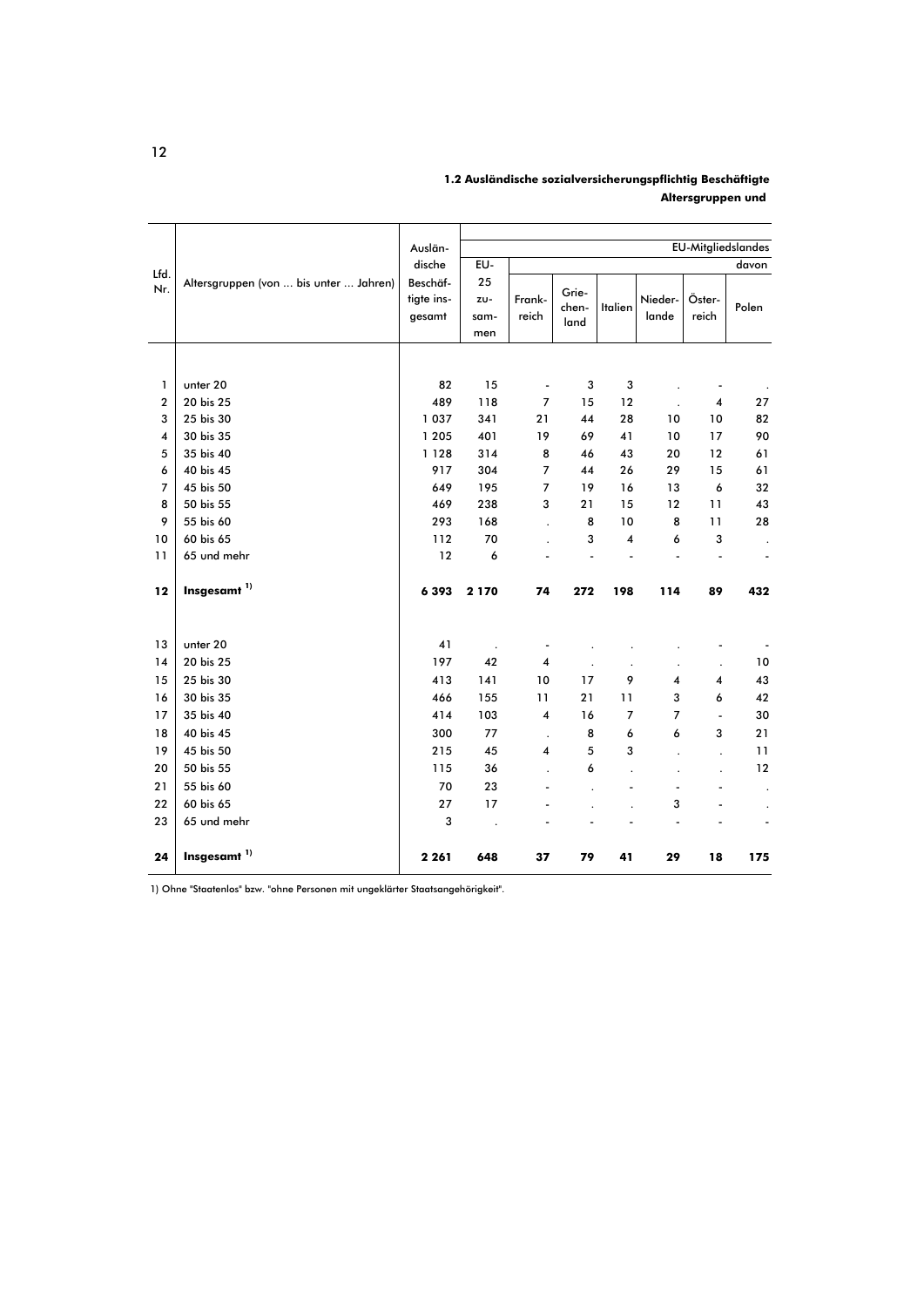#### in Sachsen-Anhalt (Arbeitsortprinzip) am 31.03.2008 nach ausgewählten Staatsangehörigkeiten

|                      |                          |                            |                            | Davon mit Staatsangehörigkeit eines    |                                             |                      |                         |                |                       |                      |                          |                         |  |
|----------------------|--------------------------|----------------------------|----------------------------|----------------------------------------|---------------------------------------------|----------------------|-------------------------|----------------|-----------------------|----------------------|--------------------------|-------------------------|--|
|                      |                          |                            |                            |                                        |                                             | anderen Staates      |                         |                |                       |                      |                          |                         |  |
|                      |                          |                            |                            |                                        |                                             |                      |                         | davon          |                       |                      |                          | Lfd.                    |  |
| Portu-<br>gal        | Spa-<br>nien             | Tsche-<br>chische<br>Repu- | Verei-<br>nigtes<br>König- | übrige<br>EU-Mit-<br>glieds-<br>länder | Serbien<br>und<br>Türkei<br>Monte-<br>negro |                      | sonsti-<br>ges<br>Euro- | Ma-<br>rokko   | Vereinigte<br>Staaten | Vietnam              | übrige<br>Länder $^{1)}$ | Nr.                     |  |
|                      |                          | blik                       | reich                      |                                        |                                             |                      | pa                      |                |                       |                      |                          |                         |  |
|                      |                          | Insgesamt                  |                            |                                        |                                             |                      |                         |                |                       |                      |                          |                         |  |
| $\ddot{\phantom{0}}$ | $\overline{\phantom{a}}$ |                            | $\overline{\phantom{a}}$   | 4                                      |                                             | 20                   | 10                      |                |                       | $\ddot{\phantom{0}}$ | 23                       | 1                       |  |
| 12                   | 8                        | $\ddot{\phantom{a}}$       | 3                          | 23                                     | $\ddot{\phantom{a}}$                        | 85                   | 116                     |                | 6                     | 40                   | 98                       | $\overline{\mathbf{c}}$ |  |
| 24                   | 15                       | 11                         | 5                          | 91                                     | 5                                           | 104                  | 247                     | 3              | 8                     | 48                   | 261                      | 3                       |  |
| 28                   | 17                       | 33                         | 6                          | 71                                     | 11                                          | 124                  | 278                     | $\cdot$        | $\cdot$               | 61                   | 293                      | 4                       |  |
| 34                   | $\overline{7}$           | 12                         | 14                         | 57                                     | 15                                          | 104                  | 270                     | 3              | 15                    | 109                  | 266                      | 5                       |  |
| 29                   | 5                        | 16                         | 16                         | 56                                     | 8                                           | 77                   | 197                     | 4              | 11                    | 96                   | 201                      | 6                       |  |
| 23                   | $\overline{a}$           | 4                          | 12                         | 63                                     | $\ddot{\phantom{0}}$                        | 30                   | 172                     | $\overline{a}$ | $\ddot{\phantom{a}}$  | 83                   | 148                      | $\overline{7}$          |  |
| 27                   | L,                       | $\overline{7}$             | 5                          | 94                                     | $\ddot{\phantom{0}}$                        | 13                   | 103                     |                | $\ddot{\phantom{0}}$  | 30                   | 66                       | 8                       |  |
| 14                   |                          | 3                          | 6                          | 75                                     |                                             | 9                    | 73                      |                | $\ddot{\phantom{0}}$  | 8                    | 26                       | 9                       |  |
| $\overline{7}$       |                          | 3                          | 5                          | 29                                     |                                             | $\ddot{\phantom{0}}$ | 23                      |                | 3                     |                      | $\ddot{\phantom{0}}$     | 10                      |  |
|                      |                          | ÷,                         | $\overline{\phantom{0}}$   | 3                                      |                                             |                      | 3                       |                | ÷,                    |                      | $\cdot$                  | 11                      |  |
| 201                  | 59                       | 93                         | 72                         | 566                                    | 49                                          | 571                  | 1492                    | 15             | 65                    | 480                  | 1391                     | 12                      |  |
|                      |                          | darunter: weiblich         |                            |                                        |                                             |                      |                         |                |                       |                      |                          |                         |  |
|                      | ٠                        |                            |                            |                                        |                                             | 10                   | $\overline{7}$          |                |                       | 3                    | 11                       | 13                      |  |
|                      | 5                        | ÷.                         | $\cdot$                    | 11                                     | ÷,                                          | 29                   | 51                      |                |                       | 24                   | 39                       | 14                      |  |
|                      | 6                        | 7                          | $\cdot$                    | 36                                     | $\ddot{\phantom{0}}$                        | 18                   | 116                     |                |                       | 34                   | 95                       | 15                      |  |
|                      | 10                       | 18                         | $\blacksquare$             | 28                                     | $\ddot{\phantom{0}}$                        | 27                   | 144                     |                |                       | 30                   | 101                      | 16                      |  |
|                      | $\cdot$                  | 7                          | 5                          | 23                                     | $\ddot{\phantom{0}}$                        | 28                   | 130                     |                |                       | 65                   | 75                       | 17                      |  |
|                      | 3                        | 6                          | 3                          | 17                                     | 3                                           | 22                   | 91                      |                |                       | 45                   | 56                       | 18                      |  |
|                      | $\overline{\phantom{m}}$ | $\overline{\phantom{a}}$   | 3                          | 15                                     | $\ddot{\phantom{a}}$                        | 9                    | 82                      |                |                       | 28                   | 47                       | 19                      |  |
|                      | ÷,                       | 3                          | $\ddot{\phantom{a}}$       | 8                                      |                                             | $\overline{7}$       | 37                      |                |                       | 11                   | 20                       | 20                      |  |
|                      |                          |                            | $\cdot$                    | 12                                     |                                             | $\ddot{\phantom{a}}$ | 29                      |                |                       | $\overline{a}$       | 8                        | 21                      |  |
|                      |                          |                            |                            | 9                                      |                                             |                      | 5                       |                |                       |                      | $\ddot{\phantom{a}}$     | 22                      |  |
|                      |                          |                            |                            |                                        |                                             |                      | Ĭ.                      |                |                       |                      | $\cdot$                  | 23                      |  |
| 10                   | 27                       | 47                         | 23                         | 162                                    | 11                                          | 157                  | 692                     | 7              | 17                    | 245                  | 454                      | 24                      |  |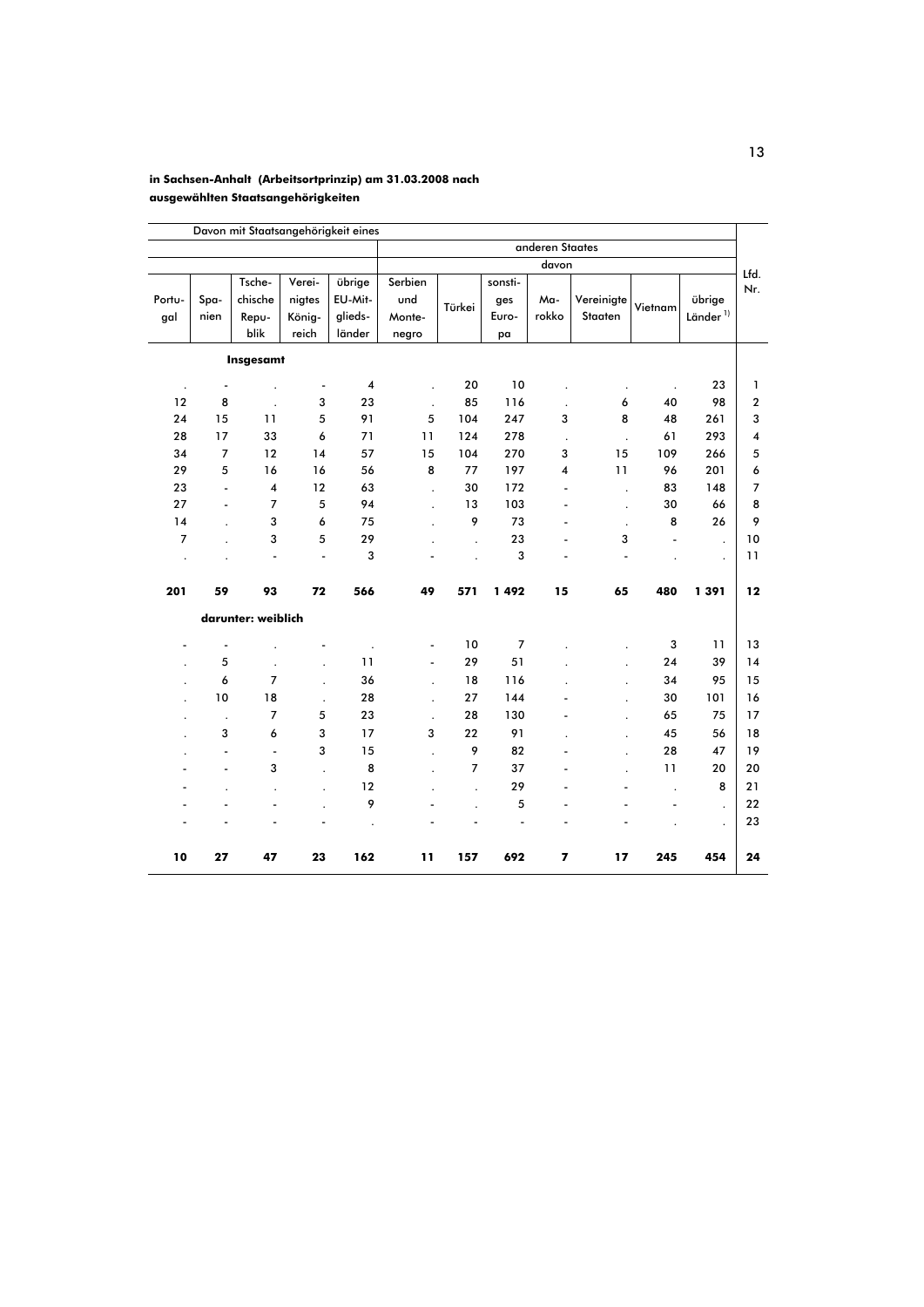#### 1.3 Sozialversicherungspflichtig Beschäftigte in Sachsen-Anhalt (Arbeitsortprinzip) am 31.03.2008 Geschlecht, Vollzeit- und Teilzeitbeschäftigten sowie

| Nr. der      |                                                                    |              |          |
|--------------|--------------------------------------------------------------------|--------------|----------|
| Klassi-      | Berufliche                                                         | Beschäftigte |          |
| fizie-       |                                                                    |              |          |
|              | Gliederung                                                         | insgesamt    | männlich |
| rung $^{1)}$ |                                                                    |              |          |
|              |                                                                    |              |          |
|              |                                                                    |              |          |
| $01 - 06$    | Pflanzenbauer/-innen, Tierzüchter/-innen, Fischereiberufe          | 18 903       | 12 387   |
| $07 - 09$    | Bergleute, Mineralgewinner/-innen                                  | 935          | 888      |
|              |                                                                    |              |          |
|              | Fertigungsberufe                                                   |              |          |
| $10 - 11$    | Steinbearbeiter/-innen, Baustoffhersteller/-innen                  | 1677         | 1 500    |
| $12 - 13$    | Keramiker/-innen, Glasmacher/-innen                                | 1 2 5 5      | 1 1 0 9  |
| $14 - 15$    | Chemiearbeiter/-innen, Kunststoffverarbeiter/-innen                | 14 061       | 10499    |
| 14           | dar.: Chemiearbeiter/-innen                                        | 10 366       | 7907     |
| $16 - 17$    | Papierhersteller/-innen, -verarbeiter/-innen, Drucker/-innen       | 2814         | 1806     |
| 17           | dar.: Drucker/-innen                                               | 1721         | 1024     |
| 18           | Holzaufbereiter/-innen, Holzwarenfertiger/-innen, verwandte Berufe | 1 163        | 980      |
| $19 - 24$    | Metallerzeuger/-innen, -bearbeiter/-innen                          | 14 048       | 13 377   |
|              |                                                                    |              |          |
| 22           | dar.: Metallverformer/-innen (spanend)                             | 5 5 5 8      | 5 3 5 0  |
| $25 - 30$    | Schlosser/-innen, Mechaniker/-innen und zugeordnete Berufe         | 50 443       | 47890    |
| 27           | dar.: Schlosser/-innen                                             | 24 358       | 24 107   |
| 28           | Mechaniker/-innen                                                  | 12 374       | 11996    |
| 31           | Elektriker/-innen                                                  | 18933        | 17948    |
| 32           | Montierer/-innen und Metallberufe, a.n.g.                          | 5446         | 4 3 6 5  |
| $33 - 36$    | Textil- und Bekleidungsberufe                                      | 1073         | 283      |
| 35           | dar.: Textilverarbeiter/-innen                                     | 834          | 141      |
| 37           | Lederhersteller/-innen, Leder- und Fellverarbeiter/-innen          | 470          | 259      |
| $39 - 43$    | Ernährungsberufe                                                   | 19724        | 9322     |
| 41           | dar.: Speisenbereiter/-innen                                       | 11755        | 4441     |
| $44 - 47$    | Bauberufe                                                          | 25 258       | 24 777   |
| 44           | dar.: Maurer/-innen, Betonbauer/-innen                             | 8376         | 8310     |
| 48 - 49      |                                                                    |              |          |
|              | Bau-, Raumausstatter/-innen, Polsterer/Polsterinnen                | 4693         | 4494     |
| 50           | Tischler/-innen, Modellbauer/-innen                                | 5 1 1 7      | 4856     |
| 51           | Maler/-innen, Lackierer/-innen und verwandte Berufe                | 5 2 3 9      | 4965     |
| 52           | Warenprüfer/-innen, Versandfertigmacher/-innen                     | 8719         | 4421     |
| 53           | Hilfsarbeiter/-innen ohne nähere Tätigkeitsangabe                  | 21 379       | 15 2 4 3 |
| 54           | Maschinisten/Maschinistinnen und zugehörige Berufe                 | 6 531        | 6214     |
| $10 - 54$    | Fertigungsberufe zusammen                                          | 208 043      | 174 308  |
|              |                                                                    |              |          |
|              | Technische Berufe                                                  |              |          |
| $60 - 61$    | Ingenieure/Ingenieurinnen, Chemiker/-innen, Physiker/-innen,       |              |          |
|              | Mathematiker/-innen                                                | 13 062       | 10 439   |
| 60           | dar.: Ingenieure/Ingenieurinnen                                    | 11899        | 9712     |
| $62 - 63$    | Techniker/-innen, technische Sonderfachkräfte                      | 22 835       | 15 501   |
| 62           | dar.: Techniker/-innen                                             | 17 562       | 13 935   |
| $60 - 63$    | <b>Technische Berufe zusammen</b>                                  | 35 897       | 25 940   |
|              |                                                                    |              |          |
|              | <b>Dienstleistungsberufe</b>                                       |              |          |
| 68           | Warenkaufleute                                                     | 55 854       | 15 030   |
| 69 - 70      | Dienstleistungskaufleute und zugehörige Berufe                     | 17 521       | 6035     |
| 69           | dar.: Bank-, Versicherungskaufleute                                | 11470        | 3461     |
| $71 - 74$    | Verkehrsberufe                                                     | 64 697       | 48 996   |
| 71           | dar.: Berufe des Landverkehrs                                      | 34 395       | 32 022   |
| $75 - 78$    | Organisations-, Verwaltungs-, Büroberufe                           | 152 475      | 38 5 20  |
| 78           | dar.: Bürofach-, Bürohilfskräfte                                   | 117 546      | 22 803   |
| 79 - 81      | Ordnungs-, Sicherheitsberufe                                       | 12 939       | 10 6 12  |
| 82 - 83      | Schriftwerkschaffende, -ordnende sowie künstlerische Berufe        | 4974         | 2 2 3 4  |
| 84 - 85      | Gesundheitsdienstberufe                                            | 58 691       | 7820     |
|              |                                                                    |              |          |
| 84           | dar.: Arzte/Arztinnen, Apotheker/-innen                            | 6921         | 2741     |
| 86 - 89      | Sozial- und Erziehungsberufe, a.n.g. geistes- u. naturwiss. Berufe | 51 172       | 10 645   |
| 86           | dar.: Sozialpflegerische Berufe                                    | 36 441       | 4 6 2 5  |
| 87           | Lehrer/-innen                                                      | 11775        | 4747     |
| $90 - 93$    | Allgemeine Dienstleistungsberufe                                   | 39 651       | 7636     |
| 93           | dar.: Reinigungsberufe                                             | 20 332       | 5 0 4 1  |
| 68 - 93      | Dienstleistungsberufe zusammen                                     | 457 974      | 147 528  |
|              |                                                                    |              |          |
| $97 - 99$    | Sonstige Arbeitskräfte                                             | 12790        | 7518     |
|              |                                                                    |              |          |
|              | Insgesamt <sup>2)</sup>                                            | 734 577      | 368 571  |

1) Klassifizierung der Berufe, Ausgabe 1975<br>2) Einschließlich Fälle ohne Angabe.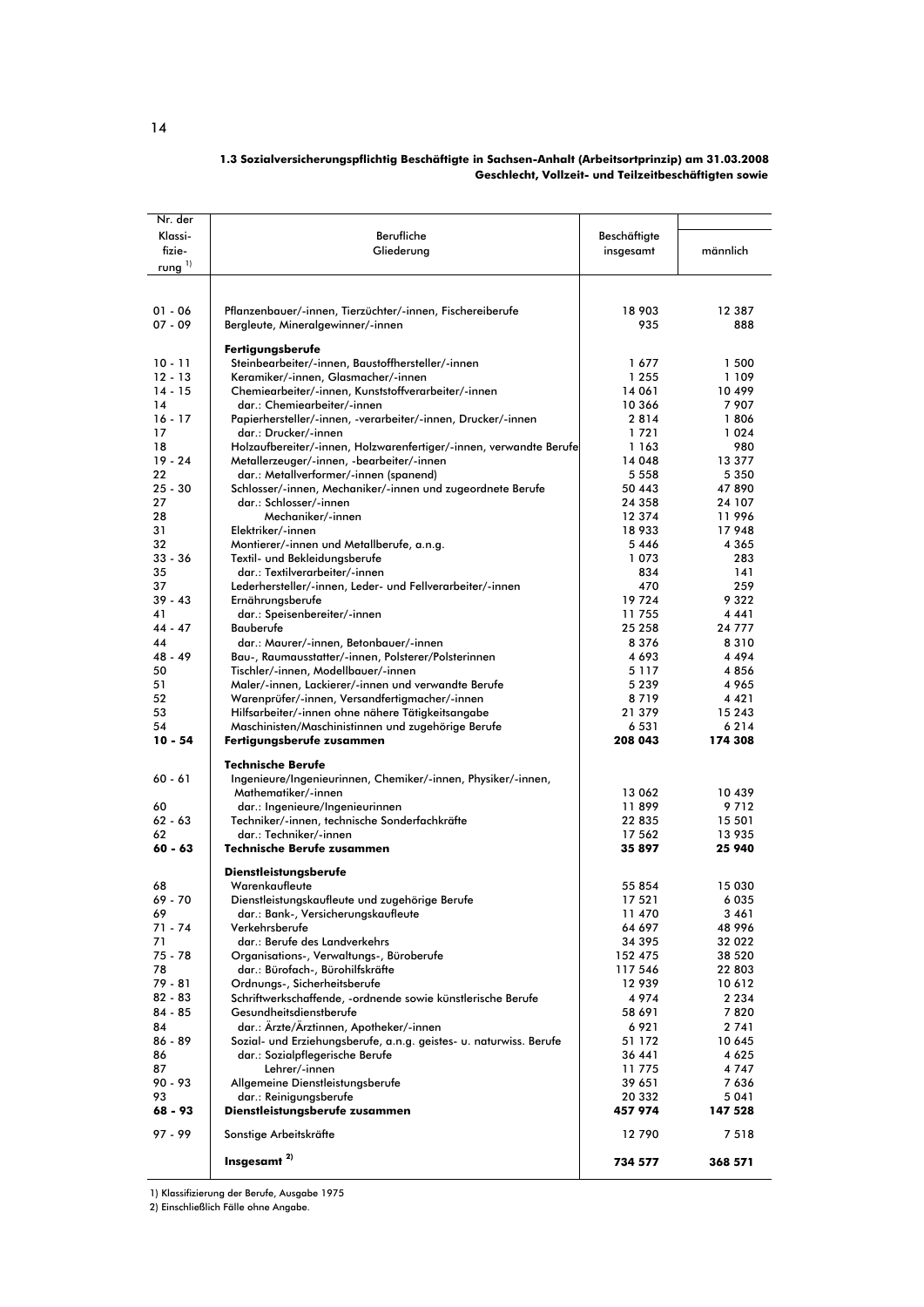#### nach Berufsbereichen, -abschnitten und ausgewählten -gruppen, deutschen und ausländischen Beschäftigten

|                   |                | Und zwar          |               |                   |                     | Nr. der                           |
|-------------------|----------------|-------------------|---------------|-------------------|---------------------|-----------------------------------|
| weiblich          | Vollzeit       | Teilzeit          | Auszubildende | Deutsche          | Ausländer/-innen    | Klassi-<br>fizie-<br>rung $^{1)}$ |
|                   |                |                   |               |                   |                     |                                   |
| 6516              | 17 654         | 1 2 4 9           | 1642          | 18769             | 134                 | $01 - 06$                         |
| 47                | 928            | 7                 | 77            | 933               |                     | $07 - 09$                         |
| 177               | 1649           | 28                | 141           | 1657              | 20                  | $10 - 11$                         |
| 146               | 1 2 3 9        | 16                | 36            | 1 2 5 1           | 4                   | 12 - 13                           |
| 3 5 6 2           | 13730          | 331               | 576           | 14 000            | 61                  | $14 - 15$                         |
| 2 4 5 9           | 10 049         | 317               | 425           | 10 325            | 41                  | 14                                |
| 1 008             | 2 5 8 8        | 226               | 238           | 2 8 0 4           | 10                  | $16 - 17$                         |
| 697               | 1 5 1 3        | 208               | 149           | 1717              | 4                   | 17                                |
| 183               | 1 1 5 4        | 9                 | 16            | 1 156             | 7                   | 18                                |
| 671               | 13 947         | 101               | 747           | 13823             | 224                 | $19 - 24$                         |
| 208               | 5 5 2 5        | 33                | 572           | 5 5 4 0           | 17                  | 22                                |
| 2 5 5 3           | 49 763         | 680               | 6039          | 50 145            | 296                 | $25 - 30$                         |
| 251               | 24 136         | 222               | 2085          | 24 209            | 147                 | 27                                |
| 378               | 12 235         | 139               | 2 5 5 5       | 12 331            | 43                  | 28                                |
| 985               | 18 565         | 368               | 1615          | 18880             | 53                  | 31                                |
| 1081<br>790       | 5 3 5 3<br>912 | 93                | 115<br>18     | 5420              | 26                  | 32                                |
| 693               | 681            | 161<br>153        | 10            | 1 0 6 5<br>827    | 8<br>$\overline{7}$ | 33 - 36<br>35                     |
| 211               | 450            | 20                | 29            | 467               | 3                   | 37                                |
| 10 402            | 15 709         | 4 0 1 5           | 2933          | 19 187            | 536                 | $39 - 43$                         |
| 7314              | 8628           | 3 1 2 7           | 2098          | 11 295            | 459                 | 41                                |
| 481               | 24 510         | 748               | 1378          | 24 963            | 293                 | 44 - 47                           |
| 66                | 8 2 2 2        | 154               | 587           | 8 2 2 3           | 152                 | 44                                |
| 199               | 4618           | 75                | 427           | 4612              | 81                  | 48 - 49                           |
| 261               | 5 0 3 5        | 82                | 944           | 5099              | 17                  | 50                                |
| 274               | 5 1 8 6        | 53                | 1 1 2 1       | 5 2 0 7           | 32                  | 51                                |
| 4 2 9 8           | 7810           | 909               | 299           | 8657              | 62                  | 52                                |
| 6 1 3 6           | 19319          | 2 0 6 0           | 65            | 21 128            | 248                 | 53                                |
| 317               | 6 3 8 7        | 144               | 219           | 6513              | 18                  | 54                                |
| 33735             | 197 924        | 10119             | 16956         | 206 034           | 1999                | $10 - 54$                         |
|                   |                |                   |               |                   |                     |                                   |
| 2623              | 12 494         | 568               | 56            | 12888             | 174                 | $60 - 61$                         |
| 2 1 8 7           | 11 425         | 474               | 50            | 11791             | 108                 | 60                                |
| 7 3 3 4           | 21 463         | 1372              | 787           | 22 721            | 114                 | 62 - 63                           |
| 3627              | 16 647         | 915<br>1940       | 384<br>843    | 17 466<br>35 609  | 96                  | 62<br>$60 - 63$                   |
| 9 9 5 7           | 33 957         |                   |               |                   | 288                 |                                   |
| 40 824            | 36 526         | 19 328            | 4726          | 55 317            | 529                 | 68                                |
| 11 486            | 14 370         | 3 151             | 1 1 6 1       | 17 490            | 30                  | 69 - 70                           |
| 8009              | 9094           | 2 3 7 6           | 695           | 11 457            | 12                  | 69                                |
| 15701             | 54 035         | 10 662            | 1 2 5 6       | 64 394            | 303                 | $71 - 74$                         |
| 2 3 7 3           | 33 240         | 1 1 5 5           | 289           | 34 266            | 129                 | 71                                |
| 113 955           | 125 766        | 26 709            | 5701          | 151 840           | 626                 | 75 - 78                           |
| 94743             | 96 700         | 20 846            | 5 0 0 8       | 117 144           | 397                 | 78                                |
| 2 3 2 7           | 11 148         | 1791              | 90            | 12 867            | 69                  | 79 - 81                           |
| 2 7 4 0           | 4 0 8 5        | 889               | 252           | 4736              | 236                 | $82 - 83$                         |
| 50 871            | 43 503         | 15 188            | 2 5 6 8       | 58 149            | 539                 | 84 - 85                           |
| 4 1 8 0<br>40 527 | 5816<br>27838  | 1 1 0 5<br>23 334 | 10<br>1 2 8 6 | 6 5 0 3<br>50 606 | 416<br>562          | 84<br>$86 - 89$                   |
| 31816             | 17 652         | 18789             | 1 1 4 8       | 36 365            | 73                  | 86                                |
| 7028              | 8019           | 3756              | 99            | 11 442            | 332                 | 87                                |
| 32 015            | 25 688         | 13 963            | 3917          | 38 669            | 974                 | $90 - 93$                         |
| 15 29 1           | 10741          | 9 5 9 1           | 426           | 19841             | 485                 | 93                                |
| 310 446           | 342 959        | 115 015           | 20 957        | 454 068           | 3868                | 68 - 93                           |
| 5 2 7 2           | 11911          | 626               | 7 5 5 3       | 12 687            | 101                 | $97 - 99$                         |
| 366 006           | 605 347        | 128 975           | 48 030        | 728 134           | 6 3 9 3             |                                   |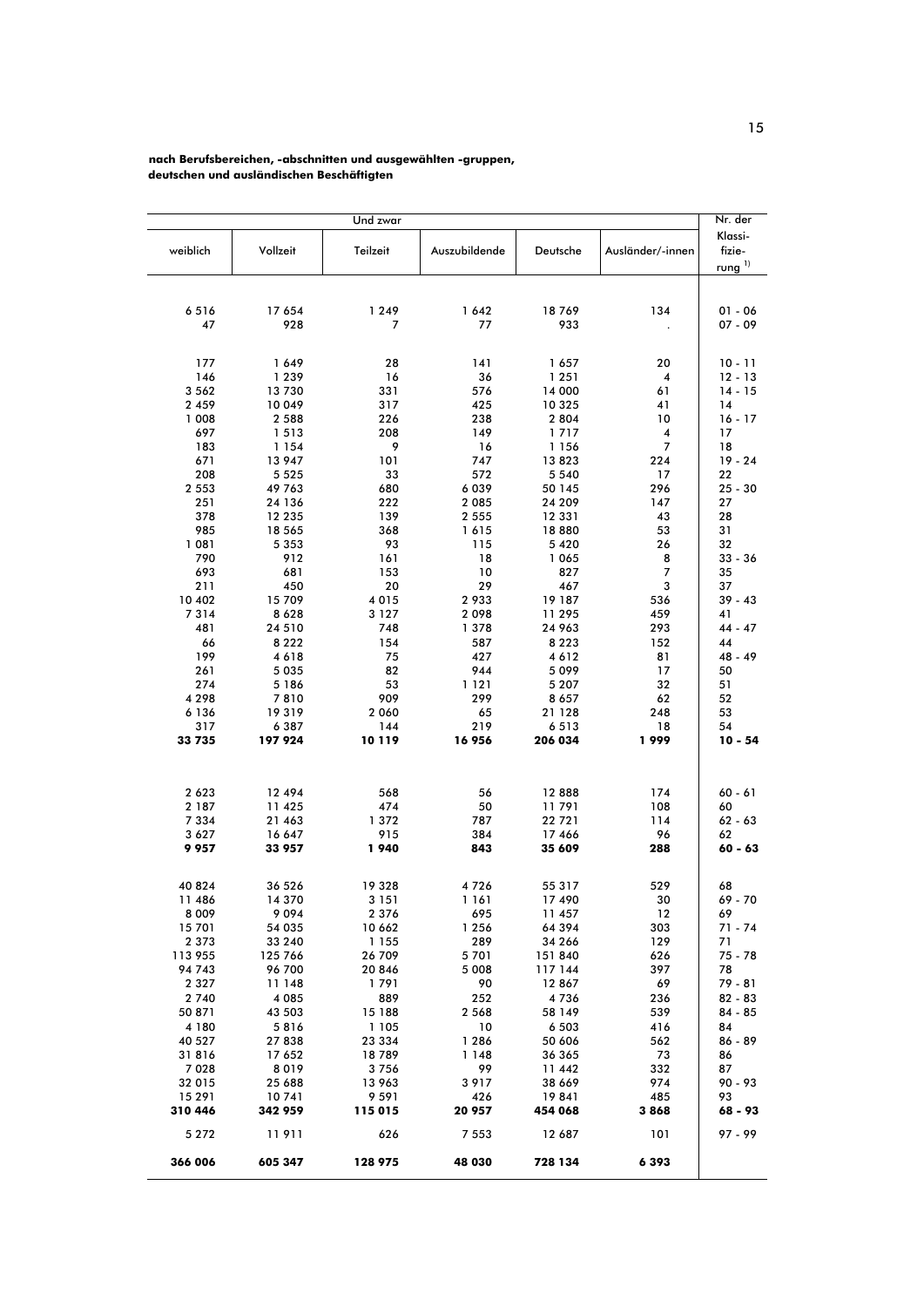## 1.4 Sozialversicherungspflichtig Beschäftigte<br>abschnitten und ausgewählten-

| Nr. der         |                                                                                                       | Beschäftigte       |                    |
|-----------------|-------------------------------------------------------------------------------------------------------|--------------------|--------------------|
| Klassifi-       | Berufliche Gliederung                                                                                 |                    | zu-                |
| zierung $^{1}$  |                                                                                                       | insgesamt $^{2)}$  | sam-               |
|                 |                                                                                                       |                    | men                |
|                 |                                                                                                       |                    |                    |
|                 |                                                                                                       |                    |                    |
| $01 - 06$       | Pflanzenbauer/-innen, Tierzüchter/-innen, Fischereiberufe                                             | 18 903             | 14 070             |
| $07 - 09$       | Bergleute, Mineralgewinner/-innen                                                                     | 935                | 803                |
|                 | Fertigungsberufe                                                                                      |                    |                    |
| $10 - 11$       | Steinbearbeiter/-innen, Baustoffhersteller/-innen                                                     | 1677               | 1 2 2 3            |
| $12 - 13$       | Keramiker/-innen, Glasmacher/-innen                                                                   | 1 2 5 5            | 1 1 4 6            |
| $14 - 15$<br>14 | Chemiearbeiter/-innen, Kunststoffverarbeiter/-innen<br>dar.: Chemiearbeiter/-innen                    | 14 061<br>10 366   | 12 013<br>8893     |
| $16 - 17$       | Papierhersteller/-innen, -verarbeiter/-innen, Drucker/-innen                                          | 2814               | 2 0 0 3            |
| 17              | dar.: Drucker/-innen                                                                                  | 1721               | 1 189              |
| 18              | Holzaufbereiter/-innen, Holzwarenfertiger/-innen, verwandte Berufe                                    | 1 163              | 1015               |
| $19 - 24$<br>22 | Metallerzeuger/-innen, -bearbeiter/-innen                                                             | 14 048             | 11 664             |
| $25 - 30$       | dar.: Metallverformer/-innen (spanend)<br>Schlosser/-innen, Mechaniker/-innen und zugeordnete Berufe  | 5 5 5 8<br>50 443  | 4 3 7 9<br>38 808  |
| 27              | dar.: Schlosser/-innen                                                                                | 24 358             | 19 474             |
| 28              | Mechaniker/-innen                                                                                     | 12 374             | 8709               |
| 31              | Elektriker/-innen                                                                                     | 18933              | 15 427             |
| 32              | Montierer/-innen und Metallberufe, a.n.g.                                                             | 5446               | 4 1 5 5            |
| 33 - 36<br>35   | Textil- und Bekleidungsberufe<br>dar.: Textilverarbeiter/-innen                                       | 1073<br>834        | 681<br>543         |
| 37              | Lederhersteller/-innen, Leder- und Fellverarbeiter/-innen                                             | 470                | 373                |
| $39 - 43$       | Ernährungsberufe                                                                                      | 19724              | 12 385             |
| 41              | dar.: Speisenbereiter/-innen                                                                          | 11755              | 6 3 3 1            |
| $44 - 47$<br>44 | Bauberufe                                                                                             | 25 258             | 18 190             |
| 48 - 49         | dar.: Maurer/-innen, Betonbauer/-innen<br>Bau-, Raumausstatter/-innen, Polsterer/Polsterinnen         | 8376<br>4693       | 6 150<br>3 1 9 2   |
| 50              | Tischler/-innen, Modellbauer/-innen                                                                   | 5 1 1 7            | 3 3 8 8            |
| 51              | Maler/-innen, Lackierer/-innen und verwandte Berufe                                                   | 5 2 3 9            | 3 4 0 2            |
| 52              | Warenprüfer/-innen, Versandfertigmacher/-innen                                                        | 8719               | 6 1 1 3            |
| 53              | Hilfsarbeiter/-innen ohne nähere Tätigkeitsangabe                                                     | 21 379             | 14 566             |
| 54<br>$10 - 54$ | Maschinisten/Maschinistinnen und zugehörige Berufe<br>Fertigungsberufe zusammen                       | 6 5 3 1<br>208 043 | 5 1 7 8<br>154 922 |
|                 |                                                                                                       |                    |                    |
| $60 - 61$       | <b>Technische Berufe</b><br>Ingenieure/Ingenieurinnen, Chemiker/-innen, Physiker/-innen,              |                    |                    |
|                 | Mathematiker/-innen                                                                                   | 13 062             | 11 905             |
| 60              | dar.: Ingenieure/Ingenieurinnen                                                                       | 11899              | 10825              |
| $62 - 63$       | Techniker/-innen, technische Sonderfachkräfte                                                         | 22 835             | 19 463             |
| 62<br>$60 - 63$ | dar.: Techniker/-innen<br><b>Technische Berufe zusammen</b>                                           | 17 562<br>35 897   | 15 113<br>31 368   |
|                 |                                                                                                       |                    |                    |
|                 | Dienstleistungsberufe                                                                                 |                    |                    |
| 68<br>69 - 70   | Warenkaufleute<br>Dienstleistungskaufleute und zugehörige Berufe                                      | 55 854<br>17 521   | 41 698<br>14 307   |
| 69              | dar.: Bank-, Versicherungskaufleute                                                                   | 11 470             | 10 071             |
| 71 - 74         | Verkehrsberufe                                                                                        | 64 697             | 45 267             |
| 71              | dar.: Berufe des Landverkehrs                                                                         | 34 395             | 25 030             |
| $75 - 78$<br>78 | Organisations-, Verwaltungs-, Büroberufe<br>dar.: Bürofach-, Bürohilfskräfte                          | 152 475<br>117 546 | 128 731<br>99 050  |
| $79 - 81$       | Ordnungs-, Sicherheitsberufe                                                                          | 12 939             | 9064               |
| $82 - 83$       | Schriftwerkschaffende, -ordnende sowie künstlerische Berufe                                           | 4974               | 3633               |
| $84 - 85$       | Gesundheitsdienstberufe                                                                               | 58 691             | 50 401             |
| 84              | dar.: Ärzte/Ärztinnen, Apotheker/-innen                                                               | 6921               | 6729               |
| 86 - 89<br>86   | Sozial- und Erziehungsberufe, a.n.g. geistes- u. naturwiss. Berufe<br>dar.: Sozialpflegerische Berufe | 51 172<br>36 441   | 45 353<br>32 153   |
| 87              | Lehrer/-innen                                                                                         | 11775              | 10 513             |
| 90 - 93         | Allgemeine Dienstleistungsberufe                                                                      | 39 651             | 21 443             |
| 93              | dar.: Reinigungsberufe                                                                                | 20 332             | 9751               |
| 68 - 93         | Dienstleistungsberufe zusammen                                                                        | 457 974            | 359 897            |
| $97 - 99$       | Sonstige Arbeitskräfte                                                                                | 12790              | 4 099              |
|                 | Insgesamt <sup>2)</sup>                                                                               | 734 577            | 565 184            |

1) Klassifizierung der Berufe, Ausgabe 1975<br>2) Einschließlich Fälle ohne Angabe.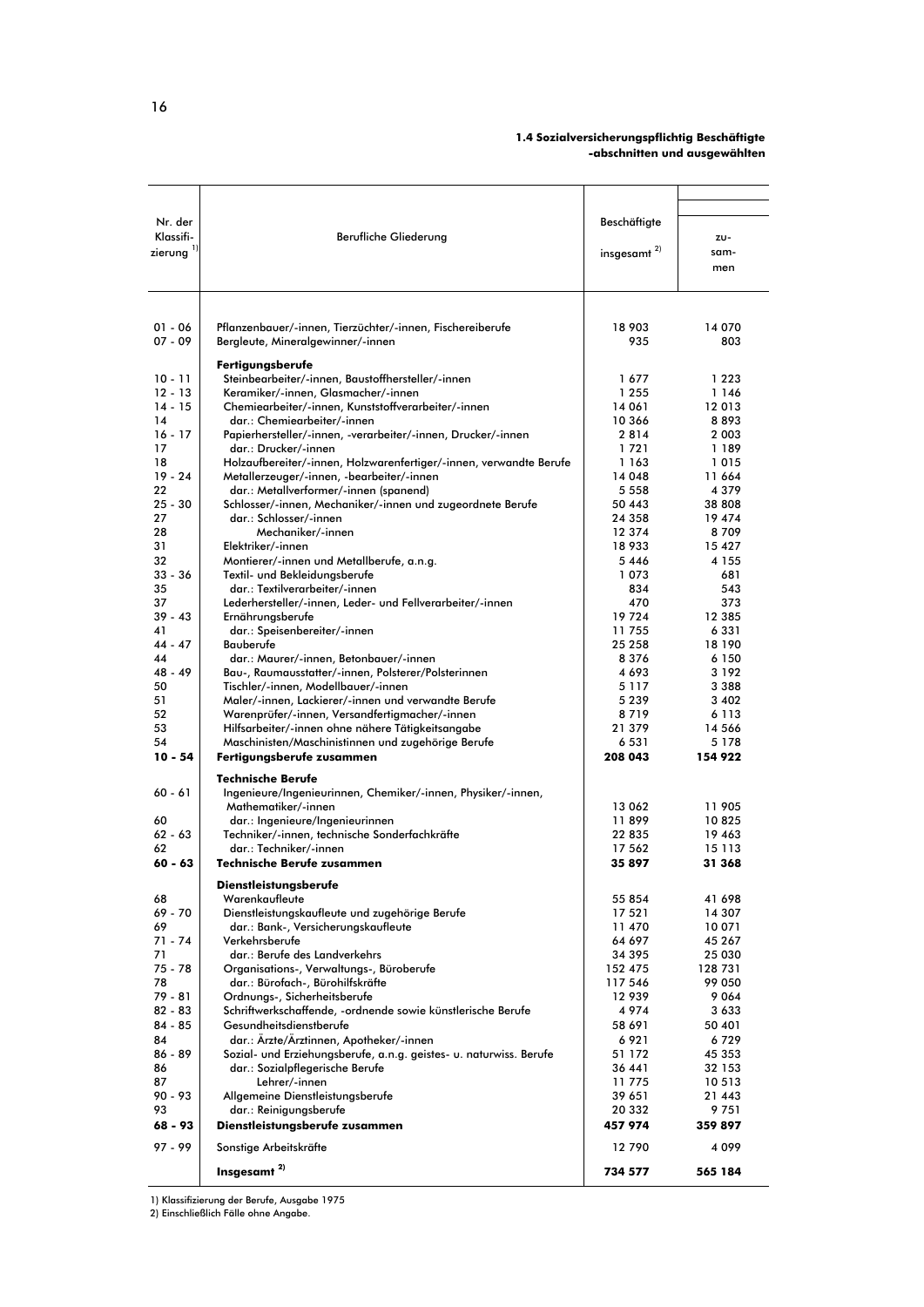# in Sachsen-Anhalt (Arbeitsortprinzip) am 31.03.2008 nach Berufsbereichen,<br>-gruppen sowie beruflicher Ausbildung

|                                                                                                                                                                                                                                                | Darunter                                                                                                                           |                                                                                                                                               |                                                                                                                                                                                                                   |                                                                                                                                                                                                                              |
|------------------------------------------------------------------------------------------------------------------------------------------------------------------------------------------------------------------------------------------------|------------------------------------------------------------------------------------------------------------------------------------|-----------------------------------------------------------------------------------------------------------------------------------------------|-------------------------------------------------------------------------------------------------------------------------------------------------------------------------------------------------------------------|------------------------------------------------------------------------------------------------------------------------------------------------------------------------------------------------------------------------------|
|                                                                                                                                                                                                                                                | mit abgeschlossener Berufsausbildung<br>davon mit Abschluss an einer                                                               |                                                                                                                                               | ohne                                                                                                                                                                                                              | Nr. der                                                                                                                                                                                                                      |
| Berufsfach-/<br>Fachschule                                                                                                                                                                                                                     | Fachhoch-<br>schule                                                                                                                | wissenschaft-<br>lichen Hoch-<br>schule, Uni-<br>versität                                                                                     | abgeschlossene<br>Berufs-<br>ausbildung                                                                                                                                                                           | Klassifi-<br>zierung $^{1}$                                                                                                                                                                                                  |
|                                                                                                                                                                                                                                                | Insgesamt                                                                                                                          |                                                                                                                                               |                                                                                                                                                                                                                   |                                                                                                                                                                                                                              |
| 13 131                                                                                                                                                                                                                                         | 496                                                                                                                                | 443                                                                                                                                           | 2 2 3 6                                                                                                                                                                                                           | $01 - 06$                                                                                                                                                                                                                    |
| 791                                                                                                                                                                                                                                            | 5                                                                                                                                  | 7                                                                                                                                             | 95                                                                                                                                                                                                                | $07 - 09$                                                                                                                                                                                                                    |
| 1 198<br>1 137<br>11799<br>8711<br>1973<br>1 171<br>1012<br>11 619<br>4 3 6 1<br>38 582<br>19 401<br>8629<br>15 265<br>4 1 3 4<br>677<br>540<br>368<br>12 3 18<br>6 3 0 2<br>18 101<br>6 1 2 8<br>3 1 7 9<br>3 3 7 3<br>3396<br>5914<br>14 477 | 13<br>6<br>125<br>102<br>21<br>12<br>30<br>14<br>162<br>57<br>47<br>114<br>14<br>44<br>20<br>61<br>18<br>7<br>10<br>6<br>119<br>40 | 12<br>3<br>89<br>80<br>9<br>6<br>15<br>4<br>64<br>16<br>33<br>48<br>7<br>23<br>9<br>28<br>4<br>6<br>5<br>$\overline{\phantom{a}}$<br>80<br>49 | 210<br>57<br>1 201<br>800<br>473<br>309<br>101<br>1 1 2 8<br>661<br>6 0 5 3<br>2 3 3 3<br>2 3 6 0<br>1663<br>499<br>106<br>95<br>37<br>3 602<br>2 4 4 2<br>2 5 2 6<br>893<br>426<br>892<br>1086<br>949<br>2 5 3 6 | $10 - 11$<br>$12 - 13$<br>$14 - 15$<br>14<br>$16 - 17$<br>17<br>18<br>$19 - 24$<br>22<br>$25 - 30$<br>27<br>28<br>31<br>32<br>$33 - 36$<br>35<br>37<br>$39 - 43$<br>41<br>$44 - 47$<br>44<br>48 - 49<br>50<br>51<br>52<br>53 |
| 5 1 3 3                                                                                                                                                                                                                                        | 29                                                                                                                                 | 16                                                                                                                                            | 419                                                                                                                                                                                                               | 54                                                                                                                                                                                                                           |
| 153 655                                                                                                                                                                                                                                        | 806                                                                                                                                | 461                                                                                                                                           | 23 964                                                                                                                                                                                                            | $10 - 54$                                                                                                                                                                                                                    |
| 2 4 5 9                                                                                                                                                                                                                                        | 4 5 0 6                                                                                                                            | 4 9 4 0                                                                                                                                       | 114                                                                                                                                                                                                               | $60 - 61$                                                                                                                                                                                                                    |
| 2 3 3 0                                                                                                                                                                                                                                        | 4 3 4 3                                                                                                                            | 4 1 5 2                                                                                                                                       | 105                                                                                                                                                                                                               | 60                                                                                                                                                                                                                           |
| 14 571                                                                                                                                                                                                                                         | 2 8 6 2                                                                                                                            | 2 0 3 0                                                                                                                                       | 1018                                                                                                                                                                                                              | $62 - 63$                                                                                                                                                                                                                    |
| 10737                                                                                                                                                                                                                                          | 2 5 7 7                                                                                                                            | 1799                                                                                                                                          | 631                                                                                                                                                                                                               | 62                                                                                                                                                                                                                           |
| 17 030                                                                                                                                                                                                                                         | 7 368                                                                                                                              | 6970                                                                                                                                          | 1 132                                                                                                                                                                                                             | $60 - 63$                                                                                                                                                                                                                    |
| 40 020                                                                                                                                                                                                                                         | 877                                                                                                                                | 801                                                                                                                                           | 6 2 8 3                                                                                                                                                                                                           | 68                                                                                                                                                                                                                           |
| 12 516                                                                                                                                                                                                                                         | 832                                                                                                                                | 959                                                                                                                                           | 1616                                                                                                                                                                                                              | 69 - 70                                                                                                                                                                                                                      |
| 8656                                                                                                                                                                                                                                           | 626                                                                                                                                | 789                                                                                                                                           | 1 0 2 2                                                                                                                                                                                                           | 69                                                                                                                                                                                                                           |
| 44 742                                                                                                                                                                                                                                         | 322                                                                                                                                | 203                                                                                                                                           | 4721                                                                                                                                                                                                              | $71 - 74$                                                                                                                                                                                                                    |
| 24 9 19                                                                                                                                                                                                                                        | 72                                                                                                                                 | 39                                                                                                                                            | 1489                                                                                                                                                                                                              | 71                                                                                                                                                                                                                           |
| 107 911                                                                                                                                                                                                                                        | 9 3 4 4                                                                                                                            | 11 476                                                                                                                                        | 7 186                                                                                                                                                                                                             | 75 - 78                                                                                                                                                                                                                      |
| 88 974                                                                                                                                                                                                                                         | 5 1 9 5                                                                                                                            | 4881                                                                                                                                          | 6 0 9 2                                                                                                                                                                                                           | 78                                                                                                                                                                                                                           |
| 8 4 8 6                                                                                                                                                                                                                                        | 147                                                                                                                                | 431                                                                                                                                           | 713                                                                                                                                                                                                               | 79 - 81                                                                                                                                                                                                                      |
| 2 1 2 1                                                                                                                                                                                                                                        | 380                                                                                                                                | 1 1 3 2                                                                                                                                       | 337                                                                                                                                                                                                               | $82 - 83$                                                                                                                                                                                                                    |
| 43 773                                                                                                                                                                                                                                         | 783                                                                                                                                | 5845                                                                                                                                          | 3 180                                                                                                                                                                                                             | $84 - 85$                                                                                                                                                                                                                    |
| 953                                                                                                                                                                                                                                            | 214                                                                                                                                | 5 5 6 2                                                                                                                                       | 37                                                                                                                                                                                                                | 84                                                                                                                                                                                                                           |
| 31 200                                                                                                                                                                                                                                         | 4 600                                                                                                                              | 9 5 5 3                                                                                                                                       | 2 0 2 8                                                                                                                                                                                                           | $86 - 89$                                                                                                                                                                                                                    |
| 28 139                                                                                                                                                                                                                                         | 2843                                                                                                                               | 1 1 7 1                                                                                                                                       | 1682                                                                                                                                                                                                              | 86                                                                                                                                                                                                                           |
| 2 5 7 7                                                                                                                                                                                                                                        | 1432                                                                                                                               | 6 5 0 4                                                                                                                                       | 283                                                                                                                                                                                                               | 87                                                                                                                                                                                                                           |
| 21 199                                                                                                                                                                                                                                         | 157                                                                                                                                | 87                                                                                                                                            | 7 4 9 5                                                                                                                                                                                                           | $90 - 93$                                                                                                                                                                                                                    |
| 9696                                                                                                                                                                                                                                           | 43                                                                                                                                 | 12                                                                                                                                            | 4 1 7 5                                                                                                                                                                                                           | 93                                                                                                                                                                                                                           |
| 311 968                                                                                                                                                                                                                                        | 17442                                                                                                                              | 30 487                                                                                                                                        | 33 559                                                                                                                                                                                                            | 68 - 93                                                                                                                                                                                                                      |
| 3 566                                                                                                                                                                                                                                          | 219                                                                                                                                | 314                                                                                                                                           | 6 5 7 7                                                                                                                                                                                                           | 97 - 99                                                                                                                                                                                                                      |
| 500 164                                                                                                                                                                                                                                        | 26 338                                                                                                                             | 38 682                                                                                                                                        | 67 566                                                                                                                                                                                                            |                                                                                                                                                                                                                              |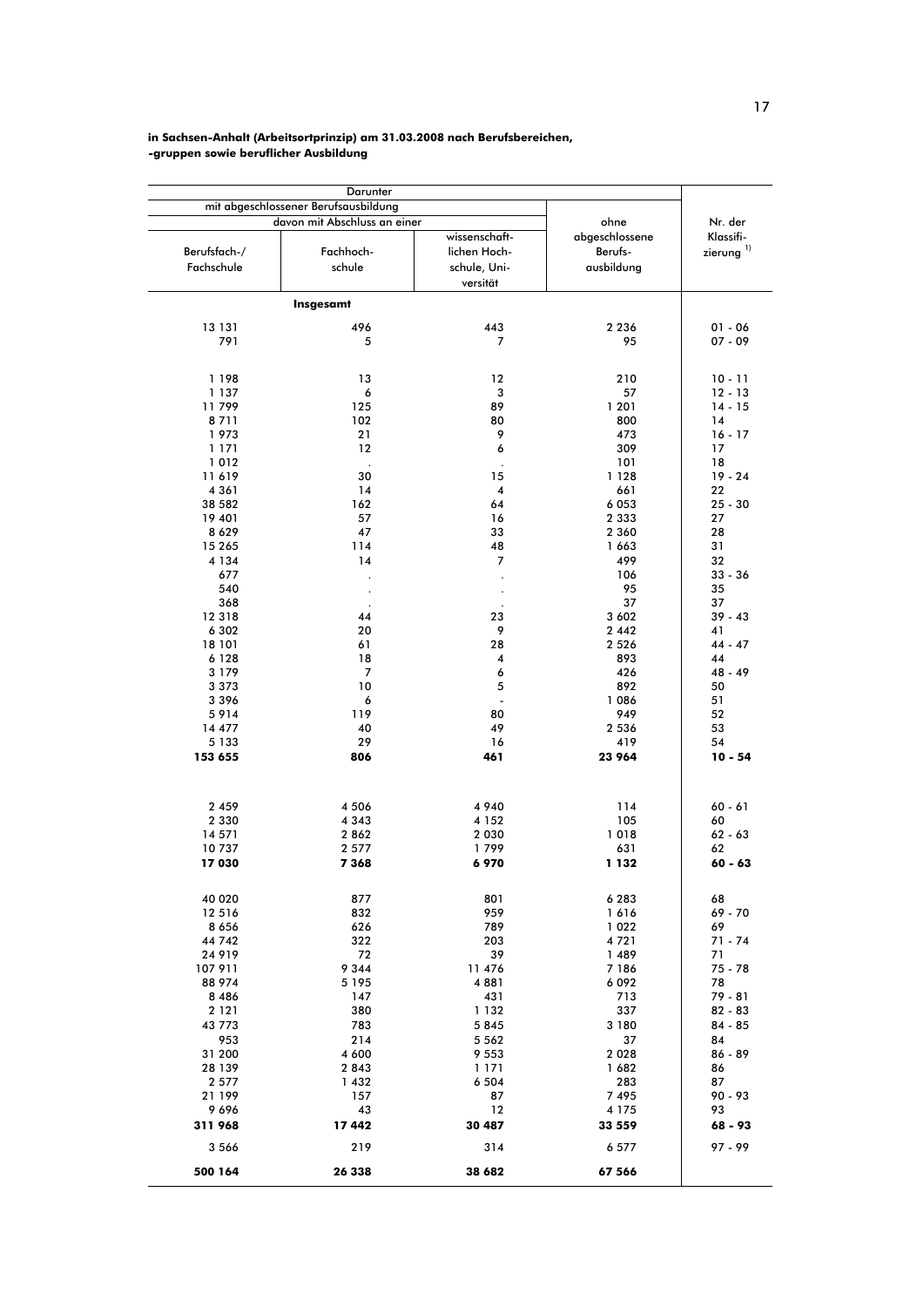#### Noch 1.4 Sozialversicherungspflichtig Beschäftigte -abschnitten und ausgewählten

| Nr. der                            |                                                                                                       | Beschäftigte       |                  |
|------------------------------------|-------------------------------------------------------------------------------------------------------|--------------------|------------------|
| Klassifi-<br>zierung <sup>1)</sup> | Berufliche Gliederung                                                                                 | insgesamt $^{2)}$  | zu-<br>sam-      |
|                                    |                                                                                                       |                    | men              |
|                                    |                                                                                                       |                    |                  |
|                                    |                                                                                                       |                    |                  |
| $01 - 06$                          | Pflanzenbauerinnen, Tierzüchterinnen, Fischereiberufe                                                 | 6516               | 4783             |
| $07 - 09$                          | Bergleute, Mineralgewinnerinnen                                                                       | 47                 | 46               |
|                                    | Fertigungsberufe                                                                                      |                    |                  |
| $10 - 11$                          | Steinbearbeiterinnen, Baustoffherstellerinnen                                                         | 177                | 136              |
| $12 - 13$                          | Keramikerinnen, Glasmacherinnen                                                                       | 146                | 127              |
| $14 - 15$<br>14                    | Chemiearbeiterinnen, Kunststoffverarbeiterinnen<br>dar.: Chemiearbeiterinnen                          | 3 5 6 2<br>2 4 5 9 | 3026<br>2094     |
| $16 - 17$                          | Papierherstellerinnen, -verarbeiterinnen, Druckerinnen                                                | 1 008              | 700              |
| 17                                 | dar.: Druckerinnen                                                                                    | 697                | 500              |
| 18                                 | Holzaufbereiterinnen, Holzwarenfertigerinnen, verwandte Berufe                                        | 183                | 152              |
| $19 - 24$<br>22                    | Metallerzeugerinnen, -bearbeiterinnen<br>dar.: Metallverformerinnen (spanend)                         | 671<br>208         | 509<br>160       |
| $25 - 30$                          | Schlosserinnen, Mechanikerinnen und zugeordnete Berufe                                                | 2 5 5 3            | 1870             |
| 27                                 | dar.: Schlosserinnen                                                                                  | 251                | 180              |
| 28<br>31                           | Mechanikerinnen<br>Elektrikerinnen                                                                    | 378<br>985         | 296<br>775       |
| 32                                 | Montiererinnen und Metallberufe, a.n.g.                                                               | 1 081              | 852              |
| $33 - 36$                          | Textil- und Bekleidungsberufe                                                                         | 790                | 507              |
| 35                                 | dar.: Textilverarbeiterinnen                                                                          | 693                | 457              |
| 37<br>$39 - 43$                    | Lederherstellerinnen, Leder- und Fellverarbeiterinnen<br>Ernährungsberufe                             | 211<br>10 402      | 174<br>6811      |
| 41                                 | dar.: Speisenbereiterinnen                                                                            | 7314               | 4415             |
| $44 - 47$                          | Bauberufe                                                                                             | 481                | 383              |
| 44<br>48 - 49                      | dar.: Maurerinnen, Betonbauerinnen                                                                    | 66<br>199          | 30               |
| 50                                 | Bau-, Raumausstatterinnen, Polsterinnen<br>Tischlerinnen, Modellbauerinnen                            | 261                | 130<br>149       |
| 51                                 | Malerinnen, Lackiererinnen und verwandte Berufe                                                       | 274                | 132              |
| 52                                 | Warenprüferinnen, Versandfertigmacherinnen                                                            | 4 2 9 8            | 2992             |
| 53<br>54                           | Hilfsarbeiterinnen ohne nähere Tätigkeitsangabe<br>Maschinistinnen und zugehörige Berufe              | 6 1 3 6<br>317     | 4 1 3 3<br>245   |
| $10 - 54$                          | Fertigungsberufe zusammen                                                                             | 33 735             | 23803            |
|                                    | <b>Technische Berufe</b>                                                                              |                    |                  |
| $60 - 61$                          | Ingenieurinnen, Chemikerinnen, Physikerinnen,                                                         |                    |                  |
|                                    | Mathematikerinnen                                                                                     | 2623               | 2 3 8 2          |
| 60<br>$62 - 63$                    | dar.: Ingenieurinnen                                                                                  | 2 187<br>7 3 3 4   | 1971<br>6316     |
| 62                                 | Technikerinnen, technische Sonderfachkräfte<br>dar.: Technikerinnen                                   | 3627               | 3 1 7 2          |
| $60 - 63$                          | <b>Technische Berufe zusammen</b>                                                                     | 9957               | 8698             |
|                                    | <b>Dienstleistungsberufe</b>                                                                          |                    |                  |
| 68                                 | Warenkaufleute                                                                                        | 40 824             | 30811            |
| 69 - 70                            | Dienstleistungskaufleute und zugehörige Berufe                                                        | 11486              | 9 564            |
| 69<br>$71 - 74$                    | dar.: Bank-, Versicherungskaufleute<br>Verkehrsberufe                                                 | 8 0 0 9<br>15701   | 7 167<br>10 600  |
| 71                                 | dar.: Berufe des Landverkehrs                                                                         | 2 3 7 3            | 1920             |
| $75 - 78$                          | Organisations-, Verwaltungs-, Büroberufe                                                              | 113 955            | 97820            |
| 78<br>$79 - 81$                    | dar.: Bürofach-, Bürohilfskräfte<br>Ordnungs-, Sicherheitsberufe                                      | 94 743<br>2 3 2 7  | 80 983<br>1561   |
| $82 - 83$                          | Schriftwerkschaffende, -ordnende sowie künstlerische Berufe                                           | 2 740              | 2 1 2 5          |
| $84 - 85$                          | Gesundheitsdienstberufe                                                                               | 50 871             | 43 470           |
| 84                                 | dar.: Ärztinnen, Apothekerinnen                                                                       | 4 1 8 0            | 4 0 2 8          |
| 86 - 89<br>86                      | Sozial- und Erziehungsberufe, a.n.g. geistes- u. naturwiss. Berufe<br>dar.: Sozialpflegerische Berufe | 40 527<br>31816    | 36 339<br>28 403 |
| 87                                 | Lehrerinnen                                                                                           | 7028               | 6 4 0 5          |
| $90 - 93$                          | Allgemeine Dienstleistungsberufe                                                                      | 32 015             | 17612            |
| 93<br>68 - 93                      | dar.: Reinigungsberufe<br>Dienstleistungsberufe zusammen                                              | 15 29 1<br>310 446 | 7059<br>249 902  |
|                                    |                                                                                                       |                    |                  |
| $97 - 99$                          | Sonstige Arbeitskräfte<br>Insgesamt <sup>2)</sup>                                                     | 5 2 7 2<br>366 006 | 1688<br>288 943  |
|                                    |                                                                                                       |                    |                  |

1) Klassifizierung der Berufe, Ausgabe 1975

2) Einschließlich Fälle ohne Angabe.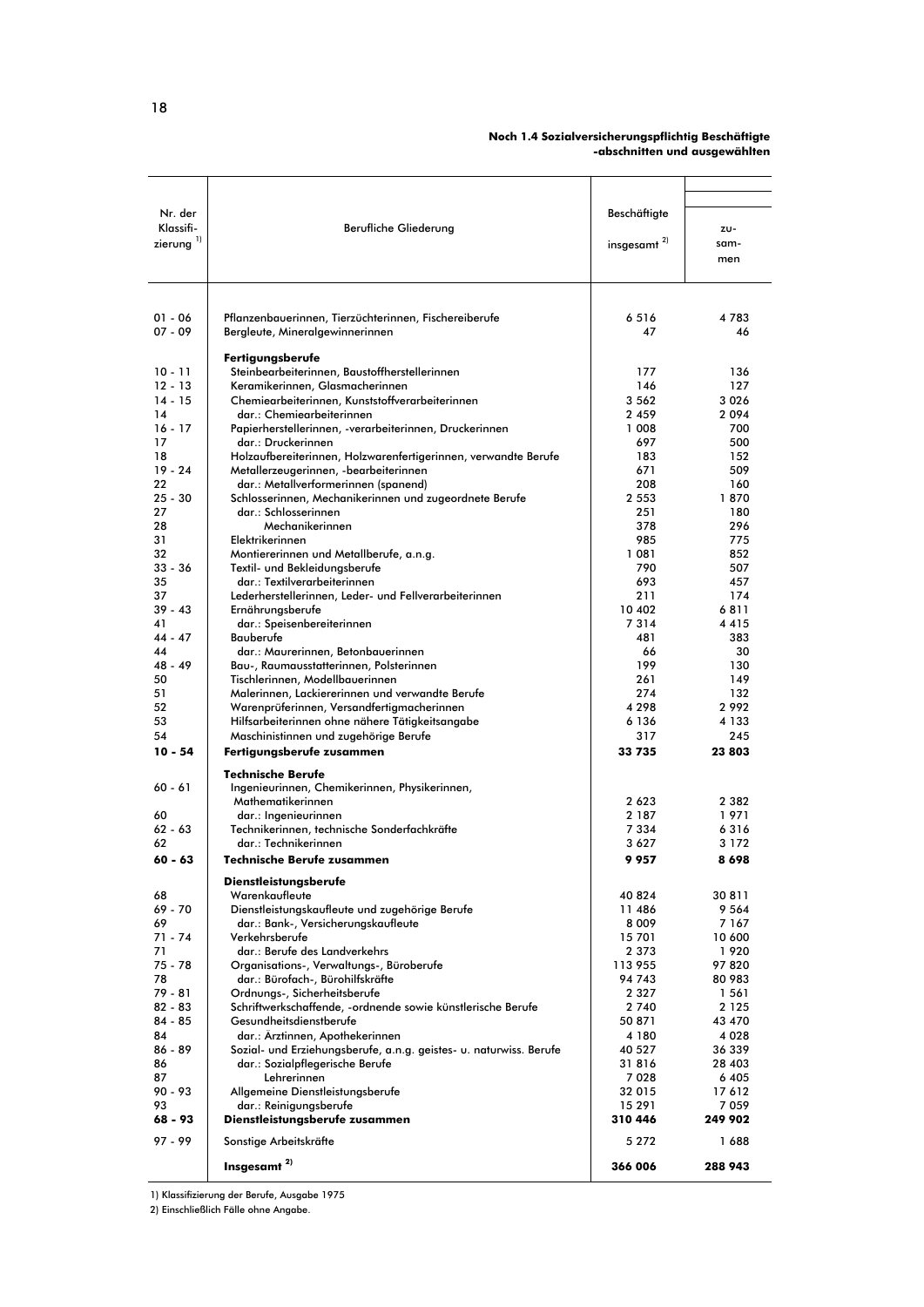#### in Sachsen-Anhalt (Arbeitsortprinzip) am 31.03.2008 nach Berufsbereichen, -gruppen sowie beruflicher Ausbildung

|                            | mit abgeschlossener Berufsausbildung                |                                                           |                                                 |                                        |
|----------------------------|-----------------------------------------------------|-----------------------------------------------------------|-------------------------------------------------|----------------------------------------|
| Berufsfach-/<br>Fachschule | davon mit Abschluss an einer<br>Fachhoch-<br>schule | wissenschaft-<br>lichen Hoch-<br>schule, Uni-<br>versität | ohne<br>abgeschlossene<br>Berufs-<br>ausbildung | Nr. der<br>Klassifi-<br>zierung $^{1}$ |
|                            | Darunter: weiblich                                  |                                                           |                                                 |                                        |
|                            |                                                     |                                                           |                                                 |                                        |
| 4 4 9 0<br>43              | 166<br>3                                            | 127                                                       | 748                                             | $01 - 06$<br>07 - 09                   |
| 125<br>123                 | 5                                                   | 6                                                         | 24<br>11                                        | $10 - 11$<br>$12 - 13$                 |
| 2 960                      | 39                                                  | 27                                                        | 283                                             | $14 - 15$                              |
| 2 0 4 2                    | 28                                                  | 24                                                        | 159                                             | 14                                     |
| 689                        | 8                                                   | з                                                         | 188                                             | $16 - 17$                              |
| 493                        |                                                     | $\cdot$                                                   | 128                                             | 17                                     |
| 152                        |                                                     | ÷,                                                        | 25                                              | 18                                     |
| 503                        |                                                     | $\cdot$                                                   | 79                                              | $19 - 24$                              |
| 156                        |                                                     |                                                           | 25                                              | 22                                     |
| 1816                       | 43                                                  | 11                                                        | 297                                             | $25 - 30$                              |
| 177                        | 3                                                   | $\overline{a}$                                            | 28                                              | 27                                     |
| 278                        | 12                                                  | 6                                                         | 55                                              | 28                                     |
| 765                        |                                                     | $\cdot$                                                   | 77                                              | 31                                     |
| 847                        |                                                     |                                                           | 108                                             | 32                                     |
| 504                        |                                                     |                                                           | 84                                              | $33 - 36$                              |
| 454                        |                                                     |                                                           | 82                                              | 35                                     |
| 170                        |                                                     |                                                           | 9                                               | 37                                     |
| 6788                       | 11                                                  | 12                                                        | 1 476                                           | $39 - 43$                              |
| 4 4 0 0                    | 7                                                   | 8                                                         | 1 088                                           | 41                                     |
| 371                        |                                                     |                                                           | 56                                              | 44 - 47                                |
| 27                         | 3                                                   |                                                           | 20                                              | 44                                     |
| 125                        |                                                     |                                                           | 38                                              | 48 - 49                                |
| 149                        | -                                                   |                                                           | 42                                              | 50                                     |
| 132                        | $\overline{\phantom{a}}$                            |                                                           | 106                                             | 51                                     |
| 2887                       | 57                                                  | 48                                                        | 394                                             | 52                                     |
| 4 10 1                     | 17                                                  | 15                                                        | 734                                             | 53                                     |
| 242                        |                                                     | $\cdot$                                                   | 26                                              | 54                                     |
| 23 449                     | 217                                                 | 137                                                       | 4 0 5 7                                         | $10 - 54$                              |
| 486                        | 839                                                 | 1 0 5 7                                                   | 21                                              | $60 - 61$                              |
| 417                        | 764                                                 | 790                                                       | 20                                              | 60                                     |
| 4 9 0 6                    | 899                                                 | 511                                                       | 358                                             | $62 - 63$                              |
| 2 0 5 7                    | 709                                                 | 406                                                       | 129                                             | 62                                     |
| 5 3 9 2                    | 1738                                                | 1 568                                                     | 379                                             | $60 - 63$                              |
|                            |                                                     |                                                           |                                                 |                                        |
| 30 174                     | 345                                                 | 292                                                       | 4 4 0 0                                         | 68                                     |
| 8 4 7 2                    | 576                                                 | 516                                                       | 951                                             | 69 - 70                                |
| 6276                       | 462                                                 | 429                                                       | 611                                             | 69                                     |
| 10 374                     | 140                                                 | 86                                                        | 1 2 1 2                                         | 71 - 74                                |
| 1894<br>86 609             | 21                                                  | 5                                                         | 118                                             | 71                                     |
| 74 129                     | 5 8 0 1<br>3789                                     | 5410<br>3 0 6 5                                           | 5 0 1 5                                         | 75 - 78<br>78                          |
| 1 3 3 9                    | 34                                                  |                                                           | 4395<br>207                                     | 79 - 81                                |
| 1 3 5 8                    | 248                                                 | 188<br>519                                                | 191                                             | $82 - 83$                              |
|                            |                                                     |                                                           |                                                 | $84 - 85$                              |
| 39 599                     | 709                                                 | 3 1 6 2                                                   | 2 6 2 1                                         |                                        |
| 891<br>26 912              | 192<br>3776                                         | 2945<br>5 6 5 1                                           | 29<br>1441                                      | 84<br>$86 - 89$                        |
|                            |                                                     |                                                           |                                                 |                                        |
| 25 093                     | 2 4 5 0                                             | 860                                                       | 1 303                                           | 86<br>87                               |
| 1 506<br>17 460            | 1 1 1 3<br>99                                       | 3786                                                      | 111<br>6018                                     | 90 - 93                                |
| 7 0 2 5                    | 27                                                  | 53<br>7                                                   | 3 2 5 0                                         | 93                                     |
| 222 297                    | 11 728                                              | 15877                                                     | 22 056                                          | 68 - 93                                |
| 1424                       | 118                                                 | 146                                                       | 2 700                                           | 97 - 99                                |
| 257 117                    | 13 971                                              | 17855                                                     | 29 943                                          |                                        |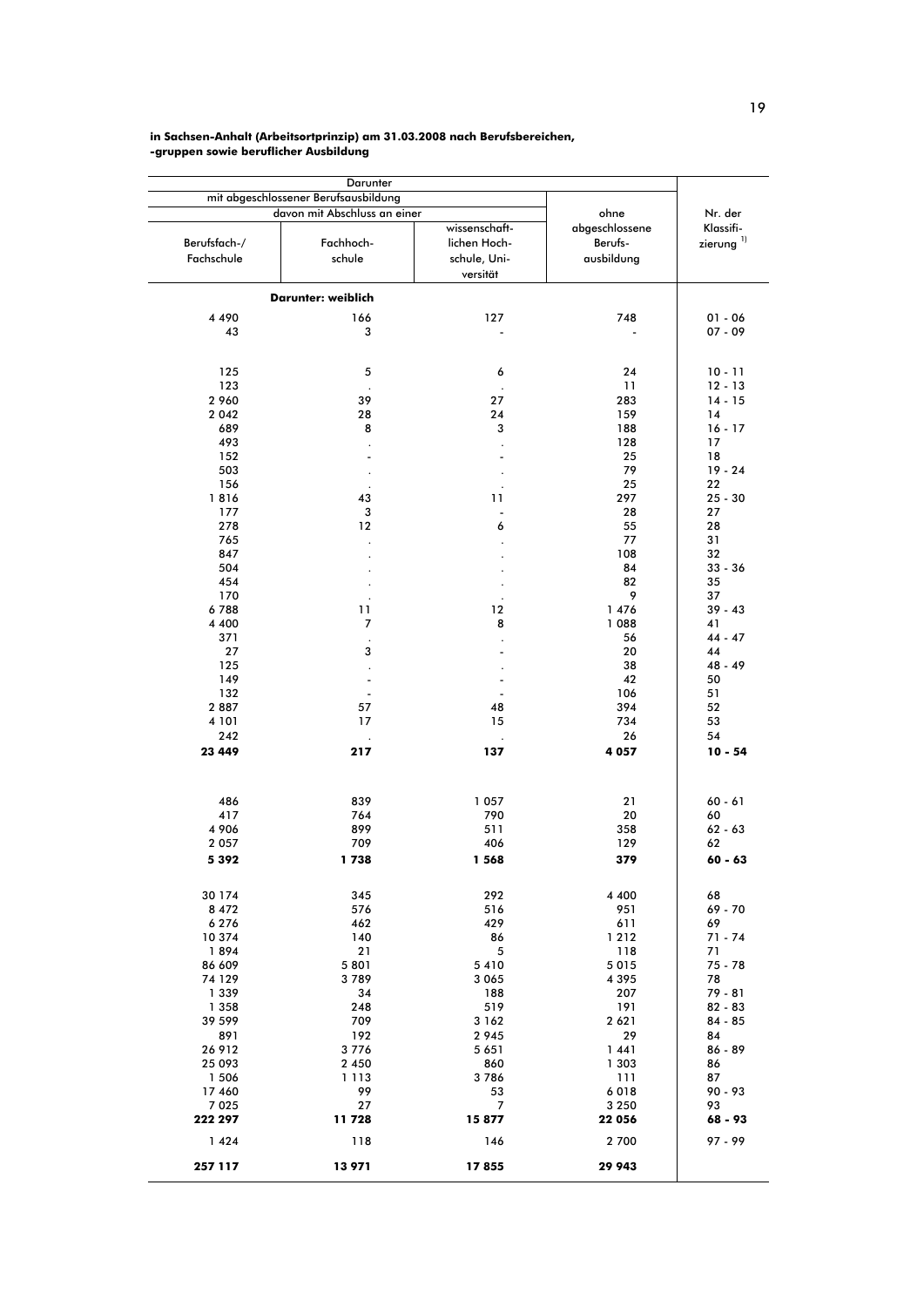|                        |    |                        |                                      |              | Darunter                     |             |            |
|------------------------|----|------------------------|--------------------------------------|--------------|------------------------------|-------------|------------|
| Kreisfreie Stadt       |    | Beschäf-               | mit abgeschlossener Berufsausbildung | ohne         |                              |             |            |
| Landkreis              |    | tigte                  |                                      |              | davon mit Abschluss an einer |             | abge-      |
|                        |    | ins-                   | ZU-                                  | Berufsfach-/ | Fach-                        | wiss. Hoch- | schlossene |
| Land                   |    | $gesamt$ <sup>1)</sup> | sammen                               | Fach-        | hoch-                        | schule,     | Berufs-    |
|                        |    |                        |                                      | schule       | schule                       | Universität | ausbildung |
| Dessau-Roßlau, Stadt   | i. | 33 737                 | 25 494                               | 21 355       | 1980                         | 2 1 5 9     | 2 5 6 2    |
|                        | w  | 16 995                 | 13 139                               | 10788        | 1 2 6 4                      | 1 087       | 1 141      |
| Halle (Saale), Stadt   | i. | 89 302                 | 66 908                               | 54 780       | 3513                         | 8615        | 9788       |
|                        | w  | 50 263                 | 39 0 26                              | 33 020       | 1912                         | 4094        | 4854       |
| Magdeburg, Stadt       | i. | 101 954                | 74 766                               | 62 084       | 4 3 9 4                      | 8 2 8 8     | 10 257     |
|                        | w  | 55 097                 | 41 224                               | 35 167       | 2 3 5 2                      | 3705        | 4869       |
| Altmarkkreis Salzwedel | i. | 25 5 19                | 19743                                | 18 24 1      | 684                          | 818         | 2 3 2 6    |
|                        | w  | 12 560                 | 9945                                 | 9 1 5 4      | 413                          | 378         | 984        |
| Anhalt-Bitterfeld      | j. | 53 356                 | 42 586                               | 38 013       | 2026                         | 2 5 4 7     | 3843       |
|                        | w  | 25 300                 | 20737                                | 18 5 84      | 1 0 2 7                      | 1 1 2 6     | 1631       |
| Börde                  | i. | 52 482                 | 39 895                               | 36 368       | 1 5 5 7                      | 1970        | 4 508      |
|                        | w  | 23 610                 | 18 503                               | 16806        | 819                          | 878         | 1826       |
| <b>Burgenlandkreis</b> | i. | 50 789                 | 41 394                               | 38 1 14      | 1426                         | 1854        | 4770       |
|                        | w  | 25 183                 | 20868                                | 19 277       | 682                          | 909         | 2 0 2 4    |
| Harz                   | j. | 67 951                 | 53 121                               | 48 332       | 2 2 2 5                      | 2 5 6 4     | 6372       |
|                        | w  | 33 581                 | 26888                                | 24 566       | 1099                         | 1 2 2 3     | 2794       |
| Jerichower Land        | j. | 26 203                 | 19 485                               | 17922        | 712                          | 851         | 2 3 4 3    |
|                        | w  | 12 178                 | 9416                                 | 8659         | 380                          | 377         | 901        |
| Mansfeld-Südharz       | j. | 39 035                 | 30 511                               | 28 253       | 1 1 3 3                      | 1 1 2 5     | 3 160      |
|                        | w  | 19 474                 | 15810                                | 14 634       | 639                          | 537         | 1 3 4 3    |
| Saalekreis             | i. | 61816                  | 47 752                               | 42 972       | 2 1 0 9                      | 2671        | 5925       |
|                        | w  | 25 573                 | 19817                                | 18 049       | 810                          | 958         | 2 609      |
| <b>Salzlandkreis</b>   | i. | 58 464                 | 45 735                               | 41 238       | 2 0 6 0                      | 2 4 3 7     | 5 1 3 8    |
|                        | w  | 29 046                 | 23 624                               | 21 250       | 1 1 6 8                      | 1 2 0 6     | 2 094      |
| Stendal                | i. | 34 775                 | 26 922                               | 24 489       | 1 1 3 0                      | 1 303       | 3 200      |
|                        | w  | 17882                  | 14 5 54                              | 13 28 1      | 640                          | 633         | 1 335      |
| Wittenberg             | i. | 39 194                 | 30 872                               | 28 003       | 1 389                        | 1 480       | 3 374      |
|                        | w  | 19 264                 | 15 392                               | 13882        | 766                          | 744         | 1 538      |
| Sachsen-Anhalt         | i  | 734 577                | 565 184                              | 500 164      | 26 338                       | 38 682      | 67 566     |
|                        | w  | 366 006                | 288 943                              | 257 117      | 13971                        | 17855       | 29 943     |

1.5 Sozialversicherungspflichtig Beschäftigte in Sachsen-Anhalt (Arbeitsortprinzip) am 31.03.2008 nach

1) Einschließlich Fälle ohne Angabe. i = insgesamt w = weiblich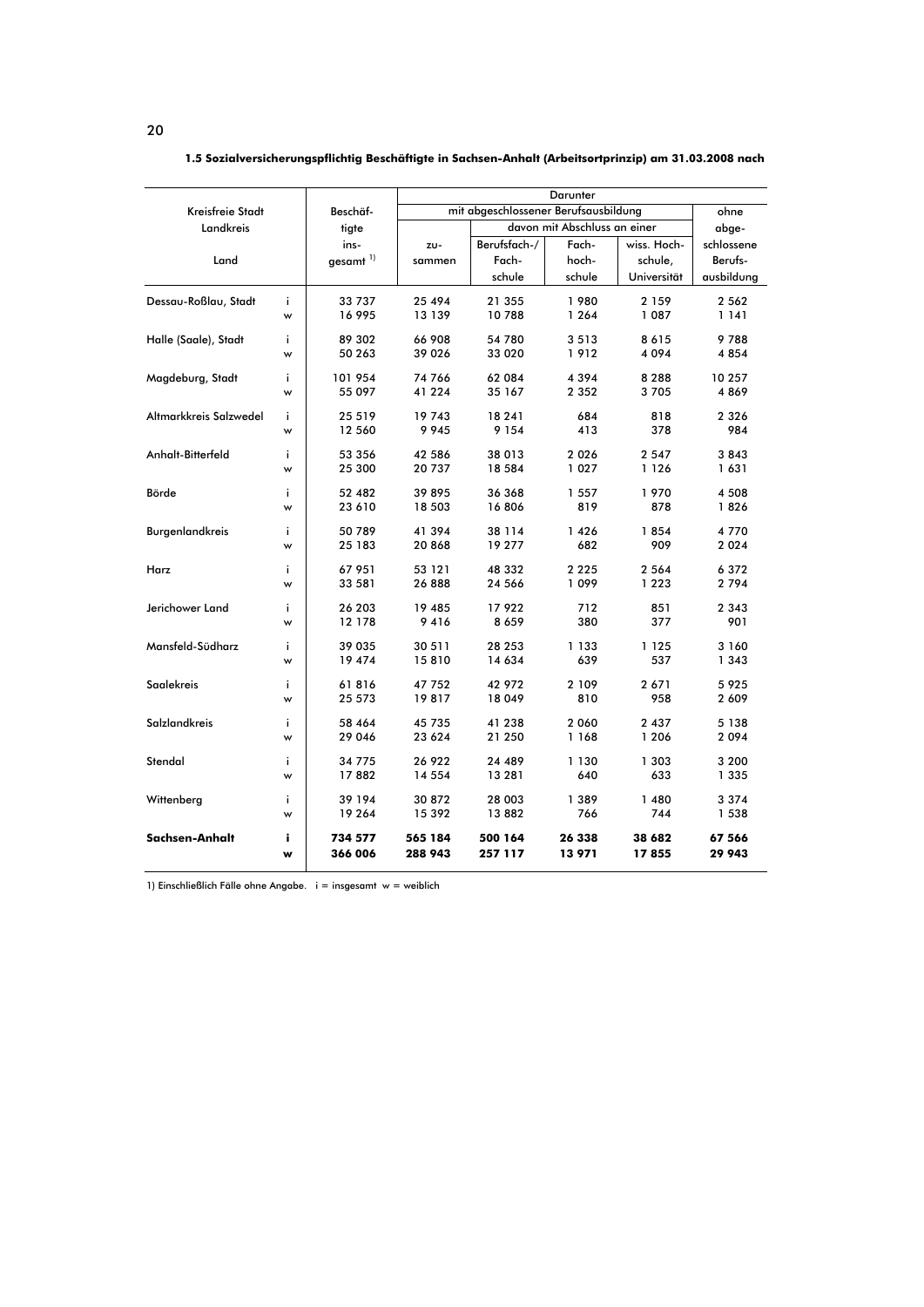#### Kreisen und nach Ausbildungsabschlüssen, Altersklassen sowie Auszubildende

|                |                    |                  | Davon (von Spalte insgesamt) im Alter von  bis unter  Jahren |                    |                    |                    |                |                                                 |                                   |                        |
|----------------|--------------------|------------------|--------------------------------------------------------------|--------------------|--------------------|--------------------|----------------|-------------------------------------------------|-----------------------------------|------------------------|
| unter          | 20 bis             | 25 bis<br>30     | 30 bis<br>40                                                 | 40 bis<br>50       | 50 bis             | 55 bis<br>60       | 60 und         | Darunter<br>(von Spalte<br>insgesamt)<br>Auszu- | Kreisfreie Stadt<br>Landkreis     |                        |
| 20             | 25                 |                  |                                                              |                    | 55                 |                    | mehr           | bildende                                        | Land                              |                        |
| 1 0 9 2<br>455 | 2964<br>1 3 5 8    | 3 1 0 9<br>1448  | 6 6 4 9<br>3 4 0 5                                           | 10 160<br>5349     | 4 6 4 2<br>2 4 2 2 | 3875<br>2 0 3 6    | 1 2 4 6<br>522 | 1917<br>839                                     | Dessau-Roßlau, Stadt<br>i.<br>w   |                        |
| 3 9 0 9        | 8 3 6 1            | 8858             | 18 6 26                                                      | 24 862             | 11372              | 9820               | 3 4 9 4        | 6993                                            | Halle (Saale), Stadt<br>i.        |                        |
| 1829           | 4 4 8 3            | 4926             | 10 351                                                       | 14 3 8 3           | 6703               | 5852               | 1736           | 3 3 5 9                                         | W                                 |                        |
| 3884<br>1895   | 9 3 7 4<br>5 1 0 6 | 10 266<br>5414   | 21 242<br>11 557                                             | 29 474<br>16 241   | 13 183<br>7 2 4 0  | 10859<br>6010      | 3672<br>1634   | 6809<br>3213                                    | Magdeburg, Stadt<br>i.<br>W       |                        |
|                |                    |                  |                                                              |                    |                    |                    |                |                                                 |                                   |                        |
| 1 166<br>424   | 2 1 5 1<br>877     | 2 0 6 0<br>836   | 4 6 2 2<br>2 2 0 2                                           | 8 3 3 6<br>4 4 9 0 | 3750<br>1975       | 2 6 6 8<br>1 4 3 0 | 766<br>326     | 1895<br>731                                     | i.<br>W                           | Altmarkkreis Salzwedel |
| 1729           | 4 3 2 4            | 4825             | 10877                                                        | 16797              | 7 5 7 4            | 5734               | 1496           | 2890                                            | Anhalt-Bitterfeld<br>i.           |                        |
| 581            | 1786               | 2 0 0 2          | 5 0 5 4                                                      | 8584               | 3845               | 2 9 2 0            | 528            | 1 077                                           | w                                 |                        |
| 1923           | 4 2 4 2            | 4 670            | 10 505                                                       | 16 640             | 7417               | 5 5 5 9            | 1526           | 3 1 1 8                                         | Börde<br>i.                       |                        |
| 605            | 1 633              | 1836             | 4512                                                         | 8 2 2 7            | 3 6 2 9            | 2 601              | 567            | 1 1 0 9                                         | w                                 |                        |
| 1780<br>716    | 3888<br>1708       | 4 4 4 9<br>2 100 | 9895<br>4 900                                                | 16 030<br>8 3 8 3  | 7 531<br>3928      | 5807<br>2859       | 1 409<br>589   | 2 9 0 4<br>1 266                                | <b>Burgenlandkreis</b><br>i.<br>w |                        |
| 2 7 4 5        | 5848               | 5716             | 12 933                                                       | 20835              | 9631               | 7812               | 2 4 3 1        | 4 6 2 4                                         | Harz<br>i.                        |                        |
| 1 009          | 2 4 6 1            | 2 5 2 8          | 6288                                                         | 10994              | 5 1 1 4            | 4 1 3 5            | 1 0 5 2        | 1802                                            | W                                 |                        |
| 1 083          | 2 0 8 1            | 2 1 1 5          | 5 0 3 0                                                      | 8 3 2 3            | 3857               | 2858               | 856            | 1684                                            | Jerichower Land<br>i.             |                        |
| 379            | 826                | 914              | 2 2 3 8                                                      | 4 1 8 4            | 1 905              | 1 402              | 330            | 646                                             | w                                 |                        |
| 1776<br>614    | 3 1 3 0<br>1 2 7 8 | 3 1 9 6<br>1445  | 7495<br>3740                                                 | 12 104<br>6568     | 5838<br>3 0 9 0    | 4 3 8 0<br>2 2 6 9 | 1 1 1 6<br>470 | 2 7 4 3<br>1 0 3 5                              | Mansfeld-Südharz<br>i.<br>W       |                        |
| 2 3 0 1        | 4913               | 5 4 4 7          | 12 564                                                       | 18781              | 8866               | 7 0 4 3            | 1 901          | 3 6 4 5                                         | <b>Saalekreis</b><br>i.           |                        |
| 766            | 1923               | 2 1 6 3          | 5 1 5 4                                                      | 8 1 1 6            | 3873               | 2 975              | 603            | 1 3 4 3                                         | W                                 |                        |
| 2 2 0 1        | 4618               | 4 900            | 11 298                                                       | 18 685             | 8 3 6 4            | 6 630              | 1768           | 3754                                            | <b>Salzlandkreis</b><br>i.        |                        |
| 774            | 1960               | 2 2 7 4          | 5 634                                                        | 9873               | 4 3 9 0            | 3 4 0 6            | 735            | 1 380                                           | W                                 |                        |
| 1 358          | 2677               | 2 5 4 7          | 6 5 4 2                                                      | 11 530             | 5 1 8 0            | 3845               | 1096           | 2 4 9 2                                         | Stendal<br>i.                     |                        |
| 487            | 1 1 8 2            | 1 2 0 2          | 3 2 8 7                                                      | 6343               | 2842               | 2 0 5 2            | 487            | 1 0 2 4                                         | w                                 |                        |
| 1 5 5 5<br>552 | 3 3 6 2<br>1415    | 3 1 5 9<br>1 352 | 7439<br>3643                                                 | 12 245<br>6482     | 5 689<br>3 0 3 0   | 4 4 9 9<br>2 2 7 4 | 1 2 4 6<br>516 | 2 5 6 2<br>1015                                 | Wittenberg<br>i.<br>w             |                        |
| 28 502         | 61933              | 65 317           | 145 717                                                      | 224 802            | 102894             | 81 389             | 24 023         | 48 030                                          | Sachsen-Anhalt<br>i.              |                        |
| 11 086         | 27996              | 30 440           | 71 965                                                       | 118 217            | 53 986             | 42 221             | 10 095         | 19839                                           | w                                 |                        |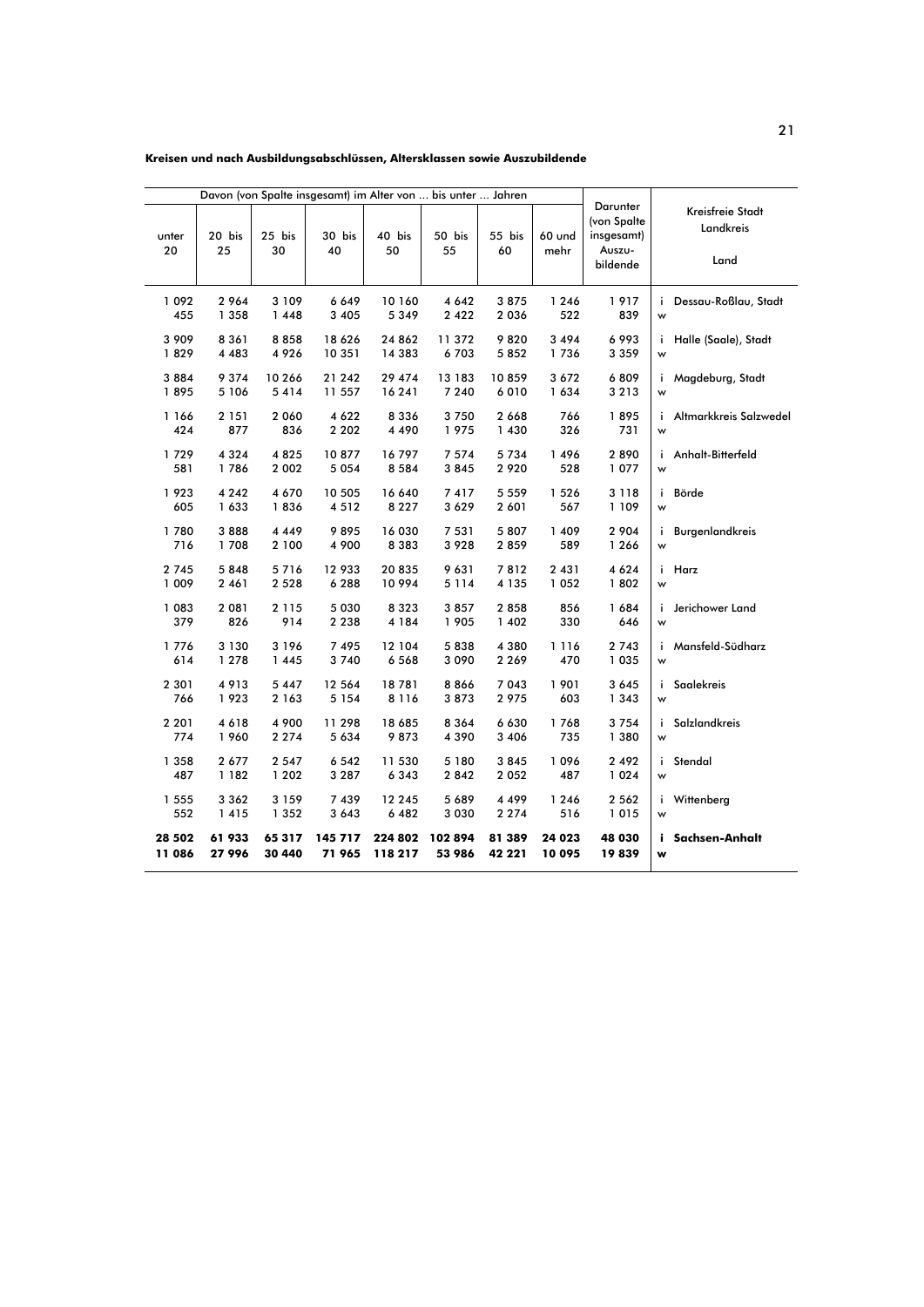| Kreisfreie Stadt       |         |                                         | Und zwar                 |                              |                           |                           |  |  |  |
|------------------------|---------|-----------------------------------------|--------------------------|------------------------------|---------------------------|---------------------------|--|--|--|
| Landkreis<br>Land      |         | Beschäftigte<br>insgesamt <sup>1)</sup> | deutsche<br>Beschäftigte | ausländische<br>Beschäftigte | Vollzeit-<br>beschäftigte | Teilzeit-<br>beschäftigte |  |  |  |
|                        |         |                                         |                          |                              |                           |                           |  |  |  |
| Dessau-Roßlau, Stadt   | j.<br>w | 33 737<br>16 995                        | 33 4 4 4<br>16867        | 287<br>125                   | 27 971<br>12 110          | 5755<br>4877              |  |  |  |
| Halle (Saale), Stadt   | i.      | 89 302                                  | 88 329                   | 966                          | 71811                     | 17 407                    |  |  |  |
|                        | W       | 50 263                                  | 49 9 12                  | 350                          | 36 154                    | 14 04 1                   |  |  |  |
| Magdeburg, Stadt       | j.      | 101 954                                 | 100 624                  | 1 3 2 1                      | 81 247                    | 20 669                    |  |  |  |
|                        | W       | 55 097                                  | 54 580                   | 514                          | 38 269                    | 16809                     |  |  |  |
| Altmarkkreis Salzwedel | i       | 25 5 19                                 | 25 350                   | 166                          | 21 492                    | 4 0 2 6                   |  |  |  |
|                        | w       | 12 560                                  | 12 492                   | 67                           | 8958                      | 3 601                     |  |  |  |
| Anhalt-Bitterfeld      | i.      | 53 356                                  | 52 883                   | 473                          | 45 625                    | 7 6 6 7                   |  |  |  |
|                        | w       | 25 300                                  | 25 182                   | 118                          | 18 602                    | 6673                      |  |  |  |
| Börde                  | ì       | 52 482                                  | 52 173                   | 306                          | 43 4 14                   | 9 0 6 4                   |  |  |  |
|                        | w       | 23 610                                  | 23 493                   | 116                          | 15 855                    | 7753                      |  |  |  |
| <b>Burgenlandkreis</b> | i.      | 50 789                                  | 50 461                   | 325                          | 41 637                    | 9 1 5 1                   |  |  |  |
|                        | w       | 25 183                                  | 25 073                   | 108                          | 17 364                    | 7819                      |  |  |  |
| Harz                   | i.      | 67 951                                  | 67 502                   | 447                          | 56 831                    | 11 109                    |  |  |  |
|                        | w       | 33 581                                  | 33 438                   | 142                          | 23 831                    | 9743                      |  |  |  |
| Jerichower Land        | i.      | 26 203                                  | 25 984                   | 216                          | 22 194                    | 4 0 0 7                   |  |  |  |
|                        | W       | 12 178                                  | 12 110                   | 66                           | 8781                      | 3 3 9 7                   |  |  |  |
| Mansfeld-Südharz       | i.      | 39 035                                  | 38 847                   | 187                          | 31 208                    | 7809                      |  |  |  |
|                        | w       | 19 474                                  | 19 402                   | 72                           | 12 5 13                   | 6 9 5 0                   |  |  |  |
| <b>Saalekreis</b>      | i       | 61816                                   | 60 924                   | 886                          | 53 113                    | 8698                      |  |  |  |
|                        | w       | 25 573                                  | 25 305                   | 262                          | 18 207                    | 7 3 6 2                   |  |  |  |
| <b>Salzlandkreis</b>   | i       | 58 464                                  | 58 020                   | 439                          | 48 056                    | 10 402                    |  |  |  |
|                        | w       | 29 046                                  | 28 861                   | 182                          | 19 980                    | 9 0 6 2                   |  |  |  |
| Stendal                | i.      | 34 775                                  | 34 605                   | 169                          | 28 3 18                   | 6456                      |  |  |  |
|                        | w       | 17882                                   | 17819                    | 62                           | 12 3 20                   | 5 5 6 2                   |  |  |  |
| Wittenberg             | i       | 39 194                                  | 38 988                   | 205                          | 32 430                    | 6755                      |  |  |  |
|                        | w       | 19 264                                  | 19 187                   | 77                           | 13 367                    | 5893                      |  |  |  |

728 134

363 721

6 3 9 3

2 2 6 1

605 347

256 311

128 975 109 542

1.6 Sozialversicherungspflichtig Beschäftigte in Sachsen-Anhalt (Arbeitsortprinzip) am 31.03.2008 nach Kreisen, deutschen und ausländischen Beschäftigten sowie Vollzeit- und Teilzeitbeschäftigten

1) Einschließlich Fälle ohne Angabe.

 $\mathbf{i}$ 

 $\mathbf{w}$ 

734 577

366 006

 $i =$  insgesamt  $w =$  weiblich

Sachsen-Anhalt

22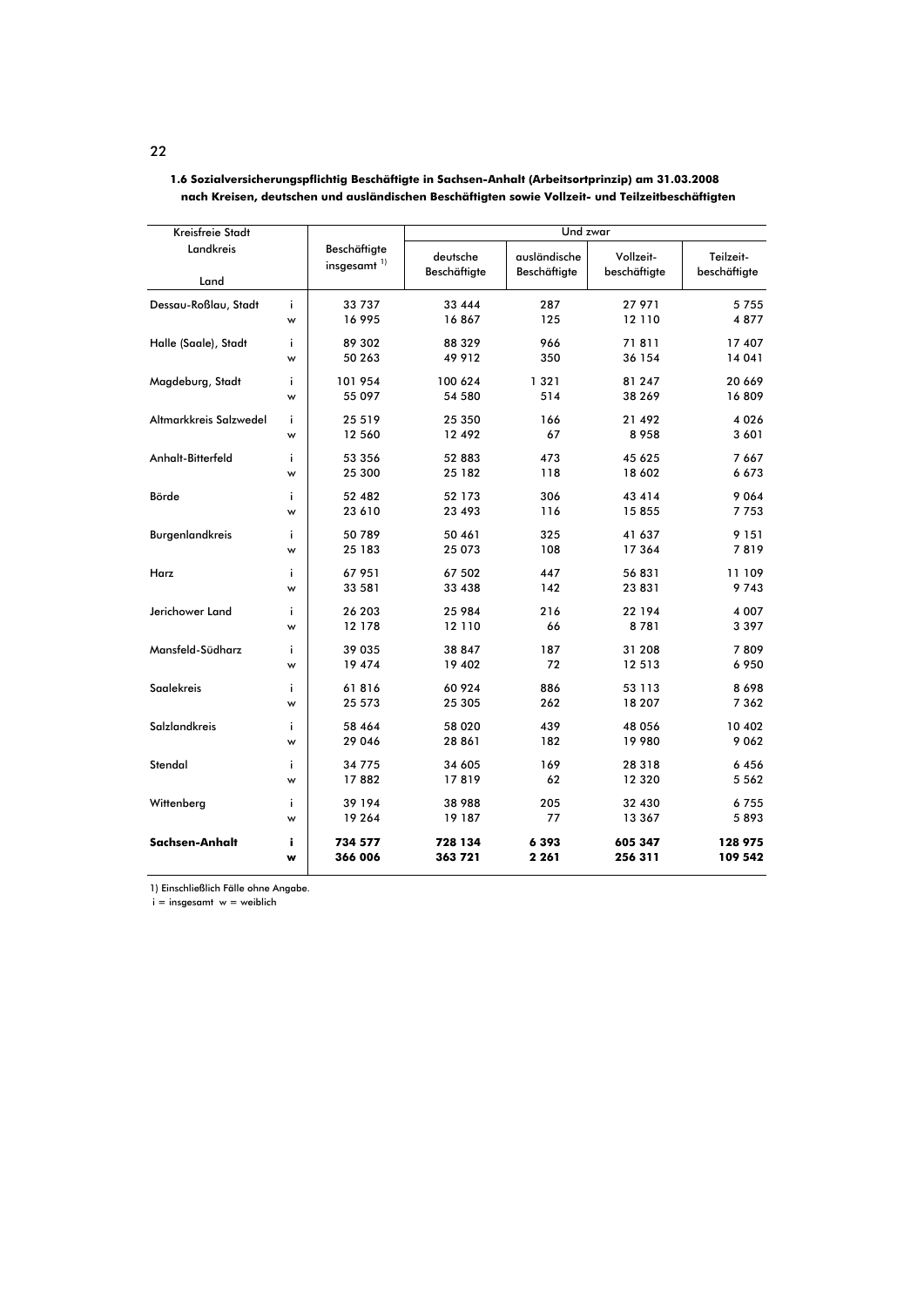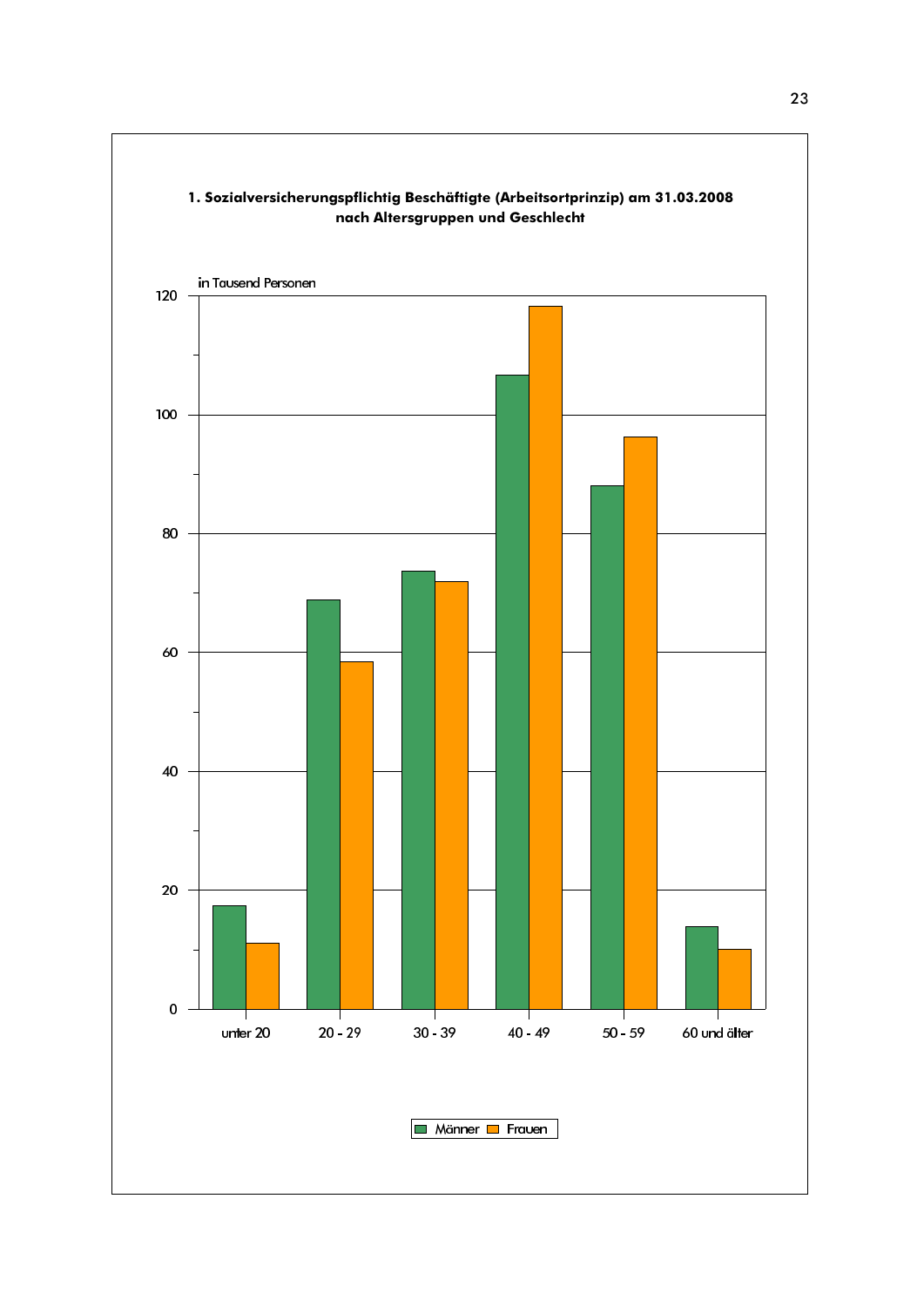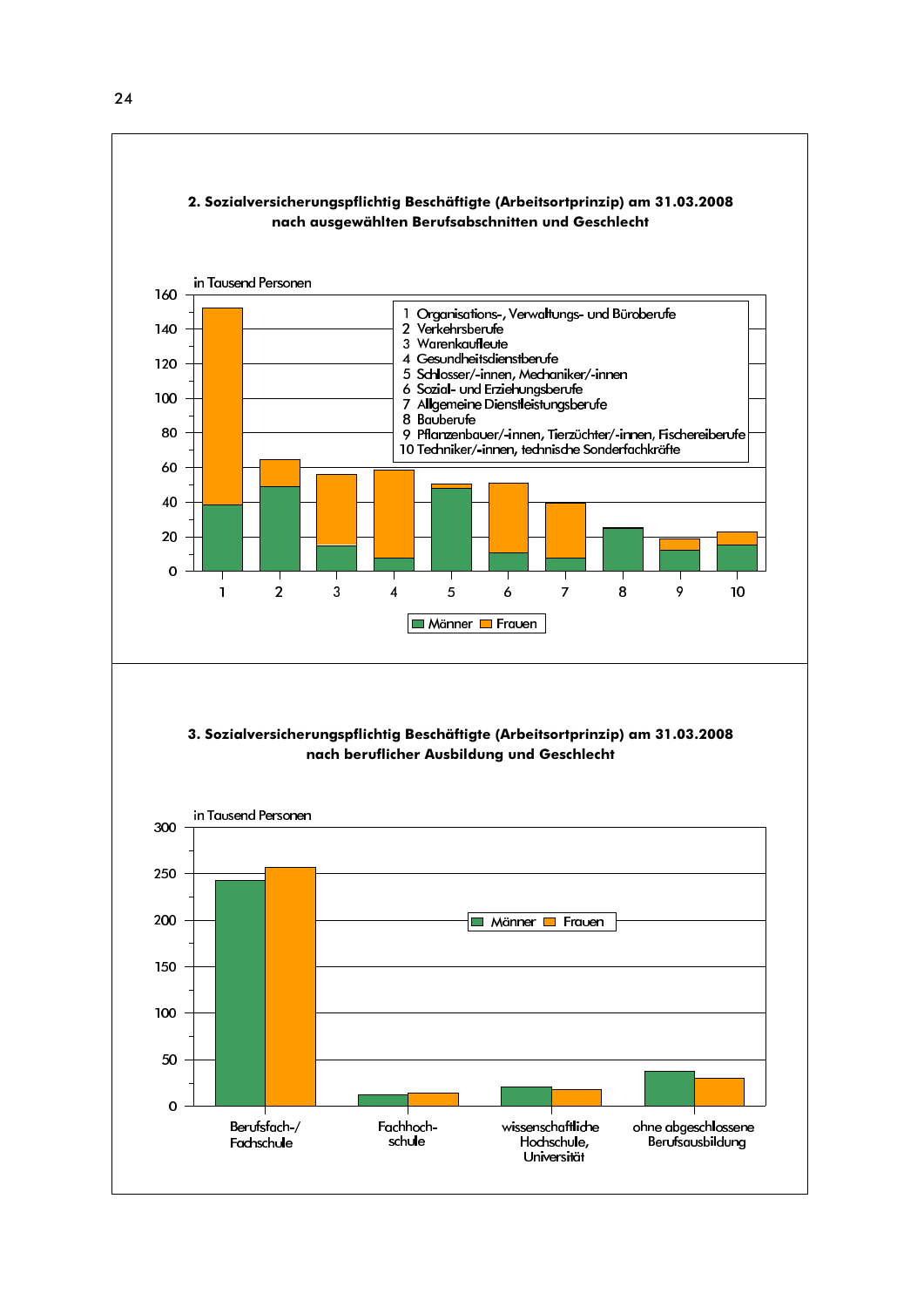Teil 2

Sozialversicherungspflichtig Beschäftigte am Wohnort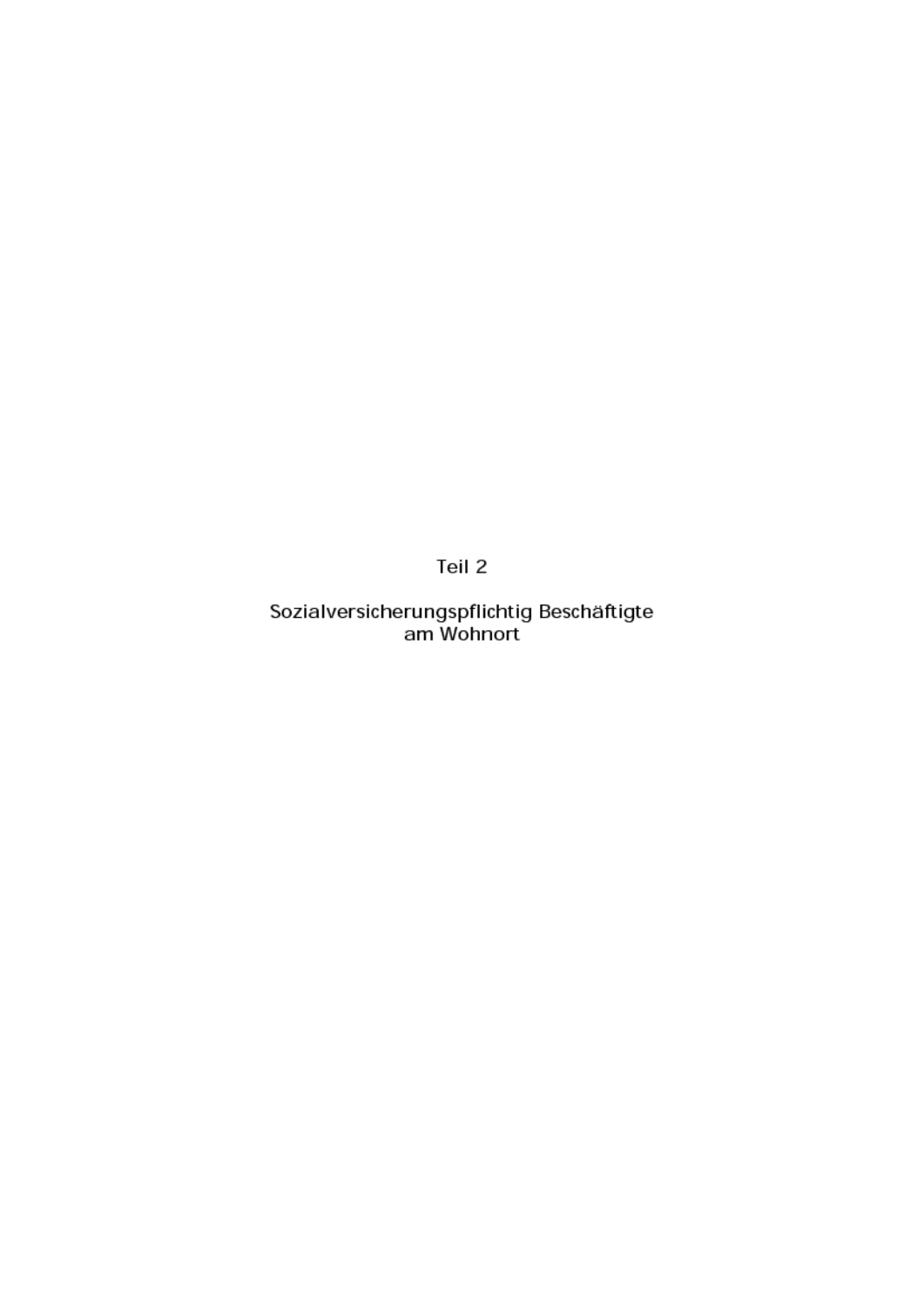| 2.1 Sozialversicherungspflichtig Beschäftigte in |
|--------------------------------------------------|
| nach Altersgruppen, Ausländer/                   |

|                | Altersgruppen (von  bis unter  Jahren) | Beschäftigte            |                  |
|----------------|----------------------------------------|-------------------------|------------------|
| Lfd. Nr.       | Ausländer/-innen                       |                         | zu-              |
|                |                                        | insgesamt <sup>1)</sup> | sam-             |
|                |                                        |                         | men              |
|                |                                        |                         |                  |
| $\mathbf{1}$   | unter 20                               | 32 155                  | 2 6 4 4          |
| $\mathbf{2}$   | 20 bis 25                              | 72 050                  | 36816            |
| 3              | 25 bis 30                              | 75 932                  | 55 880           |
| 4              | 30 bis 35                              | 68 053                  | 53 667           |
| 5              | 35 bis 40                              | 96 518                  | 78 125           |
| 6              | 40 bis 45                              | 123 259                 | 101 655          |
| $\overline{7}$ | 45 bis 50                              | 125 952                 | 104 880          |
| 8              | 50 bis 55                              | 111894                  | 93 377           |
| 9              | 55 bis 60                              | 87 452                  | 73 642           |
| 10             | 60 bis 65                              | 23 346                  | 20 433           |
| 11             | 65 und mehr                            | 1831                    | 1 3 1 4          |
| 12             | Insgesamt                              | 818 442                 | 622 433          |
| 13             | dar.: Ausländer/-innen                 | 6 1 9 5                 | 3 0 0 8          |
|                |                                        |                         |                  |
| 14             | unter 20                               | 12 805                  | 1 1 8 5          |
| 15             | 20 bis 25                              | 32 308                  | 16 263           |
| 16             | 25 bis 30                              | 34 157                  | 26 034           |
| 17             | 30 bis 35<br>35 bis 40                 | 31 313                  | 25 571           |
| 18<br>19       | 40 bis 45                              | 45 764<br>60 993        | 37 954           |
| 20             | 45 bis 50                              | 62 957                  | 51 229           |
| 21             | 50 bis 55                              | 56 165                  | 53 171<br>47 509 |
| 22             | 55 bis 60                              | 43 5 19                 | 36866            |
| 23             | 60 bis 65                              | 9799                    | 8710             |
| 24             | 65 und mehr                            | 411                     | 256              |
|                |                                        |                         |                  |
| 25             | Insgesamt                              | 390 191                 | 304 748          |
| 26             | dar.: Ausländerinnen                   | 2 0 0 2                 | 1 0 3 0          |

1) Einschließlich Fälle ohne Angabe.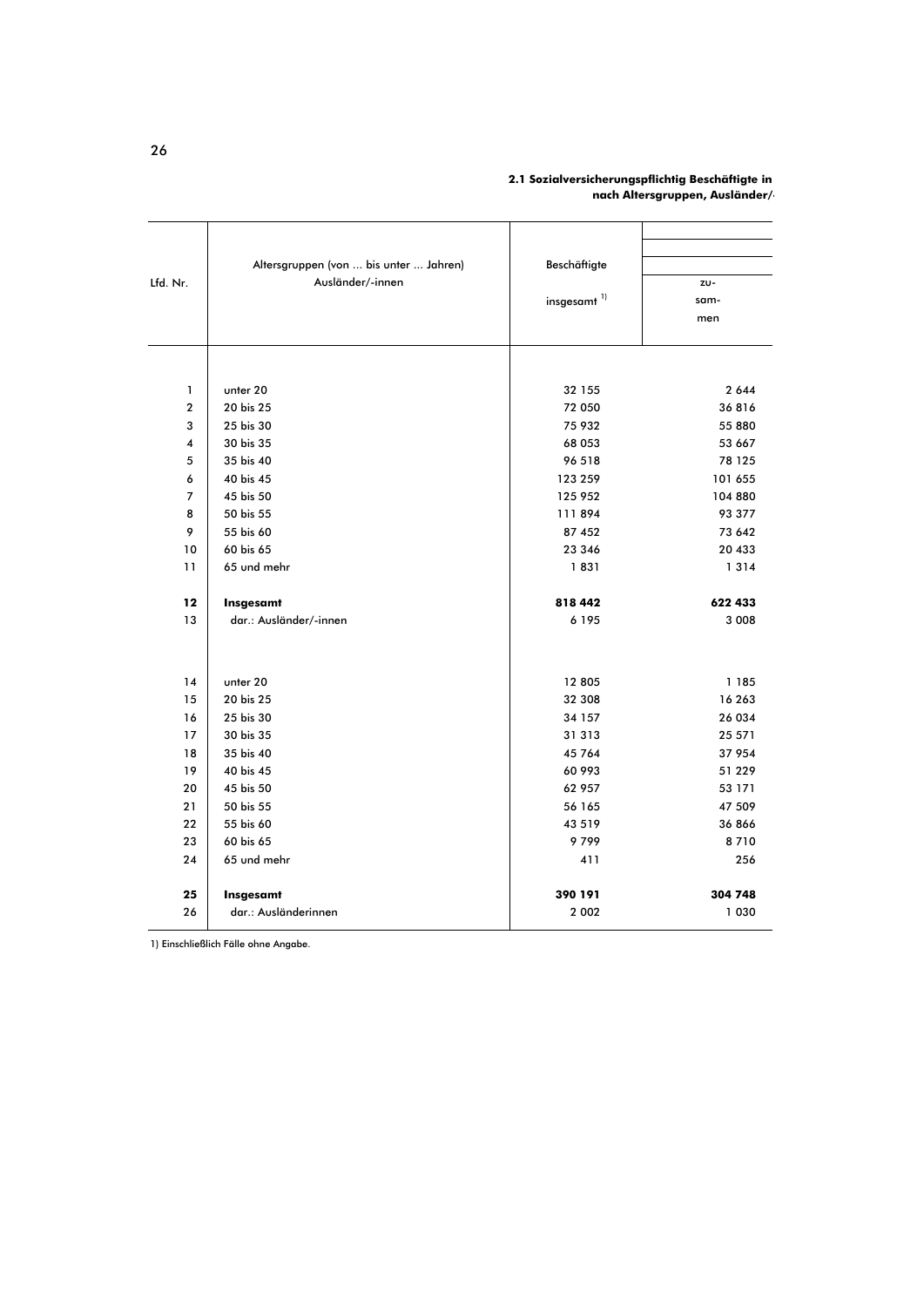## Sachsen-Anhalt (Wohnortprinzip) am 31.03.2008<br>-innen sowie beruflicher Ausbildung

|          |                                         |                                               | Darunter<br>mit abgeschlossener Berufsausbildung |                            |  |
|----------|-----------------------------------------|-----------------------------------------------|--------------------------------------------------|----------------------------|--|
|          | ohne                                    |                                               | davon mit Abschluss an einer                     |                            |  |
| Lfd. Nr. | abgeschlossene<br>Berufs-<br>ausbildung | wissenschaft-<br>lichen Hoch-<br>schule, Uni- | Fachhoch-<br>schule                              | Berufsfach-/<br>Fachschule |  |
|          |                                         | versität                                      |                                                  |                            |  |
|          |                                         |                                               |                                                  | Insgesamt                  |  |
|          | 25712                                   | 7                                             | 63                                               | 2 5 7 4                    |  |
|          | 22823                                   | 221                                           | 524                                              | 36 071                     |  |
|          | 5 5 5 9                                 | 4 2 7 8                                       | 2 2 5 0                                          | 49 352                     |  |
|          | 2 6 2 3                                 | 4 4 5 1                                       | 2 2 5 0                                          | 46 966                     |  |
|          | 3 3 9 3                                 | 5 0 4 9                                       | 2 5 1 5                                          | 70 561                     |  |
|          | 4 2 8 9                                 | 6 2 0 6                                       | 4 4 3 0                                          | 91 019                     |  |
|          | 4 2 8 9                                 | 6 107                                         | 4853                                             | 93 920                     |  |
|          | 4018                                    | 6 1 1 0                                       | 5 1 4 5                                          | 82 122                     |  |
|          | 3 2 3 4                                 | 5807                                          | 5019                                             | 62816                      |  |
|          | 830                                     | 2 187                                         | 1826                                             | 16 420                     |  |
|          | 75                                      | 304                                           | 145                                              | 865                        |  |
|          | 76845                                   | 40 727                                        | 29 0 20                                          | 552 686                    |  |
|          | 740                                     | 1 1 4 9                                       | 111                                              | 1748                       |  |
|          |                                         |                                               |                                                  | darunter: weiblich         |  |
|          | 10 051                                  | 6                                             | 32                                               | 1 1 4 7                    |  |
|          | 10275                                   | 145                                           | 344                                              | 15774                      |  |
|          | 2 0 0 9                                 | 2 2 2 6                                       | 1 1 3 8                                          | 22 670                     |  |
|          | 958                                     | 2 166                                         | 1 0 4 5                                          | 22 360                     |  |
|          | 1499                                    | 2 4 1 0                                       | 1 2 3 5                                          | 34 309                     |  |
|          | 2 0 3 6                                 | 2850                                          | 2 4 7 9                                          | 45 900                     |  |
|          | 2 1 4 4                                 | 2883                                          | 2719                                             | 47 569                     |  |
|          | 2 0 3 8                                 | 2692                                          | 2790                                             | 42 027                     |  |
|          | 1777                                    | 2 4 0 4                                       | 2 4 3 4                                          | 32 028                     |  |
|          | 401                                     | 625                                           | 645                                              | 7 4 4 0                    |  |
|          | 30                                      | 44                                            | 20                                               | 192                        |  |
|          | 33 218                                  | 18 451                                        | 14881                                            | 271 416                    |  |
|          | 262                                     | 473                                           | 40                                               | 517                        |  |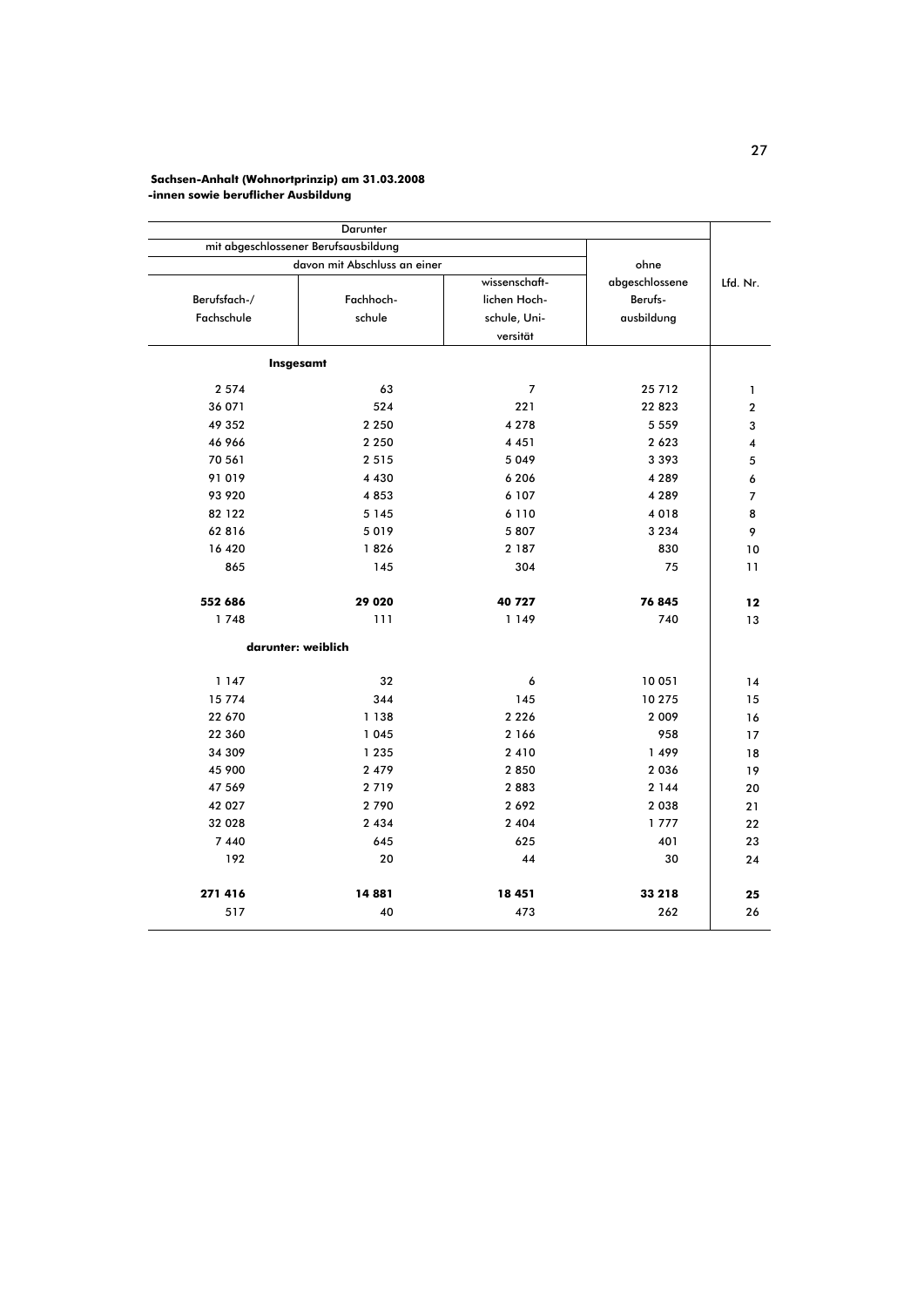|                         |                                        | Auslän-    |      |                          |                |                |                      | <b>EU-Mitgliedslandes</b> |                      |
|-------------------------|----------------------------------------|------------|------|--------------------------|----------------|----------------|----------------------|---------------------------|----------------------|
| Lfd.                    |                                        | dische     | EU-  |                          |                |                |                      |                           | davon                |
| Nr.                     | Altersgruppen (von  bis unter  Jahren) | Beschäf-   | 25   |                          | Grie-          |                |                      |                           |                      |
|                         |                                        | tigte ins- | zu-  | Frank-                   | chen-          | Italien        | Nieder-Öster-        |                           | Polen                |
|                         |                                        | gesamt     | sam- | reich                    | land           |                | lande                | reich                     |                      |
|                         |                                        |            | men  |                          |                |                |                      |                           |                      |
|                         |                                        |            |      |                          |                |                |                      |                           |                      |
| 1                       | unter 20                               | 84         | 15   | $\overline{\phantom{a}}$ | 3              | 3              | $\ddot{\phantom{0}}$ |                           |                      |
| $\overline{\mathbf{c}}$ | 20 bis 25                              | 471        | 101  | 6                        | 14             | 11             | 3                    |                           | 20                   |
| 3                       | 25 bis 30                              | 1 0 2 7    | 304  | 13                       | 34             | 22             | 11                   | 9                         | 78                   |
| 4                       | 30 bis 35                              | 1 1 7 8    | 370  | 17                       | 71             | 41             | 8                    | 11                        | 84                   |
| 5                       | 35 bis 40                              | 1 1 0 3    | 280  | 5                        | 47             | 38             | 15                   | 14                        | 47                   |
| 6                       | 40 bis 45                              | 876        | 290  | 7                        | 39             | 25             | 28                   | 17                        | 54                   |
| $\overline{7}$          | 45 bis 50                              | 605        | 195  | 4                        | 16             | 16             | 11                   | 10                        | 36                   |
| 8                       | 50 bis 55                              | 473        | 243  | 6                        | 12             | 16             | 10                   | 9                         | 41                   |
| 9                       | 55 bis 60                              | 274        | 166  | $\overline{a}$           | $\overline{7}$ | $\overline{7}$ | 8                    | 9                         | 29                   |
| 10                      | 60 bis 65                              | 94         | 63   |                          | 3              | 3              | 5                    |                           | $\cdot$              |
| 11                      | 65 und mehr                            | 10         | 6    |                          |                |                |                      |                           |                      |
|                         |                                        |            |      |                          |                |                |                      |                           |                      |
| 12                      | Insgesamt <sup>1)</sup>                | 6 1 9 5    | 2033 | 60                       | 246            | 182            | 101                  | 83                        | 396                  |
|                         |                                        |            |      |                          |                |                |                      |                           |                      |
| 13                      | unter 20                               | 43         |      |                          |                |                |                      |                           |                      |
| 14                      | 20 bis 25                              | 185        | 37   | $\overline{\mathbf{4}}$  | 3              |                |                      | $\cdot$                   | 8                    |
| 15                      | 25 bis 30                              | 377        | 122  | $\overline{7}$           | 12             | 6              | 5                    | 4                         | 40                   |
| 16                      | 30 bis 35                              | 405        | 134  | 8                        | 20             | 10             | 3                    |                           | 38                   |
| 17                      | 35 bis 40                              | 360        | 91   |                          | 14             | 6              | 6                    | $\ddot{\phantom{a}}$      | 24                   |
| 18                      | 40 bis 45                              | 260        | 69   | $\cdot$                  | $\overline{7}$ | 8              | 5                    | 4                         | 17                   |
| 19                      | 45 bis 50                              | 186        | 42   | 3                        | $\overline{a}$ | 5              |                      |                           | 10                   |
| 20                      | 50 bis 55                              | 98         | 34   | $\overline{a}$           | 3              |                |                      |                           | 13                   |
| 21                      | 55 bis 60                              | 61         | 25   | ÷,                       |                |                | $\cdot$              |                           | $\cdot$              |
| 22                      | 60 bis 65                              | 24         | 17   |                          |                |                | 3                    |                           | $\ddot{\phantom{0}}$ |
| 23                      | 65 und mehr                            | 3          |      |                          |                |                |                      |                           |                      |
| 24                      | Insgesamt <sup>1)</sup>                | 2002       | 580  | 28                       | 64             | 39             | 27                   | 16                        | 158                  |

2.2 Ausländische sozialversicherungspflichtig Beschäftigte Altersgruppen und

1) Ohne "Staatenlos" bzw. "ohne Personen mit ungeklärter Staatsangehörigkeit".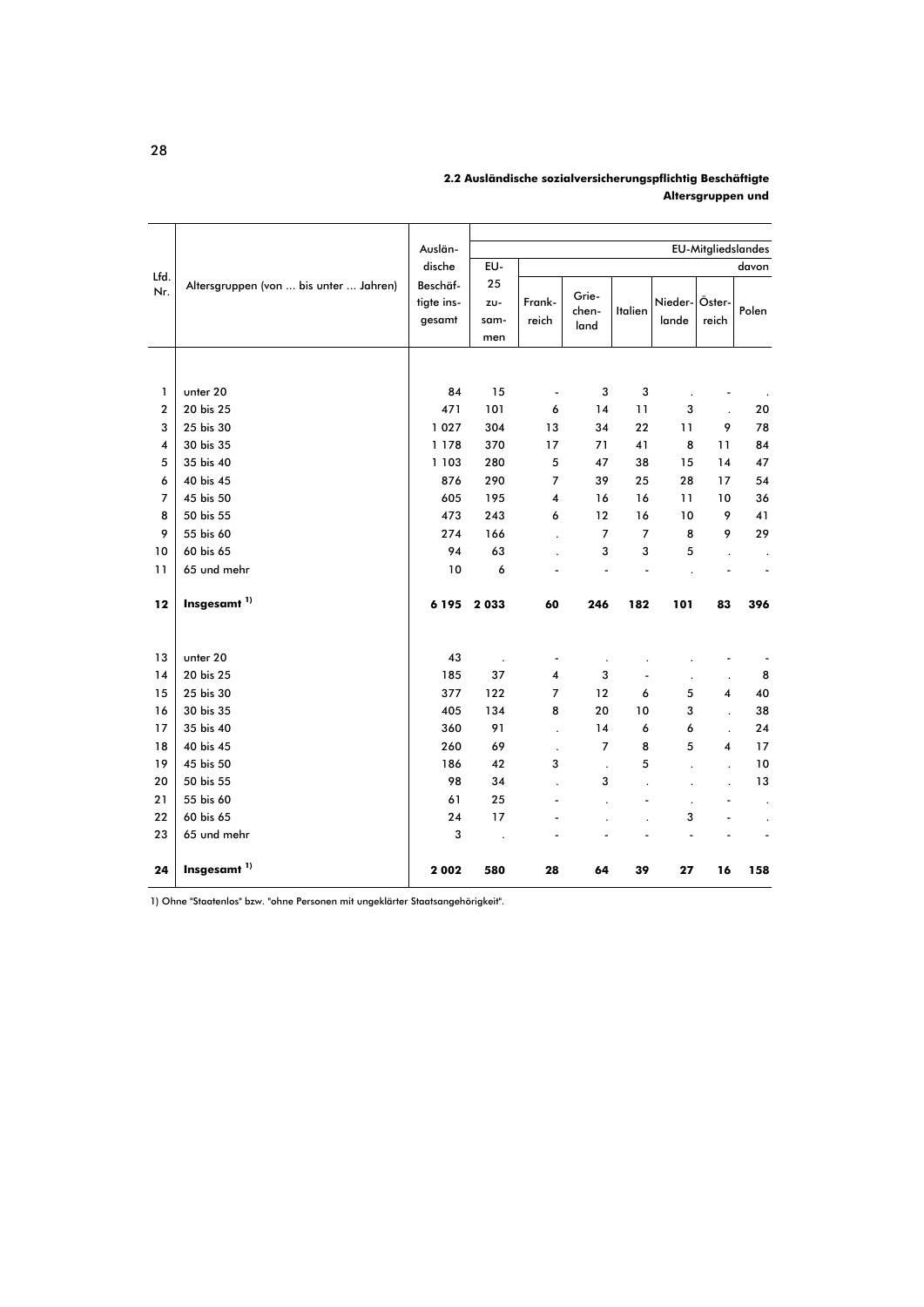#### in Sachsen-Anhalt (Wohnortprinzip) am 31.03.2008 nach ausgewählten Staatsangehörigkeiten

|                          |                          |                          |                          |         |                         |                         |                      | anderen Staates |                          |                |                      |                         |
|--------------------------|--------------------------|--------------------------|--------------------------|---------|-------------------------|-------------------------|----------------------|-----------------|--------------------------|----------------|----------------------|-------------------------|
|                          |                          |                          |                          |         |                         |                         |                      | davon           |                          |                |                      |                         |
|                          |                          | Tsche-                   | Verei-                   | übrige  | Serbien                 |                         | sonsti-              |                 |                          |                |                      | Lfd.                    |
| Portu-                   | Spa-                     | chische                  | nigtes                   | EU-Mit- | und                     |                         | ges                  | Ma-             | Vereinigte               |                | übrige               | Nr.                     |
| gal                      | nien                     | Repu-                    | König-                   | glieds- | Monte-                  | Türkei                  | Euro-                | rokko           | Staaten                  | Vietnam        | Länder <sup>1)</sup> |                         |
|                          |                          | blik                     | reich                    | länder  | negro                   |                         | pa                   |                 |                          |                |                      |                         |
|                          |                          | Insgesamt                |                          |         |                         |                         |                      |                 |                          |                |                      |                         |
| $\overline{\phantom{a}}$ | $\overline{\phantom{a}}$ | $\cdot$                  | $\overline{\phantom{a}}$ | 5       |                         | 15                      | $\cdot$              |                 | $\cdot$                  | $\blacksquare$ | 23                   | 1                       |
| 12                       | 5                        | $\ddot{\phantom{0}}$     | 3                        | 24      | $\ddot{\phantom{a}}$    | 59                      | 112                  | $\cdot$         | 6                        | 56             | 114                  | $\boldsymbol{2}$        |
| 22                       | 13                       | 11                       | 4                        | 87      | 3                       | 87                      | 246                  | 8               | 6                        | 62             | 280                  | 3                       |
| 30                       | 11                       | 32                       | 4                        | 61      | 13                      | 92                      | 279                  | $\overline{7}$  | $\overline{7}$           | 76             | 303                  | $\overline{\mathbf{4}}$ |
| 35                       | 3                        | 8                        | 12                       | 56      | 13                      | 70                      | 285                  | 5               | 13                       | 137            | 258                  | 5                       |
| 29                       | 5                        | 18                       | 11                       | 57      | 9                       | 40                      | 193                  | 3               | $\overline{7}$           | 132            | 181                  | 6                       |
| 18                       | $\overline{a}$           | 3                        | 8                        | 73      | $\ddot{\phantom{0}}$    | 12                      | 160                  | $\overline{a}$  | $\ddot{\phantom{0}}$     | 99             | 123                  | $\overline{7}$          |
| 15                       |                          | $\cdot$                  | 8                        | 120     | $\ddot{\phantom{0}}$    | 11                      | 110                  |                 | $\cdot$                  | 33             | 60                   | 8                       |
| 7                        |                          | 3                        | $\overline{7}$           | 87      | ÷                       | $\overline{\mathbf{4}}$ | 64                   |                 | $\overline{a}$           | 14             | 16                   | 9                       |
|                          |                          | $\ddot{\phantom{0}}$     | 5                        | 30      |                         | $\overline{a}$          | 22                   |                 |                          | $\overline{a}$ | $\ddot{\phantom{0}}$ | 10                      |
|                          |                          |                          | $\overline{\phantom{a}}$ | 4       |                         |                         | $\ddot{\phantom{a}}$ |                 |                          |                | $\cdot$              | 11                      |
| 173                      | 41                       | 85                       | 62                       | 604     | 52                      | 390                     | 1 4 8 8              | 27              | 50                       | 618            | 1 365                | 12                      |
|                          |                          | darunter: weiblich       |                          |         |                         |                         |                      |                 |                          |                |                      |                         |
|                          | L,                       |                          |                          |         |                         | 8                       |                      |                 |                          |                | 11                   | 13                      |
|                          |                          |                          | $\cdot$                  | 12      | $\overline{a}$          | 12                      | 52                   |                 | 3                        | 31             | 43                   | 14                      |
|                          | 5                        | $\overline{7}$           | $\cdot$                  | 33      | $\ddot{\phantom{0}}$    | 12                      | 111                  |                 | $\ddot{\phantom{0}}$     | 38             | 86                   | 15                      |
|                          | 6                        | 18                       | $\cdot$                  | 26      | $\ddot{\phantom{0}}$    | 14                      | 135                  |                 | $\overline{a}$           | 34             | 82                   | 16                      |
|                          | $\overline{a}$           | 5                        | 5                        | 23      |                         | 9                       | 129                  |                 | $\overline{a}$           | 63             | 58                   | 17                      |
|                          |                          | 5                        | 3                        | 15      |                         | 4                       | 90                   |                 |                          | 52             | 40                   | 18                      |
|                          | L,                       | $\overline{\phantom{a}}$ | 3                        | 15      |                         | $\ddot{\phantom{0}}$    | 81                   |                 |                          | 36             | 23                   | 19                      |
|                          |                          |                          | $\ddot{\phantom{0}}$     | 9       |                         |                         | 36                   |                 | $\overline{\phantom{a}}$ | 9              | 17                   | 20                      |
|                          |                          |                          | $\ddot{\phantom{0}}$     | 13      |                         | ä,                      | 24                   |                 | ÷,                       | $\overline{7}$ | 5                    | 21                      |
|                          |                          |                          | $\ddot{\phantom{a}}$     | 9       |                         |                         | $\cdot$              |                 |                          |                | $\cdot$              | 22                      |
|                          |                          |                          |                          |         |                         |                         |                      |                 |                          |                | $\cdot$              | 23                      |
| 8                        | 17                       | 43                       | 22                       | 158     | $\overline{\mathbf{z}}$ | 62                      | 674                  | 3               | 16                       | 275            | 367                  | 24                      |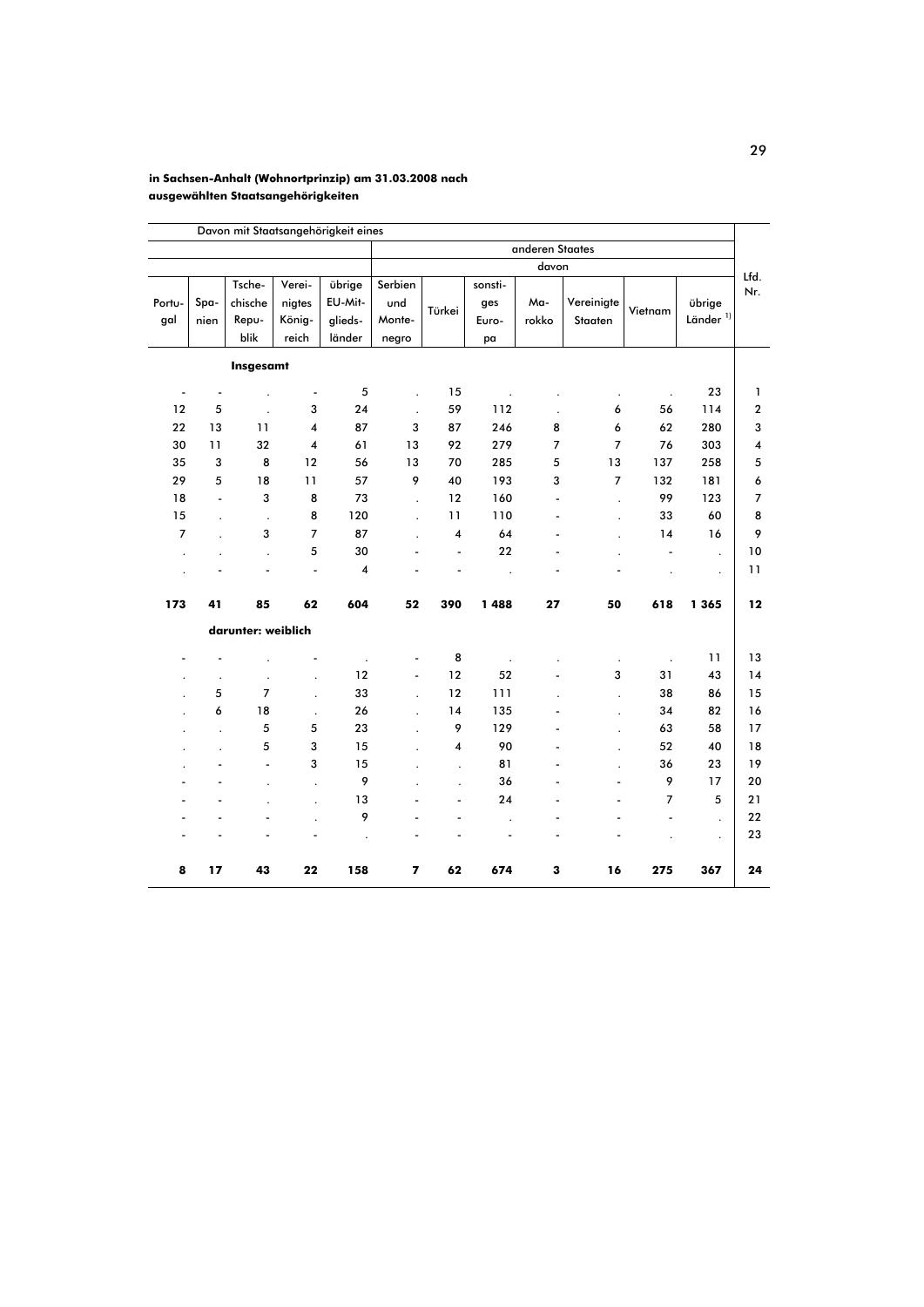| Nr. der         |                                                                                                      |                   |                 |
|-----------------|------------------------------------------------------------------------------------------------------|-------------------|-----------------|
| Klassi-         | Berufliche                                                                                           | Beschäftigte      |                 |
| fizie-          | Gliederung                                                                                           | insgesamt         | männlich        |
| rung $^{1)}$    |                                                                                                      |                   |                 |
|                 |                                                                                                      |                   |                 |
|                 |                                                                                                      |                   |                 |
| $01 - 06$       | Pflanzenbauer/-innen, Tierzüchter/-innen, Fischereiberufe                                            | 19 555            | 12 946          |
| $07 - 09$       | Bergleute, Mineralgewinner/-innen                                                                    | 1 0 8 1           | 1036            |
|                 | Fertigungsberufe                                                                                     |                   |                 |
| $10 - 11$       | Steinbearbeiter/-innen, Baustoffhersteller/-innen                                                    | 1778              | 1595            |
| $12 - 13$       | Keramiker/-innen, Glasmacher/-innen                                                                  | 1390              | 1195            |
| $14 - 15$       | Chemiearbeiter/-innen, Kunststoffverarbeiter/-innen                                                  | 14 665            | 10 980          |
| 14              | dar.: Chemiearbeiter/-innen                                                                          | 10 538            | 8 0 3 2         |
| $16 - 17$       | Papierhersteller/-innen, -verarbeiter/-innen, Drucker/-innen                                         | 3 0 8 3           | 2011            |
| 17              | dar.: Drucker/-innen                                                                                 | 1850              | 1 1 2 5         |
| 18              | Holzaufbereiter/-innen, Holzwarenfertiger/-innen, verwandte Berufe                                   | 1 1 9 3           | 1 005           |
| $19 - 24$       | Metallerzeuger/-innen, -bearbeiter/-innen                                                            | 16 003            | 15 2 8 6        |
| 22<br>$25 - 30$ | dar.: Metallverformer/-innen (spanend)<br>Schlosser/-innen, Mechaniker/-innen und zugeordnete Berufe | 6 1 7 3<br>62 110 | 5954<br>59 304  |
| 27              | dar.: Schlosser/-innen                                                                               | 30 104            | 29 827          |
| 28              | Mechaniker/-innen                                                                                    | 14 643            | 14 2 2 2        |
| 31              | Elektriker/-innen                                                                                    | 23 4 8 4          | 22 394          |
| 32              | Montierer/-innen und Metallberufe, a.n.g.                                                            | 7883              | 6 6 3 3         |
| $33 - 36$       | Textil- und Bekleidungsberufe                                                                        | 1219              | 341             |
| 35              | dar.: Textilverarbeiter/-innen                                                                       | 955               | 165             |
| 37              | Lederhersteller/-innen, Leder- und Fellverarbeiter/-innen                                            | 520               | 294             |
| $39 - 43$       | Ernährungsberufe                                                                                     | 21 785            | 10 564          |
| 41              | dar.: Speisenbereiter/-innen                                                                         | 13 005            | 5 141           |
| $44 - 47$<br>44 | Bauberufe                                                                                            | 29 230<br>9900    | 28 735<br>9828  |
| 48 - 49         | dar.: Maurer/-innen, Betonbauer/-innen<br>Bau-, Raumausstatter/-innen, Polsterer/Polsterinnen        | 5266              | 5056            |
| 50              | Tischler/-innen, Modellbauer/-innen                                                                  | 5 6 4 9           | 5 3 7 5         |
| 51              | Maler/-innen, Lackierer/-innen und verwandte Berufe                                                  | 6373              | 6059            |
| 52              | Warenprüfer/-innen, Versandfertigmacher/-innen                                                       | 9891              | 5 181           |
| 53              | Hilfsarbeiter/-innen ohne nähere Tätigkeitsangabe                                                    | 23 369            | 16941           |
| 54              | Maschinisten/Maschinistinnen und zugehörige Berufe                                                   | 7465              | 7 1 5 5         |
| $10 - 54$       | Fertigungsberufe zusammen                                                                            | 242 356           | 206 104         |
|                 | Technische Berufe                                                                                    |                   |                 |
| 60 - 61         | Ingenieure/Ingenieurinnen, Chemiker/-innen, Physiker/-innen,                                         |                   |                 |
|                 | Mathematiker/-innen                                                                                  | 15 471            | 12 637          |
| 60              | dar.: Ingenieure/Ingenieurinnen                                                                      | 14 263            | 11880           |
| $62 - 63$       | Techniker/-innen, technische Sonderfachkräfte                                                        | 26 466            | 18 5 4 4        |
| 62              | dar.: Techniker/-innen                                                                               | 20 621            | 16709           |
| $60 - 63$       | <b>Technische Berufe zusammen</b>                                                                    | 41 937            | 31 181          |
|                 |                                                                                                      |                   |                 |
|                 | <b>Dienstleistungsberufe</b>                                                                         |                   |                 |
| 68<br>69 - 70   | Warenkaufleute                                                                                       | 62 386<br>20 263  | 18 088<br>7 084 |
| 69              | Dienstleistungskaufleute und zugehörige Berufe<br>dar.: Bank-, Versicherungskaufleute                | 13 4 21           | 4 159           |
| 71 - 74         | Verkehrsberufe                                                                                       | 76 239            | 59 343          |
| 71              | dar.: Berufe des Landverkehrs                                                                        | 42 075            | 39 217          |
| 75 - 78         | Organisations-, Verwaltungs-, Büroberufe                                                             | 162 563           | 42 099          |
| 78              | dar.: Bürofach-, Bürohilfskräfte                                                                     | 124 741           | 24 910          |
| 79 - 81         | Ordnungs-, Sicherheitsberufe                                                                         | 14 376            | 11868           |
| $82 - 83$       | Schriftwerkschaffende, -ordnende sowie künstlerische Berufe                                          | 5 3 3 8           | 2425            |
| 84 - 85         | Gesundheitsdienstberufe                                                                              | 62 996            | 8 0 5 5         |
| 84              | dar.: Ärzte/Ärztinnen, Apotheker/-innen                                                              | 6 5 2 1           | 2 5 0 4         |
| 86 - 89         | Sozial- und Erziehungsberufe, a.n.g. geistes- u. naturwiss. Berufe                                   | 53 499            | 11 099          |
| 86              | dar.: Sozialpflegerische Berufe                                                                      | 38 287            | 4 9 1 6         |
| 87<br>90 - 93   | Lehrer/-innen                                                                                        | 12016             | 4 764<br>8434   |
| 93              | Allgemeine Dienstleistungsberufe<br>dar.: Reinigungsberufe                                           | 41 526<br>20 571  | 5 467           |
| 68 - 93         | Dienstleistungsberufe zusammen                                                                       | 499 186           | 168 495         |
|                 |                                                                                                      |                   |                 |
| 97 - 99         | Sonstige Arbeitskräfte                                                                               | 14 268            | 8474            |
|                 |                                                                                                      |                   |                 |
|                 | Insgesamt <sup>2)</sup>                                                                              | 818 442           | 428 251         |

#### 2.3 Sozialversicherungspflichtig Beschäftigte in Sachsen-Anhalt (Wohnortprinzip) am Geschlecht, Vollzeit- und Teilzeitbeschäftigten

1) Klassifizierung der Berufe, Ausgabe 1975<br>2) Einschließlich Fälle ohne Angabe.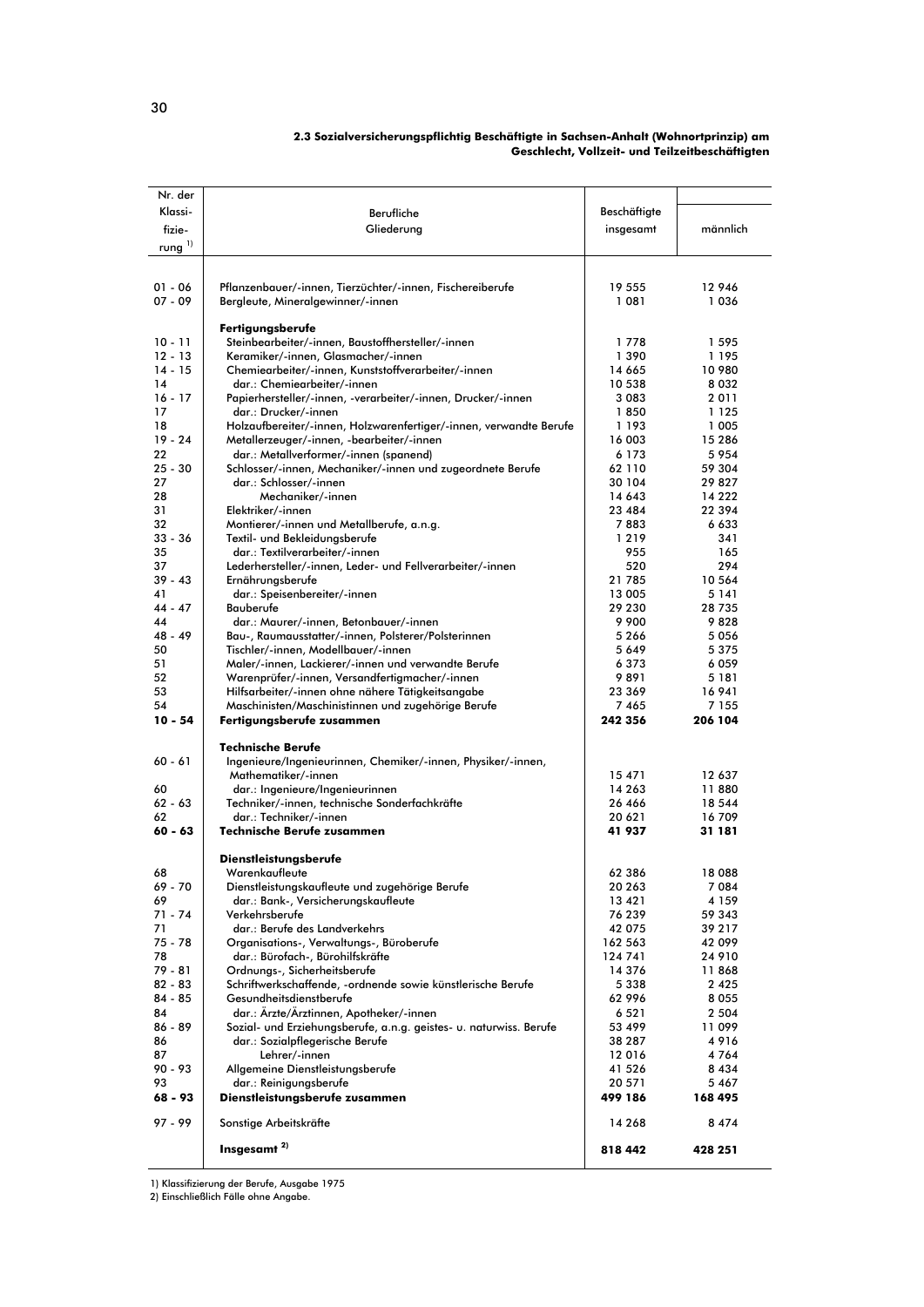#### 31.03.2008 nach Berufsbereichen, -abschnitten und ausgewählten -gruppen, sowie deutschen und ausländischen Beschäftigten

|                    |                   | Und zwar          |                 |                  |                  | Nr. der         |
|--------------------|-------------------|-------------------|-----------------|------------------|------------------|-----------------|
|                    |                   |                   |                 |                  |                  | Klassi-         |
| weiblich           | Vollzeit          | Teilzeit          | Auszubildende   | Deutsche         | Ausländer/-innen | fizie-          |
|                    |                   |                   |                 |                  |                  |                 |
|                    |                   |                   |                 |                  |                  | rung $^{1)}$    |
|                    |                   |                   |                 |                  |                  |                 |
| 6 609              | 18 276            | 1 2 7 9           | 1 665           | 19 433           | 122              | 01 - 06         |
| 45                 | 1073              | 8                 | 79              | 1079             |                  | 07 - 09         |
|                    |                   |                   |                 |                  |                  |                 |
|                    |                   |                   |                 |                  |                  |                 |
| 183                | 1750              | 28                | 150             | 1766             | 12               | $10 - 11$       |
| 195                | 1 371             | 19                | 36              | 1 3 8 6          | 4                | $12 - 13$       |
| 3 6 8 5            | 14 299            | 366               | 639             | 14 607           | 58               | $14 - 15$       |
| 2 5 0 6            | 10 191            | 347               | 478             | 10 502           | 36               | 14              |
| 1072               | 2859              | 224               | 266             | 3 0 7 2          | 11               | $16 - 17$       |
| 725                | 1647              | 203               | 170             | 1846             | 4                | 17              |
| 188                | 1 183             | 10                | 22              | 1 192            |                  | 18              |
| 717                | 15893             | 110               | 832             | 15791            | 212              | $19 - 24$       |
| 219                | 6 1 3 6           | 37                | 622             | 6 1 5 4          | 19               | 22              |
| 2 8 0 6            | 61 386            | 724               | 6738            | 61769            | 340              | 25 - 30         |
| 277                | 29 857            | 247               | 2 3 2 2         | 29 9 14          | 189              | 27              |
| 421                | 14 500            | 143               | 2843            | 14 604           | 39               | 28              |
| 1090               | 23 137            | 347               | 1894            | 23 423           | 61               | 31              |
| 1 2 5 0            | 7770              | 113               | 130             | 7837             | 45               | 32              |
| 878                | 1046              | 173               | 30              | 1 206            | 13               | $33 - 36$       |
| 790                | 792               | 163               | 18              | 943              | 12               | 35              |
| 226                | 497               | 23<br>4 2 4 3     | 41              | 518              |                  | 37              |
| 11 221<br>7864     | 17 542<br>9 5 9 1 |                   | 3 180           | 21 175           | 608<br>497       | $39 - 43$<br>41 |
| 495                | 28 501            | 3414<br>729       | 2 2 8 3<br>1497 | 12 507<br>28 864 | 366              | 44 - 47         |
| 72                 | 9770              | 130               | 607             | 9731             | 169              | 44              |
| 210                | 5 1 7 5           | 91                | 449             | 5 1 9 1          | 75               | 48 - 49         |
| 274                | 5 5 6 9           | 80                | 931             | 5 6 3 3          | 16               | 50              |
| 314                | 6313              | 60                | 1 184           | 6 3 3 6          | 37               | 51              |
| 4710               | 8718              | 1 173             | 372             | 9 794            | 97               | 52              |
| 6428               | 21 219            | 2 150             | 77              | 23 069           | 297              | 53              |
| 310                | 7 3 3 4           | 131               | 245             | 7452             | 13               | 54              |
| 36 252             | 231 562           | 10794             | 18713           | 240 081          | 2 2 6 8          | $10 - 54$       |
|                    |                   |                   |                 |                  |                  |                 |
|                    |                   |                   |                 |                  |                  |                 |
|                    |                   |                   | 105             |                  |                  |                 |
| 2 8 3 4<br>2 3 8 3 | 14 843<br>13736   | 628<br>527        | 95              | 15310<br>14 163  | 160<br>99        | 60 - 61<br>60   |
| 7922               | 25 036            | 1430              | 961             | 26 361           | 105              | 62 - 63         |
| 3912               | 19 672            | 949               | 454             | 20 535           | 86               | 62              |
| 10756              | 39879             | 2058              | 1 066           | 41 671           | 265              | $60 - 63$       |
|                    |                   |                   |                 |                  |                  |                 |
|                    |                   |                   |                 |                  |                  |                 |
| 44 298             | 41817             | 20 569            | 5 1 9 8         | 61844            | 536              | 68              |
| 13 179             | 16826             | 3437              | 1531            | 20 227           | 36               | 69 - 70         |
| 9 2 6 2            | 10827             | 2 5 9 4           | 959             | 13 408           | 13               | 69              |
| 16896              | 64 706            | 11 533            | 1 4 2 6         | 75 957           | 281              | $71 - 74$       |
| 2 8 5 8            | 40 780            | 1 2 9 5           | 361             | 41 974           | 101              | 71              |
| 120 464            | 134 903           | 27 660            | 6749            | 162 004          | 552              | 75 - 78         |
| 99 831             | 103 318           | 21 423            | 5816            | 124 371          | 366              | 78              |
| 2 5 0 8            | 12 465            | 1911              | 125             | 14 3 10          | 64               | 79 - 81         |
| 2913               | 4 4 0 2           | 936               | 310             | 5 1 3 4          | 203              | 82 - 83         |
| 54 941             | 47 138            | 15 858            | 3869            | 62 478           | 515              | $84 - 85$       |
| 4017<br>42 400     | 5458<br>29 439    | 1 0 6 3<br>24 060 | 12<br>1 509     | 6 1 3 2          | 387<br>543       | 84<br>86 - 89   |
| 33 371             | 18 943            | 19 344            | 1 3 2 5         | 52 950<br>38 206 | 78               | 86              |
| 7 2 5 2            | 8 1 6 7           | 3849              | 109             | 11709            | 304              | 87              |
| 33 092             | 27 767            | 13759             | 4 1 5 9         | 40 836           | 687              | 90 - 93         |
| 15 104             | 11419             | 9 1 5 2           | 425             | 20 389           | 181              | 93              |
| 330 691            | 379 463           | 119 723           | 24 876          | 495 740          | 3417             | 68 - 93         |
| 5794               | 13 260            | 695               | 8519            | 14 147           | 119              | $97 - 99$       |
| 390 191            | 683 532           | 134 576           | 54 921          | 812 208          | 6 1 9 5          |                 |
|                    |                   |                   |                 |                  |                  |                 |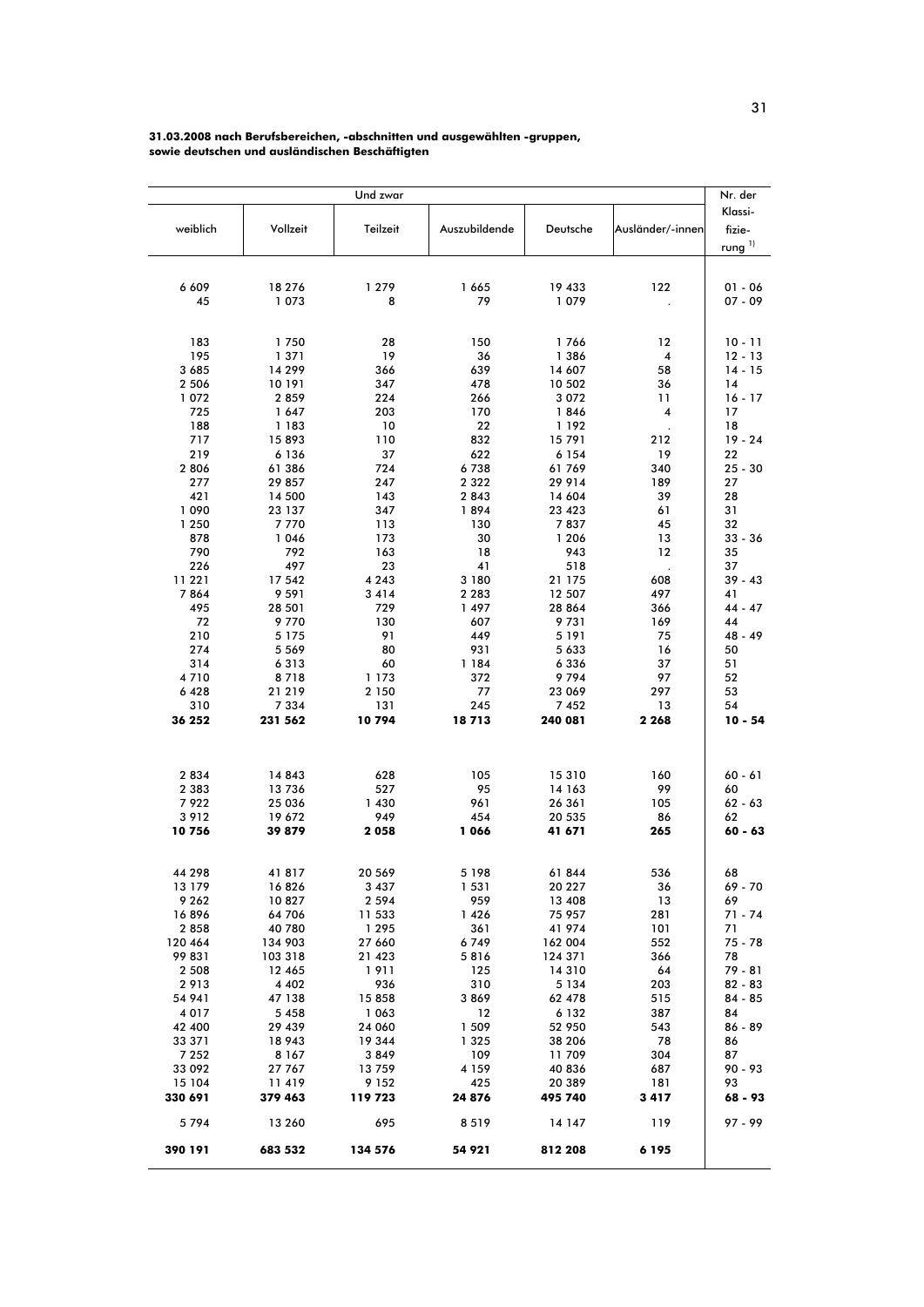#### 2.4 Sozialversicherungspflichtig Beschäftigte -abschnitten und ausgewählten

| Nr. der        |                                                                    | Beschäftigte      |          |
|----------------|--------------------------------------------------------------------|-------------------|----------|
|                |                                                                    |                   |          |
| Klassifi-      | Berufliche Gliederung                                              |                   | ZU-      |
| zierung $^{1}$ |                                                                    | insgesamt $^{2)}$ | sam-     |
|                |                                                                    |                   | men      |
|                |                                                                    |                   |          |
|                |                                                                    |                   |          |
|                |                                                                    |                   |          |
|                |                                                                    |                   |          |
| $01 - 06$      | Pflanzenbauer/-innen, Tierzüchter/-innen, Fischereiberufe          | 19 555            | 14 347   |
| $07 - 09$      | Bergleute, Mineralgewinner/-innen                                  | 1 081             | 904      |
|                |                                                                    |                   |          |
|                | Fertigungsberufe                                                   |                   |          |
| $10 - 11$      | Steinbearbeiter/-innen, Baustoffhersteller/-innen                  | 1778              | 1 2 7 6  |
| $12 - 13$      | Keramiker/-innen, Glasmacher/-innen                                | 1 390             | 1 2 4 8  |
| $14 - 15$      | Chemiearbeiter/-innen, Kunststoffverarbeiter/-innen                | 14 665            | 12 351   |
| 14             |                                                                    |                   |          |
|                | dar.: Chemiearbeiter/-innen                                        | 10 538            | 8906     |
| $16 - 17$      | Papierhersteller/-innen, -verarbeiter/-innen, Drucker/-innen       | 3 0 8 3           | 2 2 1 0  |
| 17             | dar.: Drucker/-innen                                               | 1850              | 1 2 9 7  |
| 18             | Holzaufbereiter/-innen, Holzwarenfertiger/-innen, verwandte Berufe | 1 1 9 3           | 1 009    |
| $19 - 24$      | Metallerzeuger/-innen, -bearbeiter/-innen                          | 16 003            | 13 2 8 3 |
| 22             | dar.: Metallverformer/-innen (spanend)                             | 6 1 7 3           | 4914     |
| $25 - 30$      | Schlosser/-innen, Mechaniker/-innen und zugeordnete Berufe         | 62 110            | 48 197   |
| 27             | dar.: Schlosser/-innen                                             | 30 104            | 24 170   |
| 28             | Mechaniker/-innen                                                  | 14 643            | 10 430   |
| 31             | Elektriker/-innen                                                  | 23 484            | 19 198   |
| 32             | Montierer/-innen und Metallberufe, a.n.g.                          | 7883              | 6249     |
| $33 - 36$      | Textil- und Bekleidungsberufe                                      | 1219              | 799      |
| 35             | dar.: Textilverarbeiter/-innen                                     | 955               | 627      |
| 37             | Lederhersteller/-innen, Leder- und Fellverarbeiter/-innen          | 520               | 398      |
| $39 - 43$      |                                                                    | 21785             |          |
|                | Ernährungsberufe                                                   |                   | 13 333   |
| 41             | dar.: Speisenbereiter/-innen                                       | 13 005            | 6833     |
| $44 - 47$      | Bauberufe                                                          | 29 230            | 20 448   |
| 44             | dar.: Maurer/-innen, Betonbauer/-innen                             | 9 9 0 0           | 7 2 2 7  |
| 48 - 49        | Bau-, Raumausstatter/-innen, Polsterer/Polsterinnen                | 5266              | 3 4 2 5  |
| 50             | Tischler/-innen, Modellbauer/-innen                                | 5 649             | 3839     |
| 51             | Maler/-innen, Lackierer/-innen und verwandte Berufe                | 6373              | 4 2 1 5  |
| 52             | Warenprüfer/-innen, Versandfertigmacher/-innen                     | 9891              | 6768     |
| 53             | Hilfsarbeiter/-innen ohne nähere Tätigkeitsangabe                  | 23 369            | 15 679   |
| 54             | Maschinisten/Maschinistinnen und zugehörige Berufe                 | 7 4 6 5           | 5746     |
| $10 - 54$      | Fertigungsberufe zusammen                                          | 242 356           | 179 671  |
|                |                                                                    |                   |          |
|                | <b>Technische Berufe</b>                                           |                   |          |
| $60 - 61$      | Ingenieure/Ingenieurinnen, Chemiker/-innen, Physiker/-innen,       |                   |          |
|                | Mathematiker/-innen                                                | 15 471            | 13 952   |
| 60             | dar.: Ingenieure/Ingenieurinnen                                    | 14 263            | 12822    |
| $62 - 63$      | Techniker/-innen, technische Sonderfachkräfte                      | 26 466            | 22 201   |
| 62             | dar.: Techniker/-innen                                             | 20 621            | 17465    |
| $60 - 63$      | <b>Technische Berufe zusammen</b>                                  | 41 937            | 36 153   |
|                |                                                                    |                   |          |
|                | Dienstleistungsberufe                                              |                   |          |
|                |                                                                    |                   |          |
| 68<br>69 - 70  | Warenkaufleute                                                     | 62 386            | 46 617   |
|                | Dienstleistungskaufleute und zugehörige Berufe                     | 20 263            | 16 372   |
| 69             | dar.: Bank-, Versicherungskaufleute                                | 13 4 21           | 11 644   |
| 71 - 74        | Verkehrsberufe                                                     | 76 239            | 52 138   |
| 71             | dar.: Berufe des Landverkehrs                                      | 42 075            | 29 647   |
| $75 - 78$      | Organisations-, Verwaltungs-, Büroberufe                           | 162 563           | 136 150  |
| 78             | dar.: Bürofach-, Bürohilfskräfte                                   | 124 741           | 104 189  |
| $79 - 81$      | Ordnungs-, Sicherheitsberufe                                       | 14 376            | 9888     |
| $82 - 83$      | Schriftwerkschaffende, -ordnende sowie künstlerische Berufe        | 5 338             | 3 765    |
| 84 - 85        | Gesundheitsdienstberufe                                            | 62 996            | 52 853   |
| 84             | dar.: Ärzte/Ärztinnen, Apotheker/-innen                            | 6 5 2 1           | 6329     |
| $86 - 89$      | Sozial- und Erziehungsberufe, a.n.g. geistes- u. naturwiss. Berufe | 53 499            | 47 060   |
| 86             | dar.: Sozialpflegerische Berufe                                    | 38 287            | 33 569   |
| 87             | Lehrer/-innen                                                      | 12016             | 10 663   |
| 90 - 93        |                                                                    |                   |          |
|                | Allgemeine Dienstleistungsberufe                                   | 41 526            | 22 193   |
| 93             | dar.: Reinigungsberufe                                             | 20 571            | 9775     |
| 68 - 93        | Dienstleistungsberufe zusammen                                     | 499 186           | 387 036  |
| $97 - 99$      | Sonstige Arbeitskräfte                                             | 14 268            | 4 2 9 7  |
|                |                                                                    |                   |          |
|                | Insgesamt <sup>2)</sup>                                            | 818 442           | 622 433  |
|                |                                                                    |                   |          |

1) Klassifizierung der Berufe, Ausgabe 1975<br>2) Einschließlich Fälle ohne Angabe.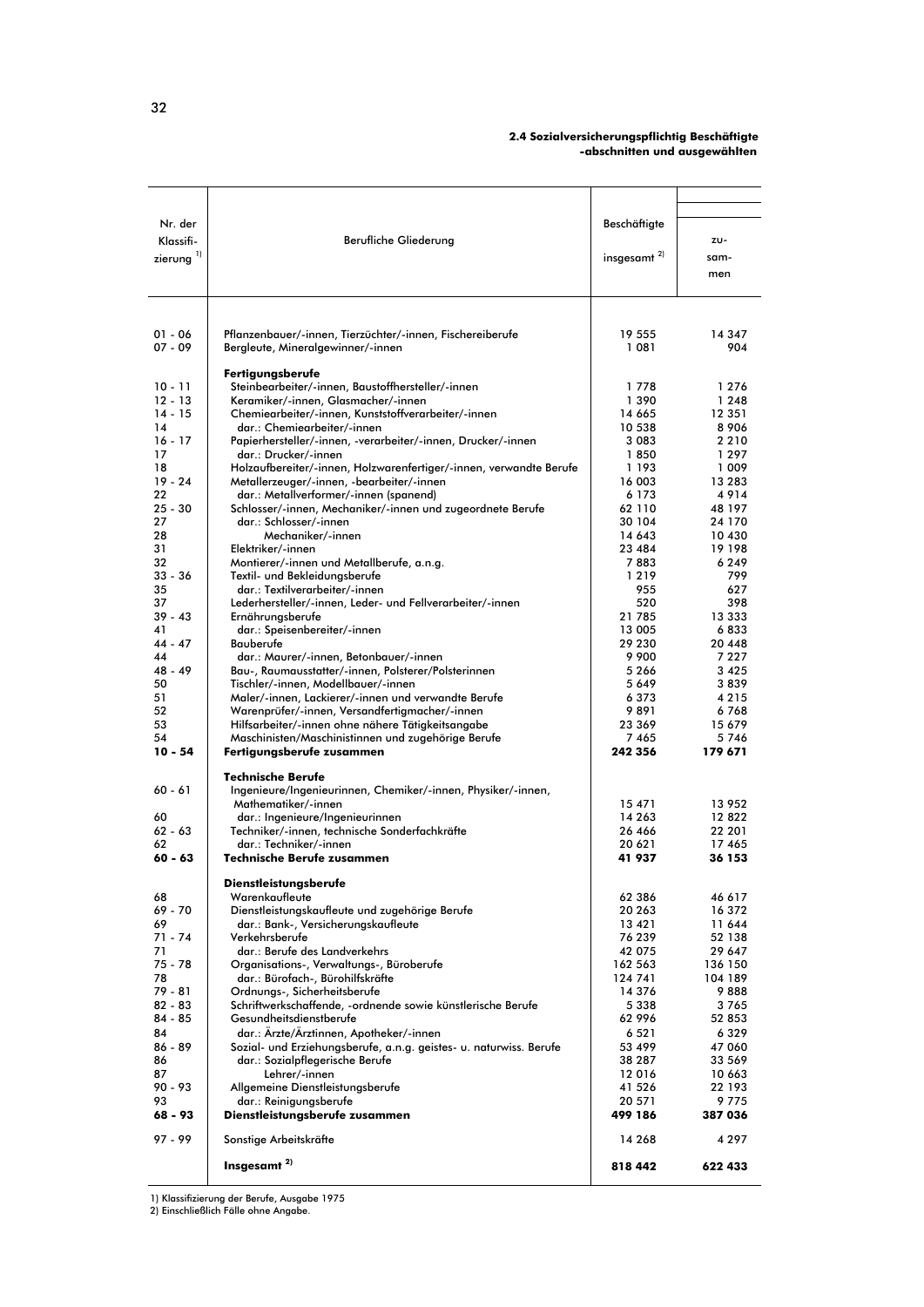#### in Sachsen-Anhalt (Wohnortprinzip) am 31.03.2008 nach Berufsbereichen, -gruppen sowie beruflicher Ausbildung

|                   | Darunter                             |                   |                   |                       |
|-------------------|--------------------------------------|-------------------|-------------------|-----------------------|
|                   | mit abgeschlossener Berufsausbildung |                   |                   |                       |
|                   | davon mit Abschluss an einer         |                   | ohne              | Nr. der               |
|                   |                                      | wissenschaft-     | abgeschlossene    | Klassifi-             |
| Berufsfach-/      | Fachhoch-                            | lichen Hoch-      | Berufs-           | zierung <sup>1)</sup> |
| Fachschule        | schule                               | schule, Uni-      | ausbildung        |                       |
|                   |                                      | versität          |                   |                       |
|                   | Insgesamt                            |                   |                   |                       |
|                   |                                      |                   |                   |                       |
| 13 371            | 500                                  | 476               | 2 3 4 7           | $01 - 06$             |
| 888               | 6                                    | 10                | 117               | $07 - 09$             |
|                   |                                      |                   |                   |                       |
| 1 2 5 3           | 12                                   | 11                | 232               | $10 - 11$             |
| 1 2 3 8           | 7                                    | 3                 | 70                | $12 - 13$             |
| 12 148            | 114                                  | 89                | 1 355             | $14 - 15$             |
| 8736              | 90                                   | 80                | 894               | 14                    |
| 2 180             | 21                                   | 9                 | 522               | $16 - 17$             |
| 1 2 7 8           | 13                                   | 6                 | 321               | 17                    |
| 1 0 0 6           |                                      |                   | 128               | 18                    |
| 13 2 2 4<br>4891  | 40<br>18                             | 19<br>$\sqrt{5}$  | 1 2 9 7<br>718    | $19 - 24$<br>22       |
| 47 937            | 193                                  | 67                | 7 0 2 2           | $25 - 30$             |
| 24 074            | 74                                   | 22                | 2 7 5 9           | 27                    |
| 10 345            | 56                                   | 29                | 2 6 6 3           | 28                    |
| 18 993            | 144                                  | 61                | 2 0 3 7           | 31                    |
| 6 2 2 0           | 18                                   | 11                | 671               | 32                    |
| 795               |                                      |                   | 131               | $33 - 36$             |
| 624               |                                      |                   | 113               | 35                    |
| 393               |                                      |                   | 48                | 37                    |
| 13 260            | 48                                   | 25                | 4 0 2 4           | $39 - 43$             |
| 6800              | 22                                   | 11                | 2 651             | 41                    |
| 20 352<br>7 199   | 65<br>20                             | 31<br>8           | 2931<br>973       | $44 - 47$<br>44       |
| 3411              | 6                                    | 8                 | 519               | 48 - 49               |
| 3821              | 12                                   | 6                 | 902               | 50                    |
| 4 2 0 6           | 9                                    |                   | 1 203             | 51                    |
| 6 5 5 2           | 136                                  | 80                | 1097              | 52                    |
| 15 588            | 40                                   | 51                | 2 7 3 7           | 53                    |
| 5702              | 29                                   | 15                | 480               | 54                    |
| 178 279           | 899                                  | 493               | 27 406            | $10 - 54$             |
|                   |                                      |                   |                   |                       |
| 2862              | 5315                                 | 5775              | 198               | $60 - 61$             |
| 2720              | 5 1 3 8                              | 4964              | 186               | 60                    |
| 16883             | 3 1 1 8                              | 2 2 0 0           | 1 2 4 6           | $62 - 63$             |
| 12 703            | 2 8 0 4                              | 1958              | 755               | 62                    |
| 19745             | 8433                                 | 7975              | 1444              | $60 - 63$             |
|                   |                                      |                   |                   |                       |
| 44 42 1           | 1044                                 | 1 1 5 2           | 6969              | 68                    |
| 14 165            | 998                                  | 1 2 0 9           | 2 0 3 0           | 69 - 70               |
| 9874              | 764                                  | 1 0 0 6           | 1317              | 69                    |
| 51 501            | 419                                  | 218               | 5698              | $71 - 74$             |
| 29 519            | 89<br>10 109                         | 39                | 2 0 6 6           | 71                    |
| 113 903<br>93 410 | 5 6 3 4                              | 12 138<br>5 1 4 5 | 8313<br>6 973     | 75 - 78<br>78         |
| 9 2 6 8           | 168                                  | 452               | 792               | 79 - 81               |
| 2 2 6 8           | 372                                  | 1 1 2 5           | 391               | 82 - 83               |
| 46 600            | 826                                  | 5 4 2 7           | 4 3 7 4           | $84 - 85$             |
| 969               | 217                                  | 5 1 4 3           | 32                | 84                    |
| 32 634            | 4831                                 | 9 5 9 5           | 2 3 1 1           | $86 - 89$             |
| 29 375            | 2 9 8 0                              | 1214              | 1880              | 86                    |
| 2722              | 1469                                 | 6472              | 301               | 87                    |
| 21912             | 183                                  | 98                | 7 1 5 8           | 90 - 93               |
| 9719<br>336 672   | 45<br>18 950                         | 11<br>31 414      | 3 4 9 5<br>38 036 | 93<br>68 - 93         |
| 3708              | 230                                  | 359               | 7491              | $97 - 99$             |
|                   |                                      |                   |                   |                       |
| 552 686           | 29 0 20                              | 40 727            | 76 845            |                       |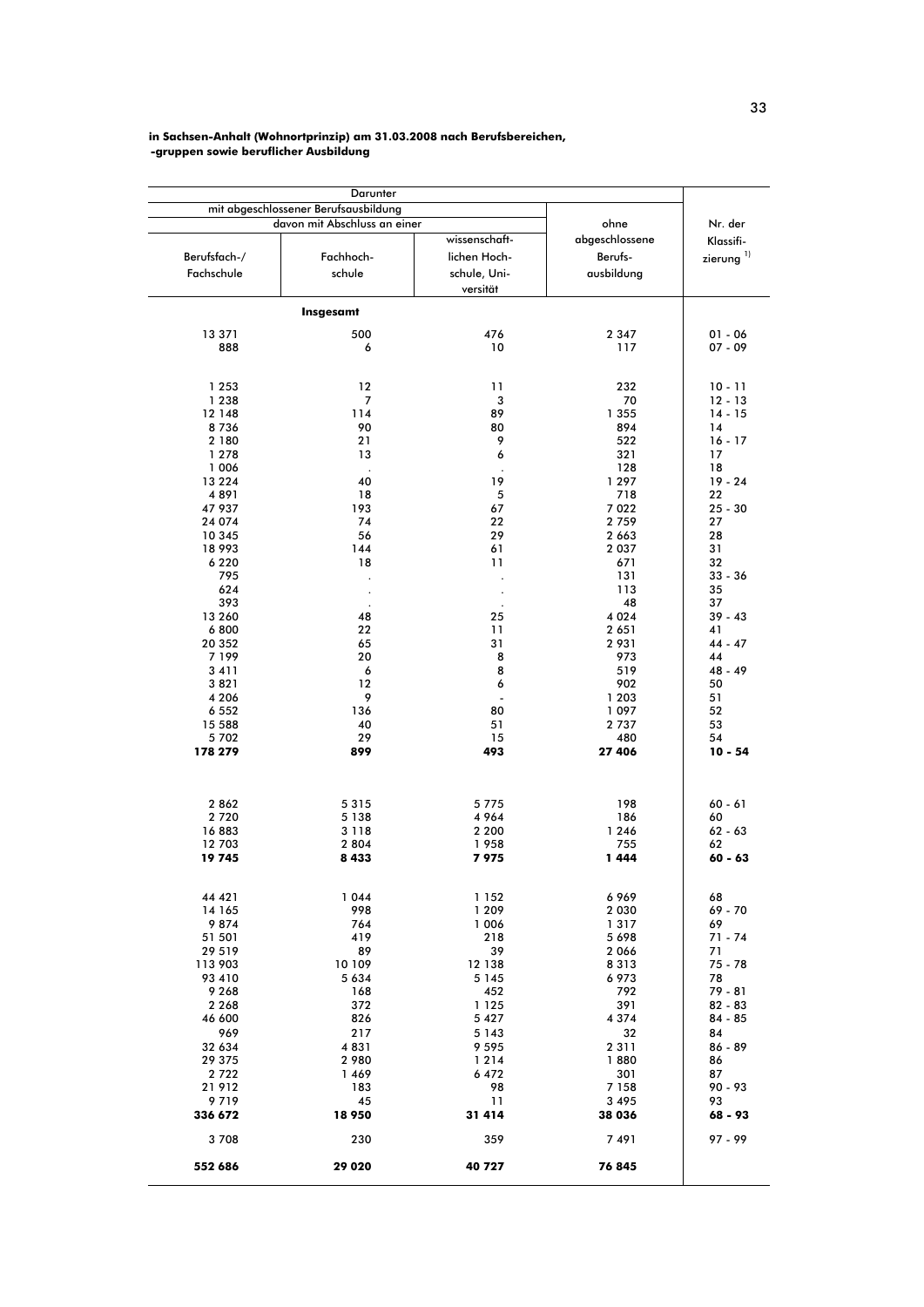#### Noch 2.4 Sozialversicherungspflichtig Beschäftigte -abschnitten und ausgewählten

| Nr. der<br>Klassifi-<br>zierung $^{1}$ | Berufliche Gliederung                                                                                 | Beschäftigte<br>insgesamt <sup>2)</sup> | ZU-<br>sam-<br>men |
|----------------------------------------|-------------------------------------------------------------------------------------------------------|-----------------------------------------|--------------------|
|                                        |                                                                                                       |                                         |                    |
| $01 - 06$<br>$07 - 09$                 | Pflanzenbauerinnen, Tierzüchterinnen, Fischereiberufe<br>Bergleute, Mineralgewinnerinnen              | 6 609<br>45                             | 4807<br>43         |
| $10 - 11$                              | Fertigungsberufe                                                                                      |                                         |                    |
| $12 - 13$                              | Steinbearbeiterinnen, Baustoffherstellerinnen<br>Keramikerinnen, Glasmacherinnen                      | 183<br>195                              | 136<br>167         |
| $14 - 15$                              | Chemiearbeiterinnen, Kunststoffverarbeiterinnen                                                       | 3685                                    | 3 1 0 4            |
| 14                                     | dar.: Chemiearbeiterinnen                                                                             | 2 5 0 6                                 | 2 1 2 3            |
| $16 - 17$<br>17                        | Papierherstellerinnen, -verarbeiterinnen, Druckerinnen<br>dar.: Druckerinnen                          | 1072<br>725                             | 739<br>514         |
| 18                                     | Holzaufbereiterinnen, Holzwarenfertigerinnen, verwandte Berufe                                        | 188                                     | 154                |
| $19 - 24$                              | Metallerzeugerinnen, -bearbeiterinnen                                                                 | 717                                     | 523                |
| 22                                     | dar.: Metallverformerinnen (spanend)                                                                  | 219                                     | 164                |
| $25 - 30$<br>27                        | Schlosserinnen, Mechanikerinnen und zugeordnete Berufe<br>dar.: Schlosserinnen                        | 2806<br>277                             | 2 0 0 3<br>194     |
| 28                                     | Mechanikerinnen                                                                                       | 421                                     | 316                |
| 31                                     | Elektrikerinnen                                                                                       | 1 0 9 0                                 | 844                |
| 32                                     | Montiererinnen und Metallberufe, a.n.g.                                                               | 1 250                                   | 994                |
| $33 - 36$<br>35                        | Textil- und Bekleidungsberufe<br>dar.: Textilverarbeiterinnen                                         | 878<br>790                              | 583<br>530         |
| 37                                     | Lederherstellerinnen, Leder- und Fellverarbeiterinnen                                                 | 226                                     | 178                |
| $39 - 43$                              | Ernährungsberufe                                                                                      | 11 221                                  | 7 1 2 5            |
| 41                                     | dar.: Speisenbereiterinnen                                                                            | 7864                                    | 4615               |
| $44 - 47$<br>44                        | Bauberufe<br>dar.: Maurerinnen, Betonbauerinnen                                                       | 495<br>72                               | 384<br>33          |
| $48 - 49$                              | Bau-, Raumausstatterinnen, Polsterinnen                                                               | 210                                     | 141                |
| 50                                     | Tischlerinnen, Modellbauerinnen                                                                       | 274                                     | 154                |
| 51                                     | Malerinnen, Lackiererinnen und verwandte Berufe                                                       | 314                                     | 153                |
| 52<br>53                               | Warenprüferinnen, Versandfertigmacherinnen<br>Hilfsarbeiterinnen ohne nähere Tätigkeitsangabe         | 4710<br>6428                            | 3 2 2 1<br>4 3 1 8 |
| 54                                     | Maschinistinnen und zugehörige Berufe                                                                 | 310                                     | 234                |
| $10 - 54$                              | Fertigungsberufe zusammen                                                                             | 36 252                                  | 25 155             |
|                                        | <b>Technische Berufe</b>                                                                              |                                         |                    |
| $60 - 61$                              | Ingenieurinnen, Chemikerinnen, Physikerinnen,                                                         |                                         | 2 5 5 6            |
| 60                                     | Mathematikerinnen<br>dar.: Ingenieurinnen                                                             | 2834<br>2 3 8 3                         | 2 1 3 1            |
| $62 - 63$                              | Technikerinnen, technische Sonderfachkräfte                                                           | 7922                                    | 6706               |
| 62                                     | dar.: Technikerinnen                                                                                  | 3912                                    | 3 3 8 7            |
| $60 - 63$                              | <b>Technische Berufe zusammen</b>                                                                     | 10756                                   | 9 262              |
| 68                                     | <b>Dienstleistungsberufe</b><br>Warenkaufleute                                                        | 44 298                                  | 33 300             |
| 69 - 70                                | Dienstleistungskaufleute und zugehörige Berufe                                                        | 13 179                                  | 10840              |
| 69                                     | dar.: Bank-, Versicherungskaufleute                                                                   | 9 2 6 2                                 | 8 1 7 5            |
| $71 - 74$                              | Verkehrsberufe                                                                                        | 16896                                   | 11458              |
| 71<br>$75 - 78$                        | dar.: Berufe des Landverkehrs<br>Organisations-, Verwaltungs-, Büroberufe                             | 2858<br>120 464                         | 2 3 2 6<br>102 662 |
| 78                                     | dar.: Bürofach-, Bürohilfskräfte                                                                      | 99831                                   | 84 665             |
| $79 - 81$                              | Ordnungs-, Sicherheitsberufe                                                                          | 2 508                                   | 1637               |
| $82 - 83$                              | Schriftwerkschaffende, -ordnende sowie künstlerische Berufe                                           | 2913                                    | 2 1 9 5            |
| 84 - 85                                | Gesundheitsdienstberufe                                                                               | 54 941                                  | 45 874             |
| 84<br>$86 - 89$                        | dar.: Ärztinnen, Apothekerinnen<br>Sozial- und Erziehungsberufe, a.n.g. geistes- u. naturwiss. Berufe | 4017<br>42 400                          | 3860<br>37 771     |
| 86                                     | dar.: Sozialpflegerische Berufe                                                                       | 33 371                                  | 29 622             |
| 87                                     | Lehrerinnen                                                                                           | 7 2 5 2                                 | 6 575              |
| $90 - 93$                              | Allgemeine Dienstleistungsberufe                                                                      | 33 092                                  | 17968              |
| 93<br>68 - 93                          | dar.: Reinigungsberufe<br>Dienstleistungsberufe zusammen                                              | 15 104<br>330 691                       | 6911<br>263 705    |
| $97 - 99$                              |                                                                                                       |                                         | 1753               |
|                                        | Sonstige Arbeitskräfte<br>Insgesamt <sup>2)</sup>                                                     | 5794                                    |                    |
|                                        |                                                                                                       | 390 191                                 | 304 748            |

1) Klassifizierung der Berufe, Ausgabe 1975<br>2) Einschließlich Fälle ohne Angabe.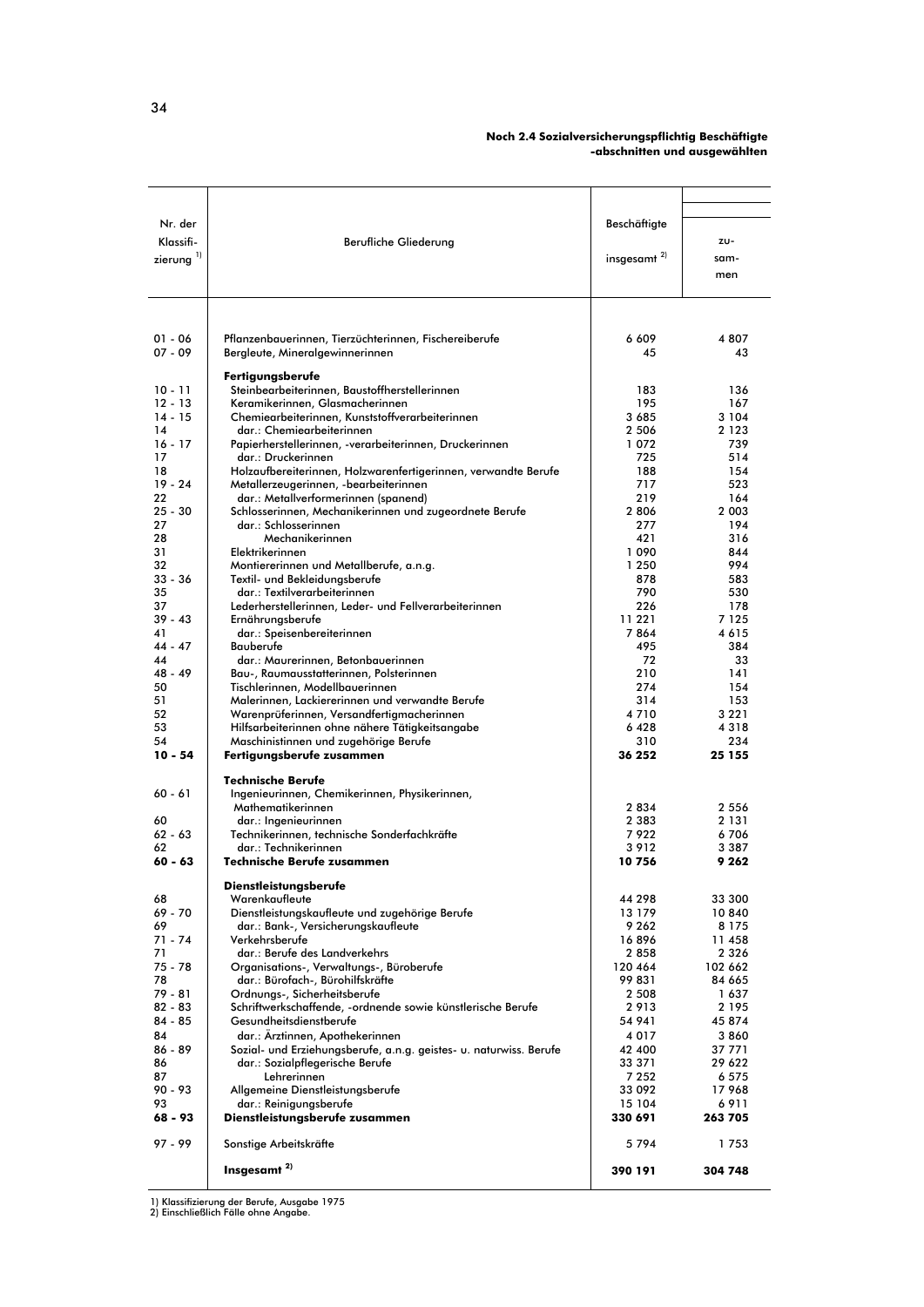#### in Sachsen-Anhalt (Wohnortprinzip) am 31.03.2008 nach Berufsbereichen, -gruppen sowie beruflicher Ausbildung

|                   | Darunter<br>mit abgeschlossener Berufsausbildung |                               |                 |                       |
|-------------------|--------------------------------------------------|-------------------------------|-----------------|-----------------------|
|                   | davon mit Abschluss an einer                     |                               | ohne            | Nr. der               |
|                   |                                                  | wissenschaft-                 |                 |                       |
|                   |                                                  |                               | abgeschlossene  | Klassifi-             |
| Berufsfach-/      | Fachhoch-                                        | lichen Hoch-                  | Berufs-         | zierung <sup>1)</sup> |
| Fachschule        | schule                                           | schule, Uni-                  | ausbildung      |                       |
|                   |                                                  | versität                      |                 |                       |
|                   | Darunter: weiblich                               |                               |                 |                       |
| 4 4 9 7           | 167                                              | 143                           | 739             | $01 - 06$             |
| 41                |                                                  |                               |                 | $07 - 09$             |
|                   |                                                  |                               |                 |                       |
| 126               | 4                                                | 6                             | 29              | $10 - 11$             |
| 163               |                                                  |                               | 14              | $12 - 13$             |
| 3 0 3 8           | 36                                               | 30                            | 311             | $14 - 15$             |
| 2 0 7 1           | 25                                               | 27                            | 169             | 14                    |
| 727               | 9                                                | 3                             | 209             | $16 - 17$             |
| 506               | $\ddot{\phantom{a}}$                             |                               | 137             | 17                    |
| 154               | ÷,                                               | $\overline{a}$                | 27              | 18                    |
| 516               |                                                  |                               | 102             | $19 - 24$             |
| 160               |                                                  |                               | 29              | 22                    |
| 1952              | 42                                               | 9                             | 360             | $25 - 30$             |
| 190               | 4                                                | $\overline{\phantom{a}}$      | 35              | 27                    |
| 299               | 12                                               | 5                             | 66              | 28<br>31              |
| 826<br>989        | 13                                               | 5                             | 96<br>126       | 32                    |
| 580               |                                                  |                               | 94              | $33 - 36$             |
| 527               |                                                  |                               | 89              | 35                    |
| 174               |                                                  |                               | 14              | 37                    |
| 7098              | 15                                               | 12                            | 1621            | $39 - 43$             |
| 4 5 9 9           | 8                                                | 8                             | 1 151           | 41                    |
| 371               |                                                  |                               | 61              | $44 - 47$             |
| 29                | 4                                                |                               | 22              | 44                    |
| 135               | $\ddot{\phantom{a}}$                             |                               | 38              | $48 - 49$             |
| 154<br>153        | $\blacksquare$                                   | $\blacksquare$                | 48<br>115       | 50<br>51              |
| 3 1 1 5           | 59                                               | 47                            | 422             | 52                    |
| 4 2 8 7           | 17                                               | 14                            | 713             | 53                    |
| 231               |                                                  |                               | 31              | 54                    |
| 24 789            | 226                                              | 140                           | 4431            | $10 - 54$             |
|                   |                                                  |                               |                 |                       |
| 500               | 918                                              | 1 1 3 8                       | 34              | $60 - 61$             |
| 432<br>5 2 6 9    | 839<br>919                                       | 860<br>518                    | 31<br>452       | 60<br>$62 - 63$       |
| 2 2 5 5           | 723                                              | 409                           | 149             | 62                    |
| 5769              | 1837                                             | 1656                          | 486             | $60 - 63$             |
|                   |                                                  |                               |                 |                       |
| 32 444            | 416                                              | 440                           | 4858            | 68                    |
| 9 5 2 1           | 673                                              | 646                           | 1 2 2 4         | 69 - 70               |
| 7088              | 546                                              | 541                           | 807             | 69                    |
| 11 209<br>2 2 9 4 | 156<br>28                                        | 93<br>$\overline{\mathbf{4}}$ | 1 2 8 3<br>150  | $71 - 74$<br>71       |
| 90 826            | 6 1 9 3                                          | 5 6 4 3                       | 5727            | 75 - 78               |
| 77 401            | 4 0 5 0                                          | 3214                          | 4 9 9 0         | 78                    |
| 1 4 0 7           | 40                                               | 190                           | 231             | $79 - 81$             |
| 1424              | 250                                              | 521                           | 227             | $82 - 83$             |
| 42 135            | 750                                              | 2989                          | 3691            | 84 - 85               |
| 897               | 194                                              | 2769                          | 27              | 84                    |
| 28 067            | 3 9 3 7                                          | 5767                          | 1626            | 86 - 89               |
| 26 158            | 2 5 6 4                                          | 900                           | 1 4 4 2         | 86                    |
| 1 575             | 1 137                                            | 3863                          | 119             | 87                    |
| 17795<br>6876     | 112<br>28                                        | 61<br>7                       | 5 6 6 0<br>2616 | 90 - 93<br>93         |
| 234 828           | 12 5 27                                          | 16 350                        | 24 5 27         | 68 - 93               |
| 1 470             | 121                                              | 162                           | 3 0 3 1         | $97 - 99$             |
| 271 416           | 14 881                                           | 18 451                        | 33 218          |                       |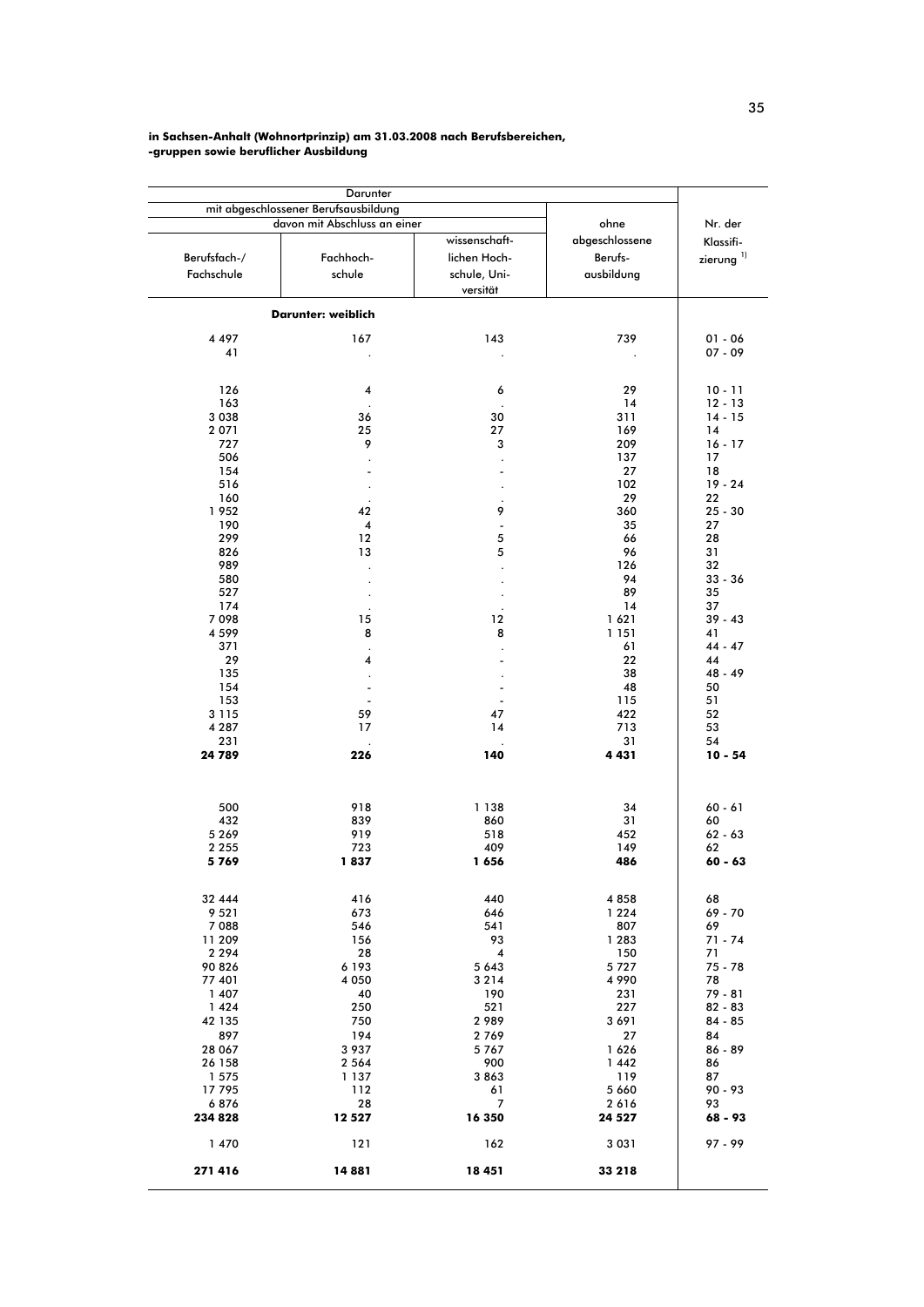|                        |    |                      |                                      |                              | Darunter |             |            |  |
|------------------------|----|----------------------|--------------------------------------|------------------------------|----------|-------------|------------|--|
| Kreisfreie Stadt       |    | Beschäf-             | mit abgeschlossener Berufsausbildung | ohne                         |          |             |            |  |
| Landkreis              |    | tigte                |                                      | davon mit Abschluss an einer |          |             | abge-      |  |
|                        |    | ins-                 | ZU-                                  | Berufsfach-/                 | Fach-    | wiss. Hoch- | schlossene |  |
| Land                   |    | gesamt <sup>1)</sup> | sammen                               | Fach-                        | hoch-    | schule,     | Berufs-    |  |
|                        |    |                      |                                      | schule                       | schule   | Universität | ausbildung |  |
| Dessau-Roßlau, Stadt   | j. | 29894                | 22 587                               | 18816                        | 1866     | 1 905       | 2 5 6 4    |  |
|                        | w  | 14 690               | 11 358                               | 9 3 5 4                      | 1 131    | 873         | 1 179      |  |
| Halle (Saale), Stadt   | i. | 73 423               | 55 549                               | 44 670                       | 3 0 5 7  | 7822        | 6758       |  |
|                        | w  | 36 959               | 28 848                               | 23 750                       | 1475     | 3623        | 3 1 5 5    |  |
| Magdeburg, Stadt       | i. | 75 291               | 55 496                               | 44 972                       | 3 5 0 4  | 7020        | 6668       |  |
|                        | w  | 38 098               | 28832                                | 23 945                       | 1851     | 3036        | 2 992      |  |
| Altmarkkreis Salzwedel | j. | 34 399               | 25 665                               | 23 682                       | 898      | 1 085       | 3 5 4 4    |  |
|                        | w  | 15 951               | 12 271                               | 11 258                       | 502      | 511         | 1483       |  |
| Anhalt-Bitterfeld      | i. | 63 092               | 48 492                               | 43 845                       | 2 2 0 1  | 2 4 4 6     | 5 4 5 2    |  |
|                        | w  | 29 529               | 23 293                               | 21 003                       | 1 139    | 1 151       | 2 3 4 2    |  |
| Börde                  | i  | 72 826               | 54 348                               | 49 503                       | 2 164    | 2681        | 7 1 5 6    |  |
|                        | w  | 34 512               | 26 501                               | 24 142                       | 1 1 5 5  | 1 2 0 4     | 3 0 8 0    |  |
| Burgenlandkreis        | j. | 65 595               | 51 465                               | 47 298                       | 1940     | 2 2 2 7     | 6621       |  |
|                        | w  | 30 244               | 24 249                               | 22 382                       | 890      | 977         | 2717       |  |
| Harz                   | j. | 82 933               | 63 407                               | 57 611                       | 2663     | 3 1 3 3     | 8 2 3 6    |  |
|                        | w  | 39 573               | 30 842                               | 28 134                       | 1299     | 1 409       | 3 604      |  |
| Jerichower Land        | ÷  | 35 529               | 26 537                               | 23 939                       | 1 159    | 1 4 3 9     | 3 2 5 5    |  |
|                        | w  | 16867                | 13 010                               | 11762                        | 592      | 656         | 1 3 3 6    |  |
| Mansfeld-Südharz       | j. | 49 610               | 38 257                               | 35 207                       | 1 549    | 1 501       | 4 5 6 1    |  |
|                        | w  | 22 853               | 18 126                               | 16 657                       | 808      | 661         | 1928       |  |
| <b>Saalekreis</b>      | j. | 73 782               | 56 974                               | 50727                        | 2624     | 3623        | 6 5 22     |  |
|                        | w  | 34 775               | 27 568                               | 24819                        | 1 159    | 1 590       | 2712       |  |
| Salzlandkreis          | i  | 70 723               | 54 071                               | 49 244                       | 2 303    | 2 5 2 4     | 6654       |  |
|                        | w  | 33 098               | 26 110                               | 23 670                       | 1 2 4 0  | 1 200       | 2807       |  |
| Stendal                | i. | 42 115               | 31 649                               | 28 878                       | 1 307    | 1 4 6 4     | 4 1 6 2    |  |
|                        | w  | 19 974               | 15 693                               | 14 3 24                      | 709      | 660         | 1783       |  |
| Wittenberg             | ÷  | 49 230               | 37 936                               | 34 294                       | 1785     | 1857        | 4 6 9 2    |  |
|                        | w  | 23 068               | 18 047                               | 16216                        | 931      | 900         | 2 100      |  |
| Sachsen-Anhalt         | i  | 818 442              | 622 433                              | 552 686                      | 29 020   | 40 727      | 76845      |  |
|                        | w  | 390 191              | 304 748                              | 271 416                      | 14881    | 18 451      | 33 218     |  |

2.5 Sozialversicherungspflichtig Beschäftigte in Sachsen-Anhalt (Wohnortprinzip) am 31.03.2008

1) Einschließlich Fälle ohne Angabe. i = insgesamt w = weiblich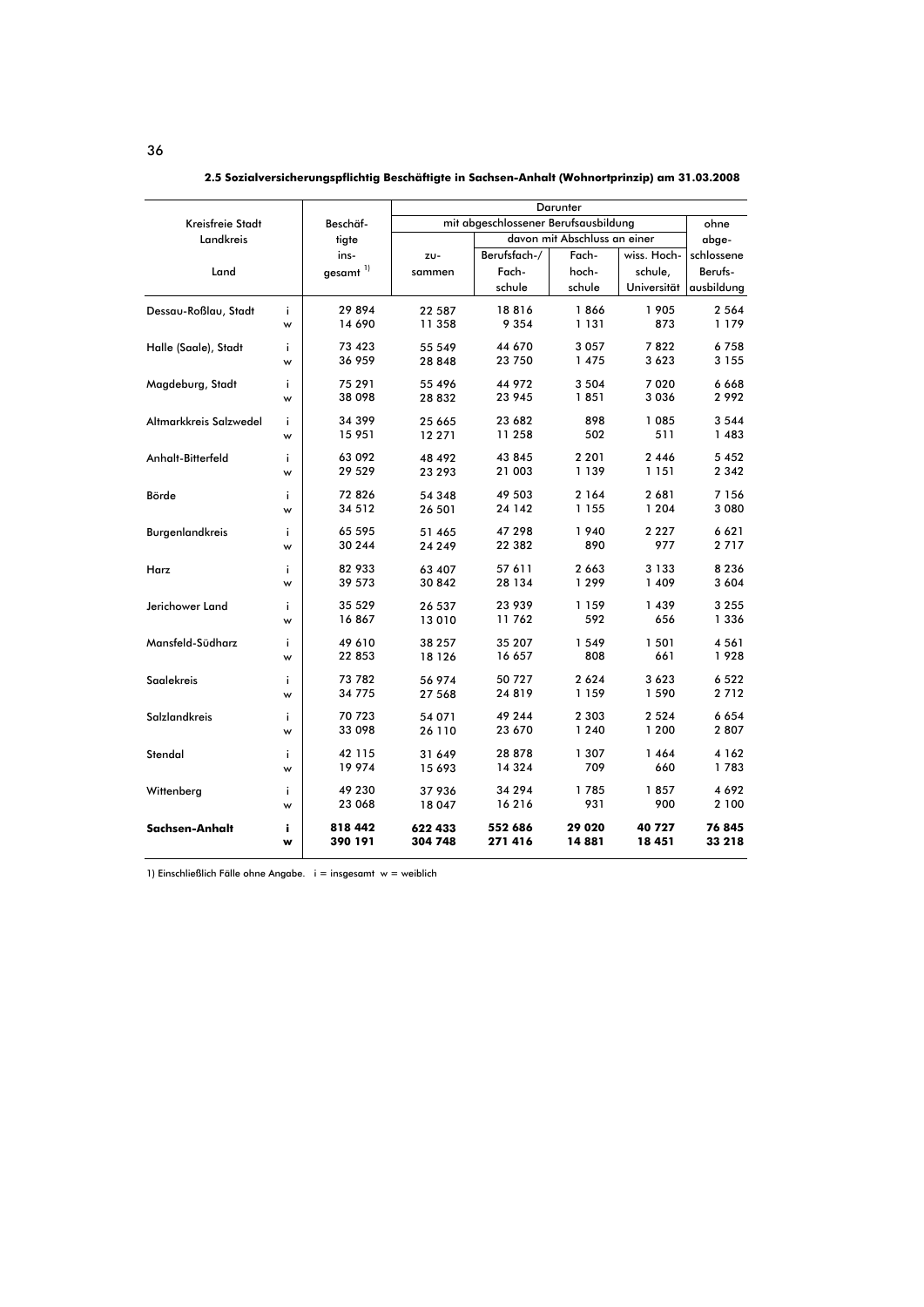nach Kreisen und nach Ausbildungsabschlüssen, Altersklassen sowie Auszubildende

| unter   | 20 bis  | 25 bis  | Davon (von Spalte insgesamt) im Alter von  bis unter  Jahren<br>30 bis | 40 bis  | 50 bis             |         | 60 und  | Darunter<br>(von Spalte<br>insgesamt) |    | Kreisfreie Stadt<br>Landkreis |
|---------|---------|---------|------------------------------------------------------------------------|---------|--------------------|---------|---------|---------------------------------------|----|-------------------------------|
| 20      | 25      | 30      | 55 bis 60<br>40<br>50<br>55<br>mehr                                    |         | Auszu-<br>bildende | Land    |         |                                       |    |                               |
| 955     | 2 4 7 5 | 2639    | 5760                                                                   | 9 1 0 4 | 4 1 5 3            | 3596    | 1212    | 1776                                  | i. | Dessau-Roßlau, Stadt          |
| 380     | 1 1 2 7 | 1 169   | 2793                                                                   | 4 6 3 9 | 2 1 6 3            | 1927    | 492     | 753                                   | w  |                               |
| 2 1 4 4 | 6 3 0 8 | 8064    | 16 202                                                                 | 20 053  | 9 2 5 8            | 8 3 5 1 | 3 0 4 3 | 4 2 8 4                               | i. | Halle (Saale), Stadt          |
| 991     | 3 1 3 1 | 3885    | 7 6 5 0                                                                | 10 262  | 5 0 2 9            | 4 5 9 7 | 1414    | 2 0 4 3                               | w  |                               |
| 2 2 4 6 | 6 6 2 7 | 8 5 4 5 | 16 006                                                                 | 21 099  | 9456               | 8 3 3 9 | 2973    | 4 5 2 1                               | i. | Magdeburg, Stadt              |
| 951     | 3 3 6 5 | 4 1 3 1 | 7780                                                                   | 10 952  | 5 0 7 5            | 4 5 5 9 | 1 2 8 5 | 1998                                  | w  |                               |
| 1625    | 3 2 3 3 | 3 0 4 2 | 6671                                                                   | 11 040  | 4 6 4 1            | 3 2 4 9 | 898     | 2 5 2 0                               | i. | Altmarkkreis Salzwedel        |
| 639     | 1 400   | 1 3 5 2 | 2 9 7 5                                                                | 5 4 2 4 | 2 2 1 8            | 1 5 9 5 | 348     | 1 0 3 1                               | w  |                               |
| 2448    | 5702    | 5734    | 12 608                                                                 | 19 500  | 8858               | 6610    | 1632    | 4 1 6 1                               | i. | Anhalt-Bitterfeld             |
| 940     | 2 4 5 0 | 2 4 8 7 | 5847                                                                   | 9692    | 4 3 4 9            | 3 1 9 6 | 568     | 1722                                  | w  |                               |
| 3 1 1 0 | 6 5 0 5 | 6683    | 14 975                                                                 | 22 5 24 | 9925               | 7 2 4 0 | 1864    | 4939                                  | i. | Börde                         |
| 1 2 4 7 | 2839    | 2 9 5 0 | 7 100                                                                  | 11 269  | 4926               | 3 4 6 3 | 718     | 2 0 5 2                               | w  |                               |
| 2695    | 5893    | 6075    | 12 782                                                                 | 20 384  | 9 2 0 2            | 6871    | 1693    | 4 3 8 3                               | i. | Burgenlandkreis               |
| 1 0 5 4 | 2 5 7 9 | 2698    | 5873                                                                   | 9756    | 4 4 6 0            | 3 1 6 7 | 657     | 1851                                  | w  |                               |
| 3 2 2 6 | 7 3 5 4 | 7428    | 16 147                                                                 | 25 471  | 11 470             | 9080    | 2 7 5 7 | 5730                                  | i. | Harz                          |
| 1 2 4 2 | 3 2 8 2 | 3371    | 7 5 5 1                                                                | 12726   | 5748               | 4 5 2 6 | 1 1 2 7 | 2 4 2 0                               | w  |                               |
| 1481    | 2954    | 3 1 1 7 | 6996                                                                   | 11 362  | 4945               | 3 6 3 8 | 1036    | 2 3 1 4                               | j. | Jerichower Land               |
| 577     | 1 270   | 1 381   | 3317                                                                   | 5 689   | 2 4 6 1            | 1781    | 391     | 940                                   | w  |                               |
| 2 3 8 9 | 4 4 2 2 | 4 2 4 6 | 9707                                                                   | 15 159  | 7 1 3 5            | 5 2 4 5 | 1 307   | 3770                                  | i. | Mansfeld-Südharz              |
| 921     | 1869    | 1827    | 4 3 9 5                                                                | 7 3 5 6 | 3 4 7 4            | 2 5 0 1 | 510     | 1 560                                 | w  |                               |
| 2996    | 6286    | 6671    | 15310                                                                  | 22 330  | 10 081             | 7986    | 2 1 2 2 | 4730                                  | i. | Saalekreis                    |
| 1 1 9 7 | 2769    | 2985    | 7 2 8 2                                                                | 10 957  | 4939               | 3851    | 795     | 1970                                  | w  |                               |
| 2874    | 6048    | 6265    | 14 023                                                                 | 22 289  | 9784               | 7 480   | 1960    | 4850                                  | i. | Salzlandkreis                 |
| 1 1 1 5 | 2 6 2 1 | 2743    | 6 4 3 5                                                                | 10 960  | 4820               | 3613    | 791     | 1976                                  | w  |                               |
| 1761    | 3714    | 3 3 4 8 | 7956                                                                   | 13 688  | 6024               | 4 3 6 2 | 1 2 6 2 | 3 2 4 0                               | i. | Stendal                       |
| 697     | 1641    | 1431    | 3 6 8 4                                                                | 6766    | 3044               | 2 1 7 0 | 541     | 1 4 0 4                               | w  |                               |
| 2 2 0 5 | 4 5 2 9 | 4075    | 9 4 2 8                                                                | 15 208  | 6962               | 5 4 0 5 | 1418    | 3703                                  | j. | Wittenberg                    |
| 854     | 1965    | 1747    | 4 3 9 5                                                                | 7 5 0 2 | 3 4 5 9            | 2 5 7 3 | 573     | 1 538                                 | w  |                               |
| 32 155  | 72 050  | 75932   | 164 571                                                                | 249 211 | 111894             | 87 452  | 25 177  | 54 921                                | j. | Sachsen-Anhalt                |
| 12805   | 32 308  | 34 157  | 77 077                                                                 | 123 950 | 56 165             | 43 519  | 10 210  | 23 258                                | w  |                               |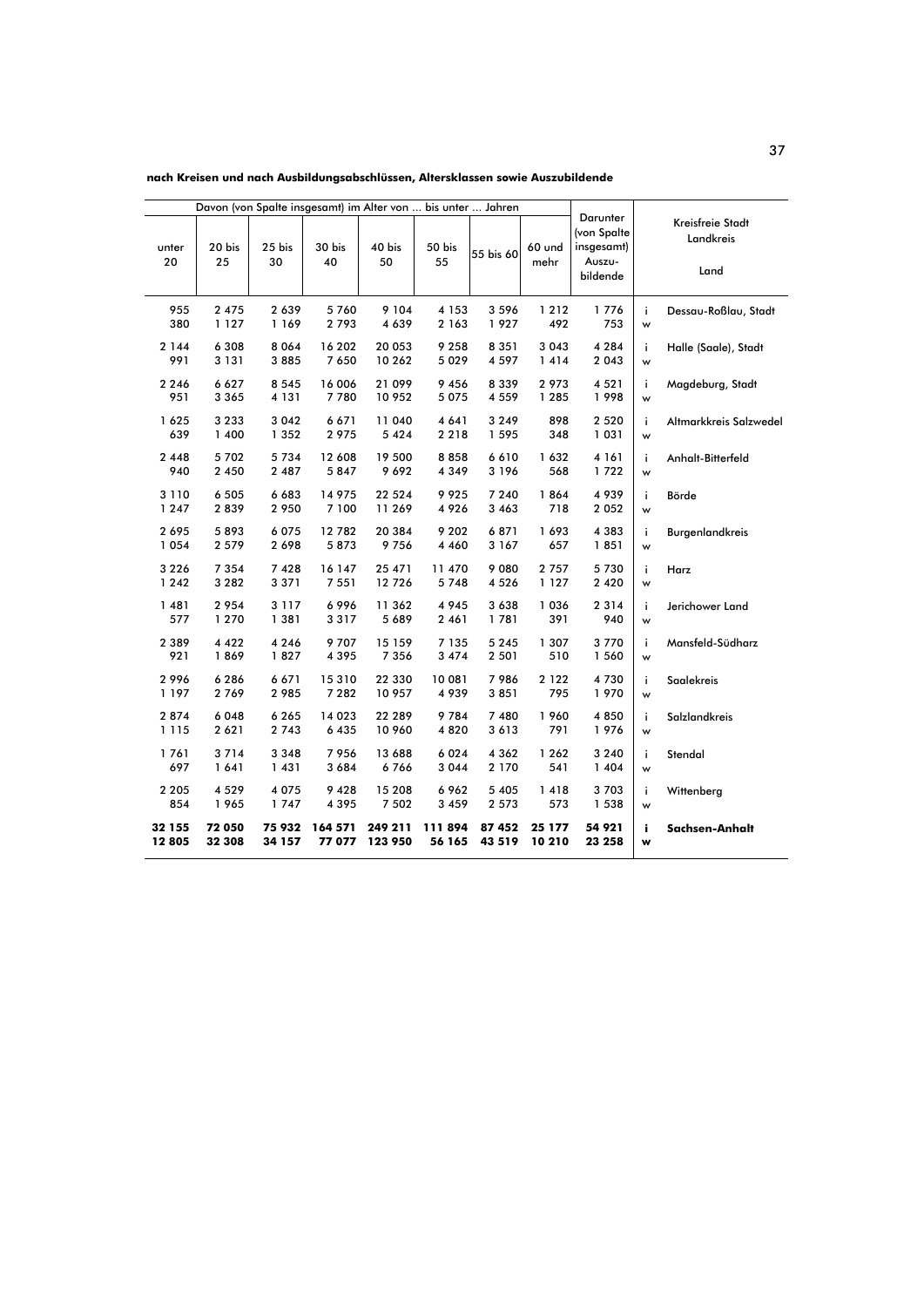| Kreisfreie Stadt       |         | Und zwar                                  |                          |                              |                           |                           |  |
|------------------------|---------|-------------------------------------------|--------------------------|------------------------------|---------------------------|---------------------------|--|
| Landkreis<br>Land      |         | Beschäftigte<br>$insgesamt$ <sup>1)</sup> | deutsche<br>Beschäftigte | ausländische<br>Beschäftigte | Vollzeit-<br>beschäftigte | Teilzeit-<br>beschäftigte |  |
|                        |         |                                           |                          |                              |                           |                           |  |
| Dessau-Roßlau, Stadt   | i.<br>w | 29894<br>14 690                           | 29 602<br>14 567         | 288<br>122                   | 24 799<br>10 435          | 5 083<br>4 2 4 7          |  |
| Halle (Saale), Stadt   | j.      | 73 423                                    | 72 118                   | 1 2 9 7                      | 60 075                    | 13 254                    |  |
|                        | w       | 36 959                                    | 36 582                   | 374                          | 26 651                    | 10 245                    |  |
| Magdeburg, Stadt       | i       | 75 291                                    | 74 050                   | 1 2 3 5                      | 60 943                    | 14 3 24                   |  |
|                        | w       | 38 098                                    | 37 657                   | 439                          | 26 725                    | 11 364                    |  |
| Altmarkkreis Salzwedel | ì       | 34 399                                    | 34 237                   | 160                          | 29 270                    | 5 1 2 2                   |  |
|                        | w       | 15 951                                    | 15887                    | 63                           | 11 441                    | 4 5 0 5                   |  |
| Anhalt-Bitterfeld      | i       | 63 092                                    | 62 644                   | 447                          | 53 913                    | 9 1 1 9                   |  |
|                        | w       | 29 529                                    | 29 407                   | 122                          | 21 590                    | 7914                      |  |
| Börde                  | i       | 72826                                     | 72 541                   | 284                          | 60 503                    | 12 3 16                   |  |
|                        | w       | 34 512                                    | 34 404                   | 108                          | 23 7 16                   | 10794                     |  |
| Burgenlandkreis        | j.      | 65 595                                    | 65 280                   | 314                          | 54 955                    | 10 635                    |  |
|                        | w       | 30 244                                    | 30 143                   | 101                          | 21 249                    | 8 9 9 3                   |  |
| Harz                   | j.      | 82 933                                    | 82 482                   | 447                          | 69 754                    | 13 157                    |  |
|                        | w       | 39 573                                    | 39 429                   | 141                          | 28 1 16                   | 11 442                    |  |
| Jerichower Land        | i       | 35 5 29                                   | 35 335                   | 191                          | 30 262                    | 5 2 6 1                   |  |
|                        | w       | 16867                                     | 16805                    | 62                           | 12 3 10                   | 4 5 5 6                   |  |
| Mansfeld-Südharz       | j.      | 49 610                                    | 49 418                   | 191                          | 40 947                    | 8646                      |  |
|                        | w       | 22 853                                    | 22 787                   | 66                           | 15 276                    | 7 5 6 6                   |  |
| <b>Saalekreis</b>      | j.      | 73 782                                    | 73 252                   | 527                          | 62 731                    | 11 003                    |  |
|                        | w       | 34 775                                    | 34 657                   | 116                          | 25 341                    | 9 4 0 0                   |  |
| <b>Salzlandkreis</b>   | i.      | 70 723                                    | 70 293                   | 428                          | 58 894                    | 11820                     |  |
|                        | w       | 33 098                                    | 32 943                   | 154                          | 22 887                    | 10 205                    |  |
| Stendal                | j.      | 42 115                                    | 41 921                   | 191                          | 35 104                    | 7 0 0 9                   |  |
|                        | w       | 19 974                                    | 19 906                   | 66                           | 14 065                    | 5 908                     |  |
| Wittenberg             | i       | 49 230                                    | 49 035                   | 195                          | 41 382                    | 7827                      |  |
|                        | w       | 23 068                                    | 23 000                   | 68                           | 16 252                    | 6811                      |  |
| Sachsen-Anhalt         | i       | 818 442                                   | 812 208                  | 6 1 9 5                      | 683 532                   | 134 576                   |  |
|                        | w       | 390 191                                   | 388 174                  | 2002                         | 276 054                   | 113 950                   |  |

2.6 Sozialversicherungspflichtig Beschäftigte in Sachsen-Anhalt (Wohnortprinzip) am 31.03.2008<br>nach Kreisen, deutschen und ausländischen Beschäftigten sowie Vollzeit- und Teilzeitbeschäftigten

1) Einschließlich Fälle ohne Angabe.

 $i =$  insgesamt  $w =$  weiblich

#### 38